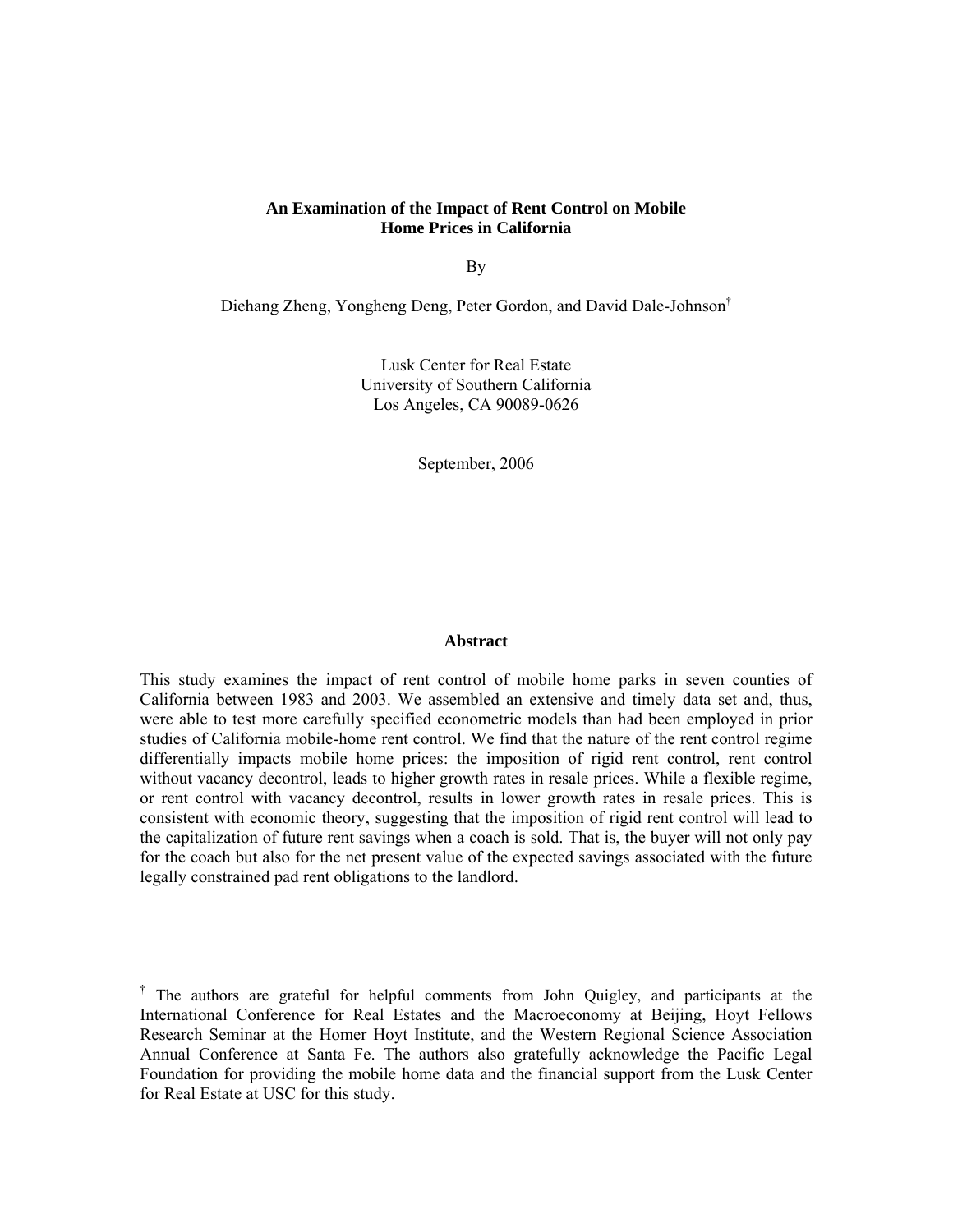## **1. Introduction**

 $\overline{a}$ 

This study uses a unique micro-level mobile home transactions data set to analyze the impact of mobile home rent control in California. Is so doing, we hope to advance our understanding of the impact of price controls.

The social and economic impacts as well as the legal implications of price controls in the rental housing market have been debated extensively among economists and legal scholars. There appears to be widespread agreement on a number of points. Most economists agree that "a ceiling on rents reduces the quantity and quality of housing available" (Alston, Kearl, and Vaughan, 1992).<sup>1</sup> While some renters benefit from lower rents, there are also costs (Olsen, 1972).<sup>2</sup> Severe rent controls can cause undersupply in the apartment rental markets, and increase the search costs for tenants (Arnott and Igarashi, 2000). Below-market prices, if enforced, create opportunities for non-price rationing. Potential renters are obliged to invest time and effort chasing down access to the limited supply. These resource expenditures do not accrue to any sellers and cannot be converted to product and thus become a "deadweight" efficiency loss.

Also, maintenance of the existing housing stock and investment in new stock are expected to decline. In fact, abandonment of housing stock by owners has been observed. Housing conversions and demolitions have also been attributed to rent controls, an outcome further reducing the housing stock. Additional efficiency losses come from renters failing to adjust their housing consumption even though their circumstances change so they can hold on to their rent controlled units. (See Gyourko and Linneman, 1988, and Glaeser and Luttmer, 2003, for a thorough discussion of such effects for the case of New York city.) In addition, higher-income households are likely have an advantage in tracking valuable information on available units. Thus, equity gains from rent controls have seldom been realized by those most in need such benefit, suggesting that rent control has not been a policy useful for lower-income households

<sup>&</sup>lt;sup>1</sup> Alston, Kearl, and Vaughan (1992) reported that from their survey of a stratified random sample of 1,350 economists

employed in the United States, more than three-quarters of the respondents agreed with the above statement. <sup>2</sup> One seminal study of rent control in New York City estimated that the costs to property owners are two times benefits to renters (Olsen, 1972).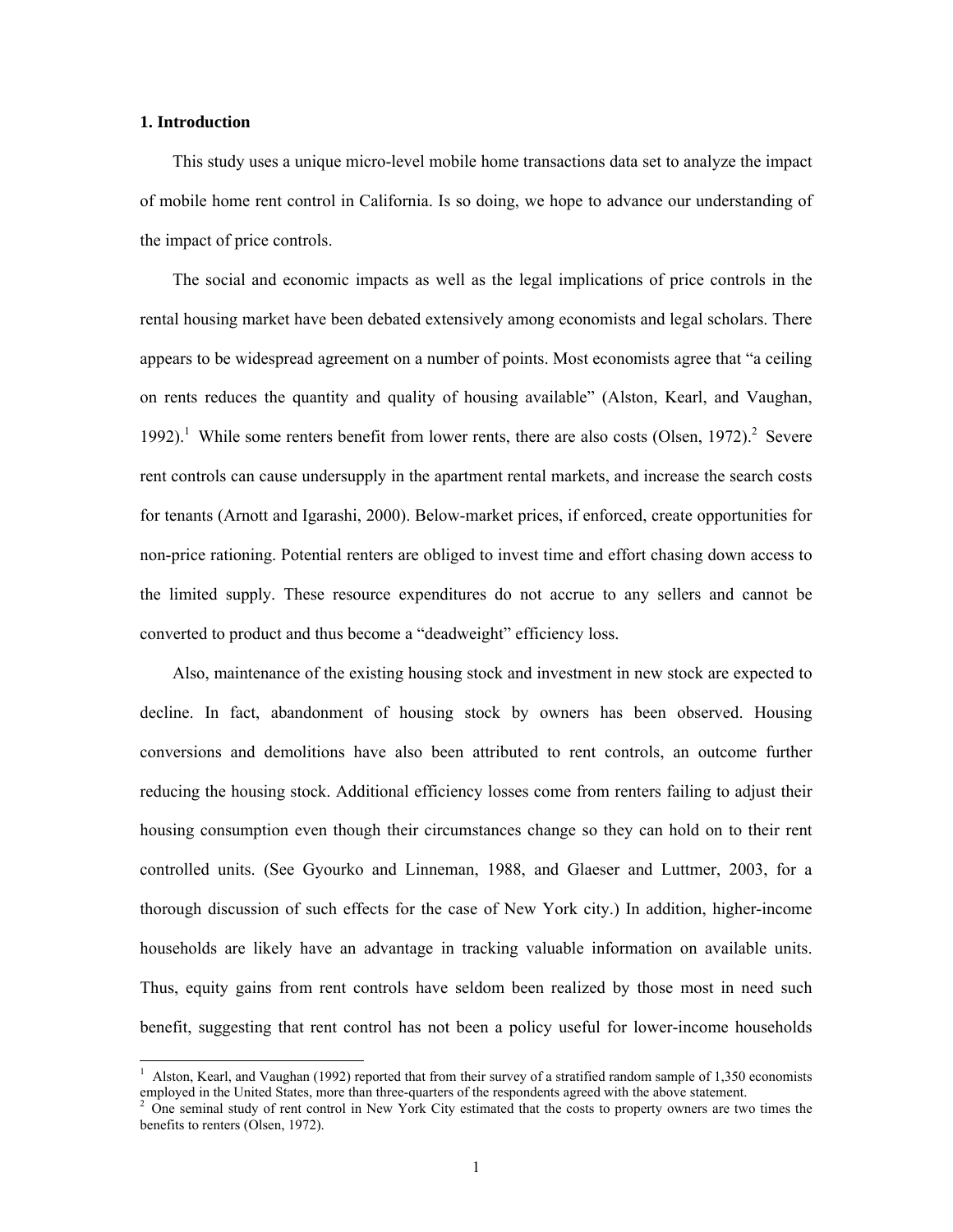that seek affordable housing (Quigley, 2002). For many reasons, then, rent controls preclude land and housing markets from doing what they are supposed to do, namely allocate scarce resources to their highest and best uses in light of ever changing wants, opportunities and constraints. Some existing studies found that a well-designed rent control regime could improve the unrestricted equilibrium of an imperfect market (Arnott, 1995). Rent control is preferred when the market distortion is the unavailability of insurance against a sharp, unanticipated rent rise. However, economists disagree on the net social effect of rent controls, for example, whether rent controls might affect increased homelessness by reducing the supply of rental units (Tucker, 1989, Quigley, 1990, HUD, 1991, Early and Olsen, 1998).

Rent control policies have caught the attention of legal scholars and have been extensively litigated. Legal scholars have debated whether some rent control regulations have violated the Fifth Amendment's Takings Clause. In *Yee v. City of Escondido*, Cal. (90-1947), 503 U.S. 519 (1992), the Supreme Court affirmed a Superior Court decision rejecting the argument that the ordinance effected a physical taking by depriving park owners of all use and occupancy of their property and granting to their tenants, and their tenants' successors, the right to physically permanently occupy and use the property. The Supreme Court ruled that the argument that rent control ordinances benefit current but not future property owners has "nothing to do with whether it causes a physical taking." Since then, some legal scholars have nevertheless argued that certain rent controls constitute a regulatory taking because the regulation has unfairly singled out some property owners to bear a burden that should be borne by the public at-large. (See Rubinfeld, 1992, and Radford, 2004, for a discussion.)

A unique aspect of the mobile home industry is the separate ownership of the coach and the pad where the coach is located; i.e., the mobile homeowner owns only the coach unit and rents a pad in a mobile home park on which she parks her (not-so-mobile) home. If the rent of the pad is constrained to be below market rents, coach owners are hypothesized to be able to sell the coach for more than it would be worth without rent control, thereby capitalizing the rent savings arising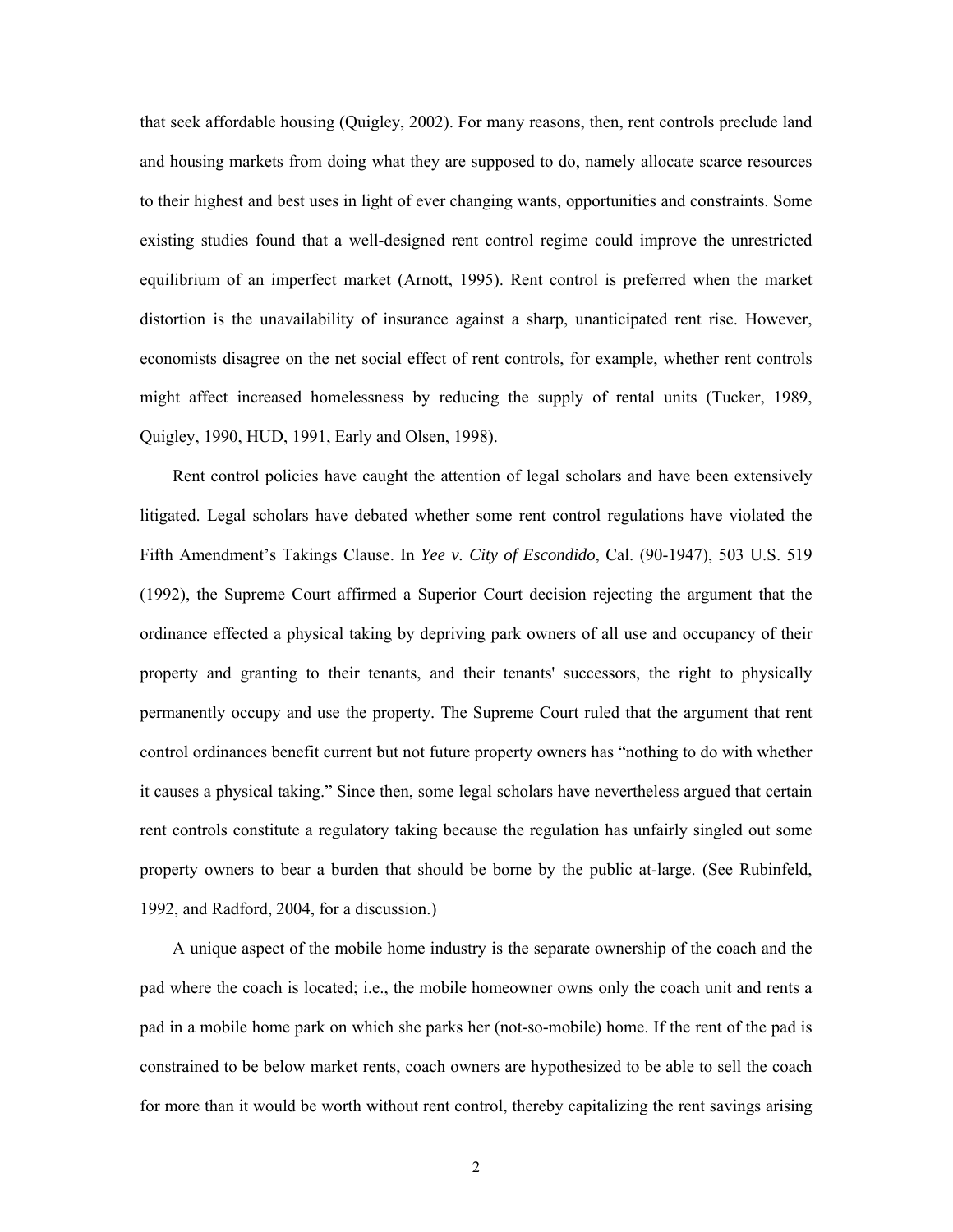from rent control. The framework of separate ownership of coach unit and pad provides a unique opportunity to explicitly test the economic impact of rent control policy.

Several studies by Hirsch (1988), Hirsch et al (1988) and Hirsch and Rufolo (1999) have analyzed capitalization of the effects of rent control on coach unit values. Using straightforward hedonic modeling techniques and relatively small samples, the authors demonstrated that the savings from pad rent controls are capitalized.

In this study, we propose an extended economic model using a large sample of about 200,000 mobile home transaction records from January 1983 to May 2003 from seven counties in California.<sup>3</sup> The coach transaction records include information on each coach's quality (brand, length, and width), age, address, original sale price, last sale price, last sale date, etc.

The purpose of this study is twofold. First, we intend to provide a more explicit and comprehensive measure of the economic impacts of rent controls through an analysis of micro transactions data. Second, we seek to provide evidence on the extent to which mobile home rent control constitutes a regulatory taking.

The remainder of this paper is organized as follows: Section two summarizes the unique characteristics of the mobile home market and rent controls in such markets. Section three describes our methodology for measuring rent control capitalization. Section four discusses the data; Section five presents our empirical results. The last section offers concluding remarks.

## **2. The Mobile Home Industry**

 $\overline{a}$ 

In 2003, almost 9 million of the nation's 121 million housing units were mobile homes. This was 7.4 percent of the housing stock, up from 6.5 percent of the housing stock in 1987. Of the more than 338 thousand mobile homes added to the U.S. housing stock in 1999, more than 10 percent were added in the western states. As the number of Americans living in mobile homes increases, more attention is being paid to mobile home parks, their management and associated

 $3$  The data are maintained by the California Department of Housing and Community Development (HCD).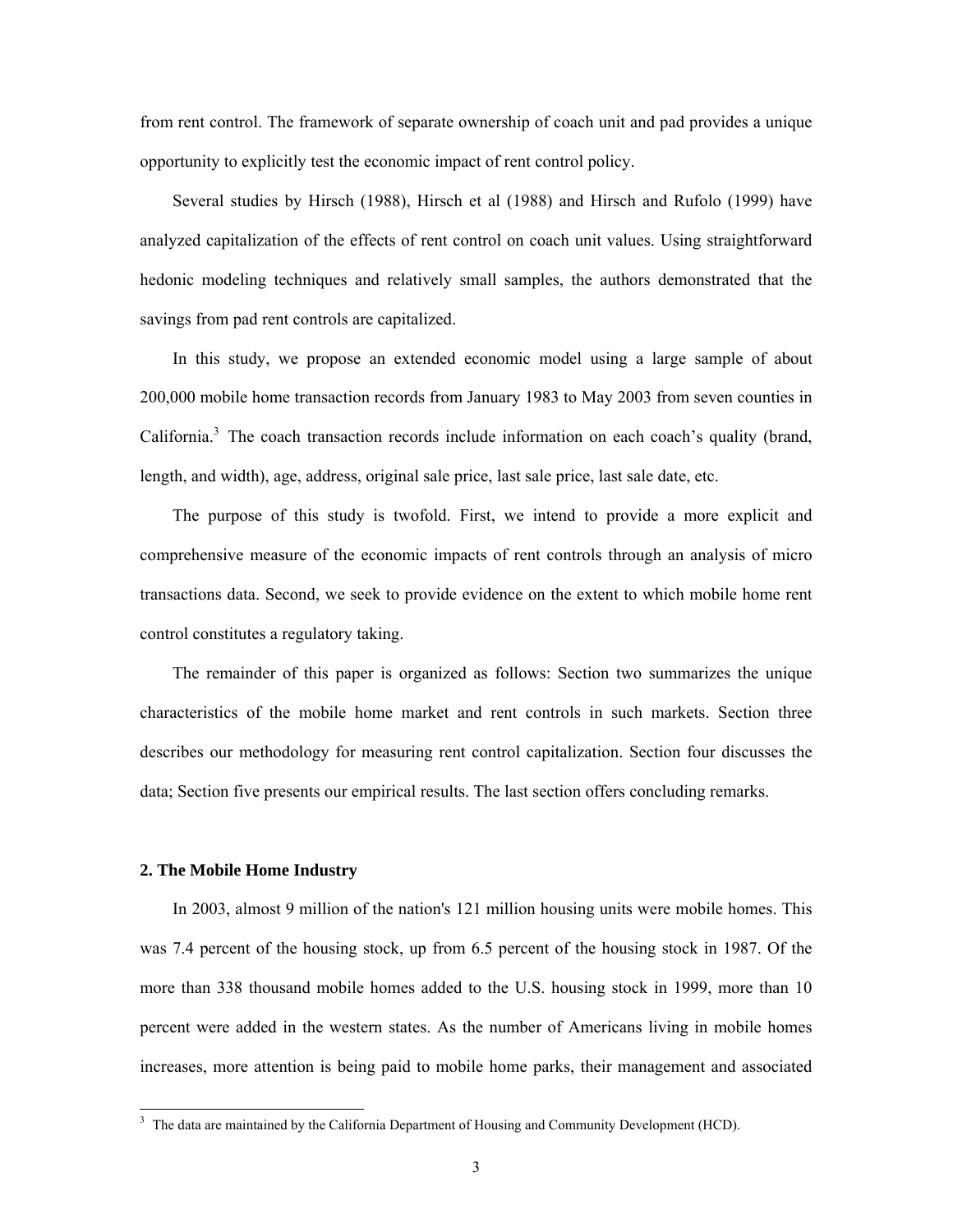public policies. Among the issues of great interest are the effects of various types of mobile home rent control.

The imposition of rent controls in many California jurisdictions has been shown to explain declining shipments of mobile homes to California (Hirsch and Rufolo, 1999). More up-to-date time series transactions data for California also show that from 1983-2003 (through the month of May), the number of mobile homes subject to rent controls increased. Figures 1a through 1c show the transaction data in our sample by various mobile home descriptors including Total Traded Square Feet, Total Traded Value (constant dollars), and the Number of Transactions.

Rent control policies and by-laws vary in scope and severity. Flexible rent control regimes allow vacancy decontrol while more rigid regimes permit rent increases tied to one of a variety of cost-of-living indices. Rent control regulations in many cities have gone through cycles of control and decontrol, in some cases resulting in various vintages of the stock being grandfathered. A visible result is that some cities have neighborhoods with well-kept free-market rental housing adjacent to poorly maintained rent controlled housing.

Rent control systems are most well known for having been imposed on traditional multi-family rental housing units where the landlord owns the land and the building and rents individual units to tenants using formal or informal leasing arrangements. Legal systems have evolved to define the property rights of landlords and tenants. Rent controlled systems often "piggy-back" on these systems as security of tenure is deemed critical if landlords are permitted to increase rents when a unit is vacated.<sup>4</sup>

In contrast, in mobile home parks, the site ("pad") is rented to the tenant who either acquires the mobile home from a prior tenant or buys a new mobile home which is then assembled on-site. The curious distinction from the more common rent control of multi-family apartment units is that in a mobile home park the landlord owns the land (the pad) and the tenant owns the improvements (the coach). If there is no vacancy decontrol (ability on the part of the landlord to

 $\overline{a}$ 

<sup>&</sup>lt;sup>4</sup> In more rigid rent control systems, controls are tied to the unit rather than the tenant.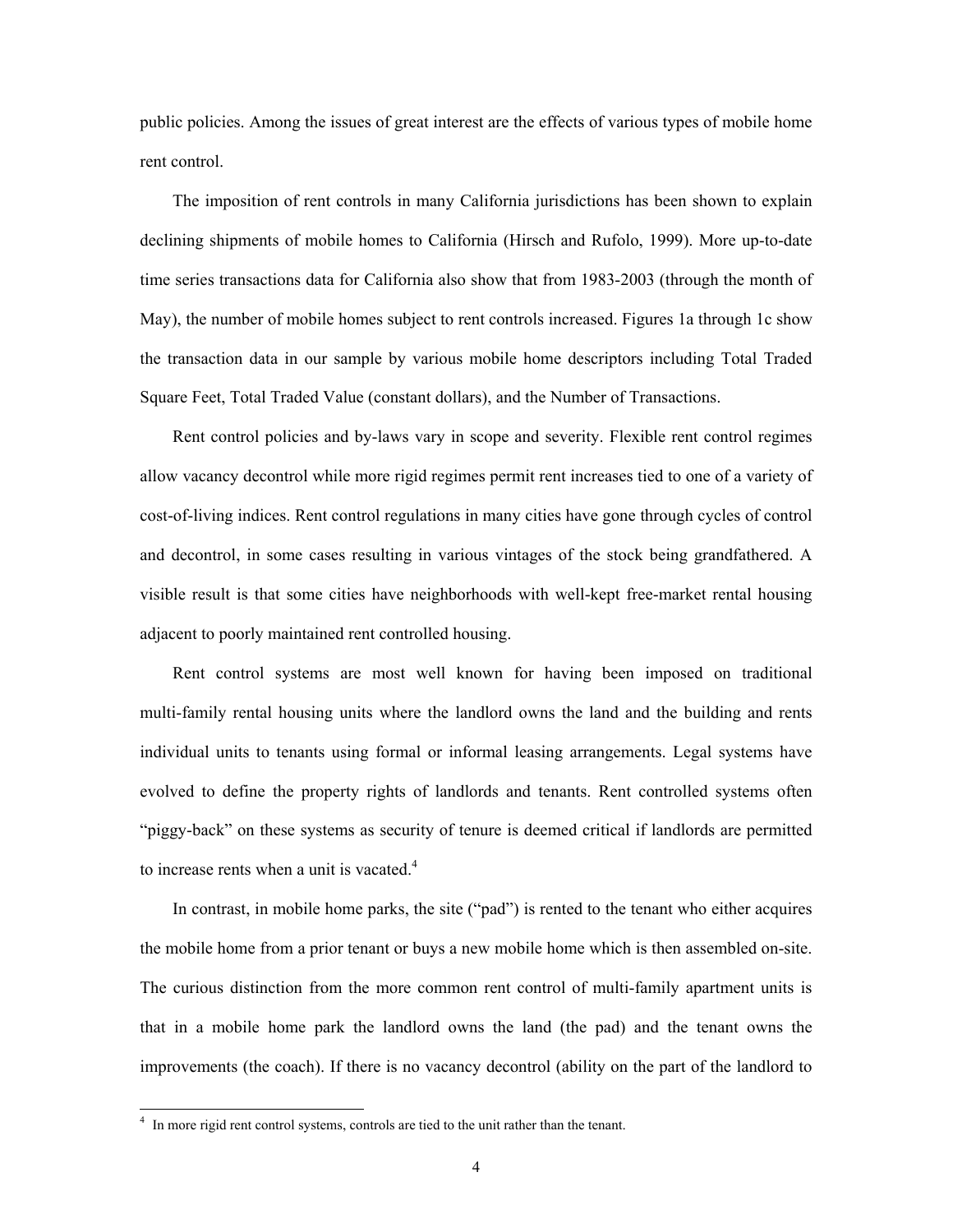adjust the pad rent to the market rent when the coach is sold), the net present value of the anticipated future rent savings should be capitalized into the sales price of the coach if it stays in place. And usually it does as mobile homes are seldom moved once they are located on a pad. This unique aspect of rent control for mobile home parks has been the subject of some empirical analysis. Rent control systems for mobile home parks provide an opportunity to investigate the economic impact of the rent control policy on the tenants of mobile parks (i.e., the mobile coach owners).

Rapidly rising housing and land prices in California explain rising pad rents in many of the state's mobile home parks. As a consequence, renters in many jurisdictions responded by launching efforts to have rent controls enacted into law. In 2003, ninety seven California cities and eight counties had some sort of mobile home rent control.

In a series of papers published in the late 1980s, Hirsch and his colleagues (Hirsch, 1988, and Hirsch and Hirsch 1988) examined the impacts of rent controls on mobile homes in California. As alluded to previously, their analysis rests on the insight that ownership of mobile home living space is divided between the owner of the coach and the owner of the land, which is then leased to coach owners. Therefore, a coach atop a rent-controlled pad can be expected to sell at a premium. Hirsch et al's studies contain estimates of these values. Basing their analysis on a relatively small sample of observed transactions from the mid-1980s, they estimated that sales prices were boosted by 32 percent because of rent controls, other things equal.

An updated analysis by Hirsch and Rufolo (1999) focused on a single mobile home park in Oceanside, California. A hedonic regression based on a sample of 90 mobile home sales over the period 1986-1992 found that, other things equal, rent controls explain a price premium of eight percent.

More recently, Quigley (2002) presented an economic analysis of mobile home rent control based on a single mobile home park in San Rafael, California. The study documented the arms-length sales of 40 mobile homes in that park during a three-year period. The study estimated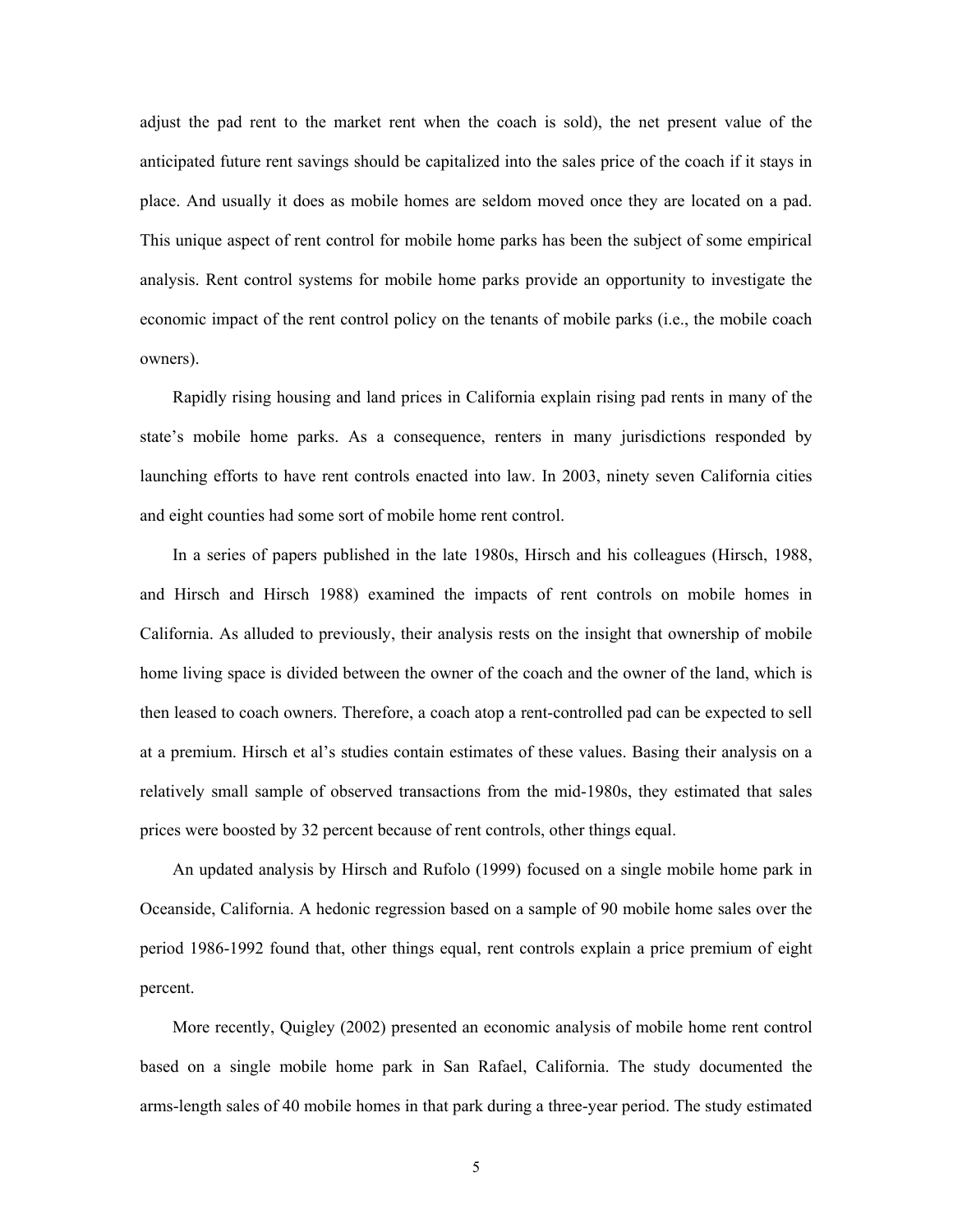the average value of the rent control premium varied from \$16 to \$160,000. Price premiums for coaches enjoying rent control benefits in this study averaged an impressive 366 percent.

## **3. The Model**

This section lays out the methodology adopted to model the capitalization of rent control. The approach to measuring housing price appreciation has advanced as a consequence of work by Bailey, Muth and Nourse (1963), Case and Shiller (1989), Case and Quigley (1992) and Harding, Rosenthal and Sirmans (2005) among others. In this paper, we employ repeat sales price indexes in the mobile home market in California to examine the impact of variation in rent control policies among jurisdictions, while controlling the socio-economics of the neighborhoods in question and of the physical attributes of the coaches themselves.

As discussed in previous sections, due to the separate ownership of the mobile home coach and the pad where the coach parks, coach owners in a jurisdiction with rigid rent control can capitalize the anticipated savings from controlled rents when they sell their units. Our model extends the work by Bailey, Muth and Nourse (1963) and Case and Shiller (1989) by decomposing the mobile home repeated sale house price differential into mobile home property value appreciation and the capitalization of the mobile home park rent control premium.<sup>5</sup>

Consider a mobile home coach which is observed to have been purchased and sold in periods *t* and  $t + \tau$ , respectively. The purchase price is

$$
P_t = A \prod_j x_{j,t}^{\alpha_j} e^{\nu_t \beta} e^{\lambda_t \beta} e^{\nu_t}, \qquad (1)
$$

where  $A$  is the parameter to capture the common factors' effect on all the units in the study;  $x_{i}$  ( $j = 1,..., q$ ) and  $y_{i}$  are a set of property's hedonic characteristics observed at time *t*;  $z_{i}$ is a vector of binary regulatory features indicating different rent control regimes;  $\alpha$ ,  $\beta$  and  $\delta$ 

<sup>&</sup>lt;sup>5</sup> Our decomposition process is similar to the model proposed by Harding, Rosenthal and Sirmans (2005) in which they modify the repeated sales house price index model by decomposing the housing price appreciation into the components of capital depreciation and impact of housing maintenances.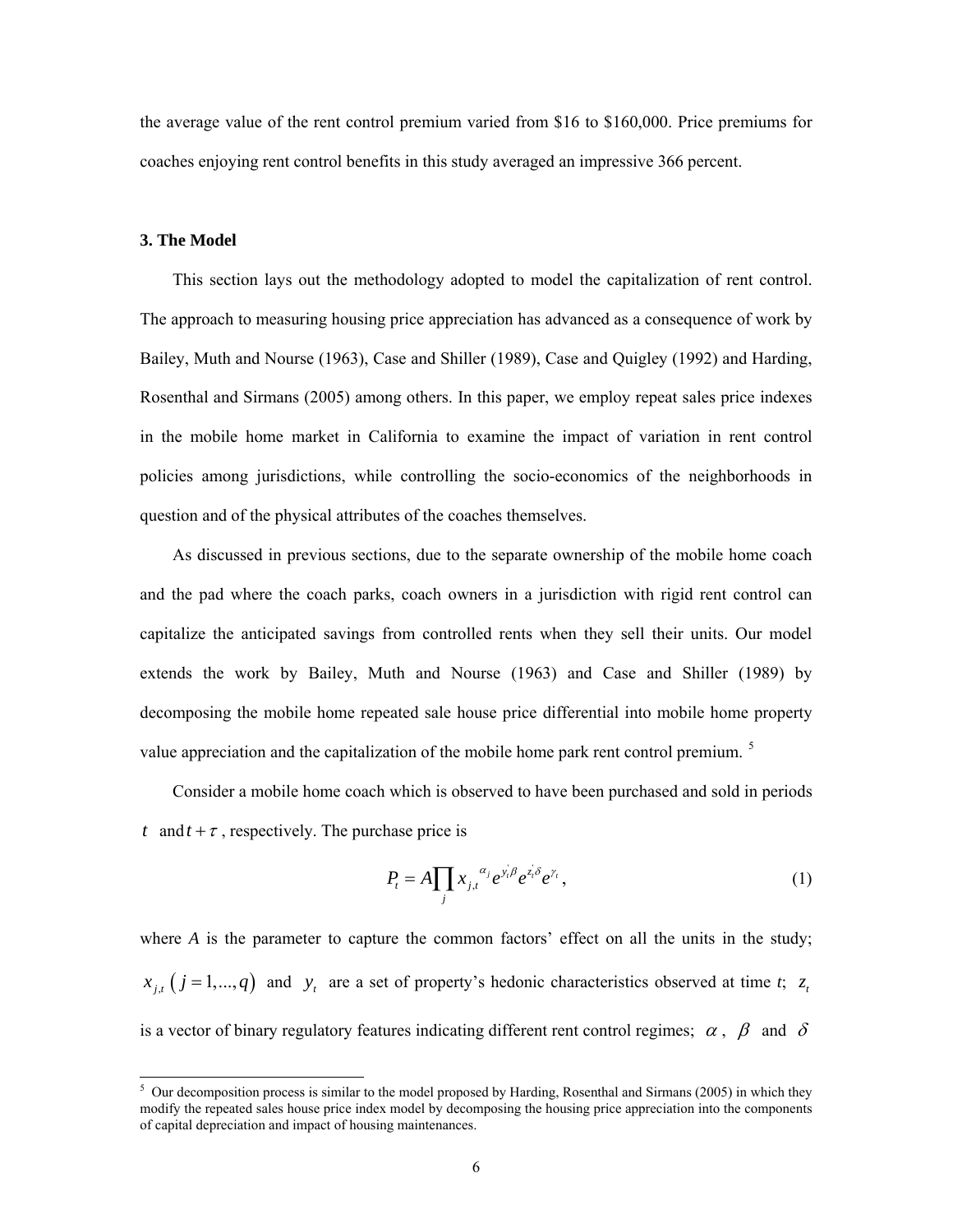are shadow prices for hedonic characteristics, and regulatory features respectively;  $\gamma_t$  is a vector of parameter for price index capturing aggregate price appreciation.

Let the price vary over time, from equation (1) the selling price at time  $t + \tau$  will be

$$
P_{t+\tau} = A \prod_{j} x_{j,t+\tau}^{\alpha_j} e^{y_{t+\tau} \beta} e^{z_{t+\tau} \delta} e^{y_{t+\tau}}.
$$
 (2)

 From equations (1) and (2), the price ratio and the log price ratio, respectively, between  $t + \tau$  and *t* can be expressed as follows:

$$
\frac{P_{t+\tau}}{P_t} = \prod_j \left( \frac{x_{j,t+\tau}}{x_{j,t}} \right)^{\alpha_j} e^{(y_{t+\tau}-y_t)\beta} e^{(z_{t+\tau}-z_t)\delta} e^{(y_{t+\tau}-y_t)}, \tag{3}
$$

and

$$
\ln\left(\frac{P_{t+\tau}}{P_t}\right) = \sum_j \alpha_j \left(\ln\left(x_{j,t+\tau}\right) - \ln\left(x_{j,t}\right)\right) + \left(y_{t+\tau} - y_t\right)^{\cdot} \beta + \left(z_{t+\tau} - z_t\right)^{\cdot} \delta + \left(\gamma_{t+\tau} - \gamma_t\right). \tag{4}
$$

If we assume the hedonic characteristics and regulatory attributes remain constant between the two transactions, i.e.  $x_{j,t+\tau} = x_{j,t}$ ,  $y_{t+\tau} = y_t$ , and  $z_{t+\tau} = z_t$ , then equation (4) can be reduced to

$$
P_{t+\tau} = P_t e^{(\gamma_{t+\tau} - \gamma_t)},\tag{5}
$$

or the price change reflexes only the appreciation of market value of a constant quality property. This is exactly the repeat house price index model developed by Bailey, Muth and Nourse (1963) and Case and Shiller (1989).

Suppose the binary regulatory attributes between *t* and  $t + \tau$  change from *z* to  $z^*$ , as a consequence of the adoption of a rent control ordinance during the time between the two transactions. The transacted price growth can be decomposed into constant quality property price appreciation and the impact of change in regulatory attributes.

$$
P_{t+\tau} = P_t e^{(\gamma_{t+\tau} - \gamma_t)} e^{(\zeta^* - \zeta)\delta}.
$$
 (6)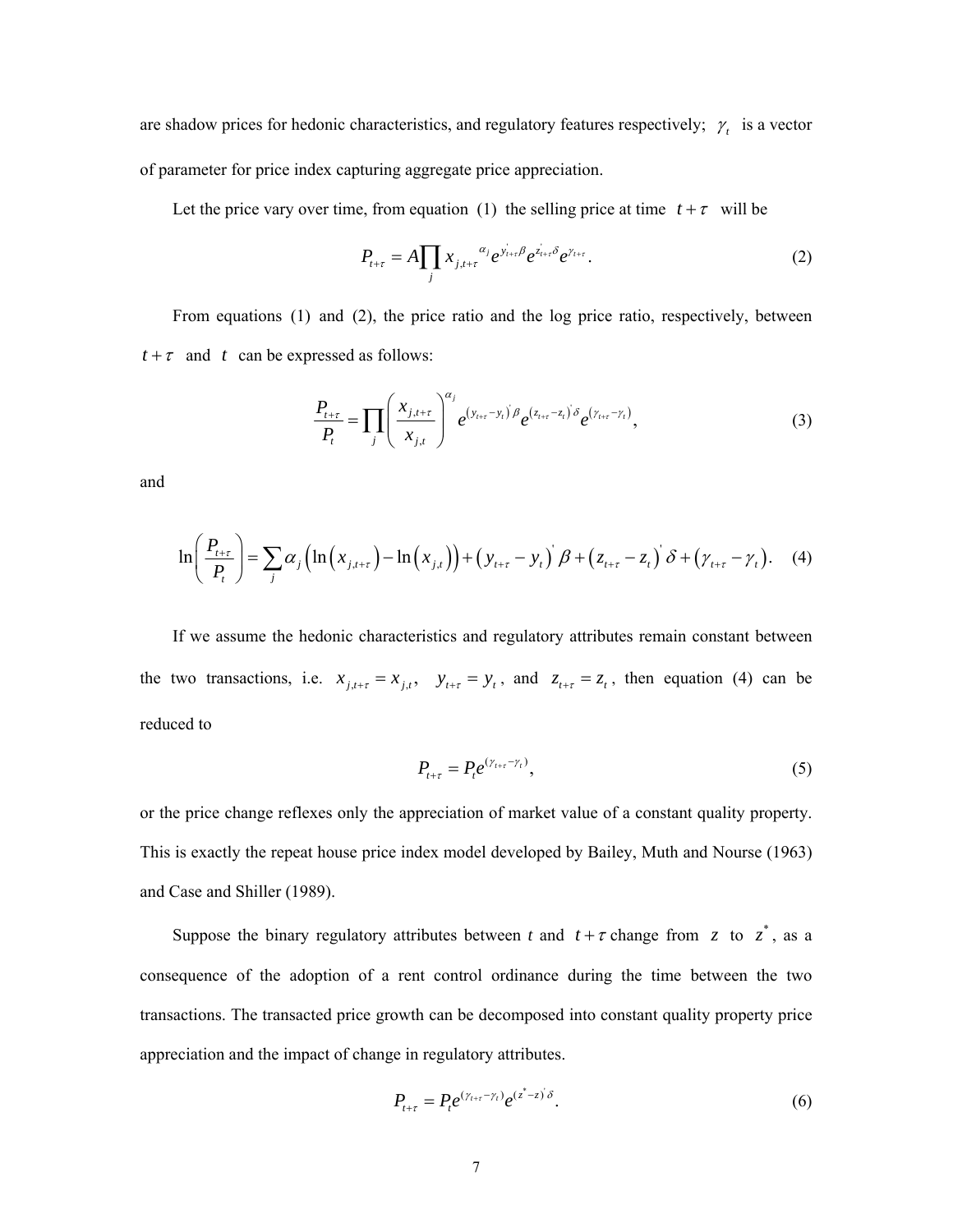Let's assume the property price follows a log normal distribution $6$ . We can test the above specifications by taking logarithms and rearranging equations (5) and (6), such that,

$$
\ln(\frac{P_{t+\tau}}{P_t}) = \gamma_{t+\tau} - \gamma_t + \varepsilon(\tau), \tag{7}
$$

and

 $\overline{\phantom{a}}$ 

$$
\ln(\frac{P_{t+\tau}}{P_t}) = \gamma_{t+\tau} - \gamma_t + (z^* - z)^{\cdot} \delta + \upsilon(\tau),
$$
\n(8)

respectively, where  $\varepsilon(\tau)$  and  $v(\tau)$  are random error terms following a normal distribution with a diffusion variance which increases with the time span,  $\tau$ , between the two transactions.

For the case of mobile homes, provided all the other characteristics except for the rent control policy are time-invariant, the problem of selecting the proper specification of functional form or how qualitative and quantitative characteristics determine housing price growth has been eliminated. This elimination enhances the reliability of the estimates for the price index,  $\gamma$ .

For a sample of mobile homes that are transacted at various time periods, we obtain

$$
\ln(\frac{P_{t+\tau}}{P_t}) = D\gamma + (RC_{t+\tau} - RC_t)\delta + \upsilon(\tau),\tag{9}
$$

where  $D$  is a vector of indicator variables taking values of  $-1$ , 0, or 1, determined by both purchase and sale of each property<sup>7</sup>;  $\gamma$  is price index vector; RC is a vector of indicator variables for various rent control regimes,<sup>8</sup> and the modified repeated sales house price index model expressed in equation (9) allows us to decompose the capitalization of any rent control premium from property value appreciation.

 Yet, Redfearn (2005) has pointed out an additional source of significant bias in aggregate indexes is the ignorance of local dynamics. Case and Quigley (1992) acknowledged that it is

<sup>&</sup>lt;sup>6</sup> The same assumption was implied by Bailey, Muth and Nourse (1963), Case and Shiller (1989), and Case and Quigley (1992).<br><sup>7</sup> The indicator variable takes value of -1 if the first transaction of the property occurs in period *t*; and takes value of 1

if the second transaction of the property occurs in period  $t + \tau$ ; and takes value of 0 for all the other periods.

<sup>&</sup>lt;sup>8</sup> 1 indicates the property is under rent control; 0 means no rent control policy adopted.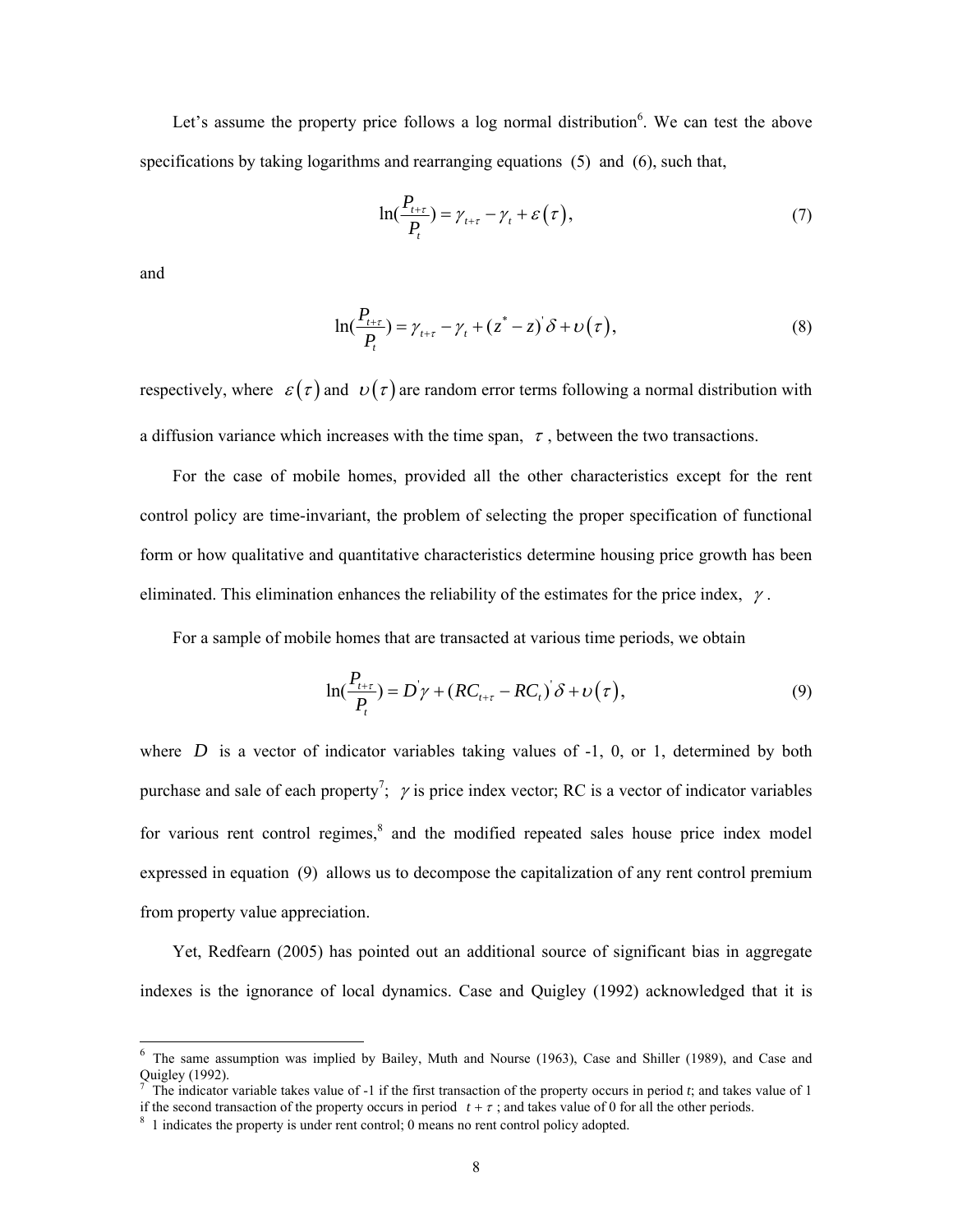appropriate to control statistically for the varying characteristics of properties in inferring price trends. Clapham et al. (2004) compared the stability of the repeat sales index and the hedonic index and found that character-based hedonic indexes appear to be substantially more stable than repeat-sales indexes. Hence we can modify equation (9) such that

$$
\ln\left(\frac{P_{t+\tau}}{P_t}\right) = D'\gamma + \sum_j \alpha_j \left(\ln\left(x_{j,t+\tau}\right) - \ln\left(x_{j,t}\right)\right) + \left(y_{t+\tau} - y_t\right)'\beta + \left(RC_{t+\tau} - RC_t\right)'\delta + \mu(\tau)
$$

$$
= D'\gamma + Z'\theta + \left(RC_{t+\tau} - RC_t\right)'\delta + \mu(\tau),\tag{10}
$$

where  $\theta$  is a vector of parameters which contains both  $\alpha$  and  $\beta$ ; *Z* (contains *x* and *y*) is a vector of control variables capturing the location effect (measured by county), as well as hedonic effects (coach structure such as single-, double-, or triple-width, size, and neighborhood quality, etc.). This additional vector measures the proportional effects of location and the coach's amenities on the price growth rate.

## **4. The Data**

In this research, twenty years of transactions data for mobile homes in seven counties of California (Los Angeles, Orange, Riverside, San Bernardino, San Diego, Santa Clara and Ventura) were made available to us. After geo-coding and matching with census tracts, there were 201,228 records from the period beginning of January 1983 and ending in May 2003. As we wished to create hybrid repeat-sale indexes, our focus is on sales of coaches for which there are two transactions, the first purchase and one resale, thus records for single sales were removed from the data set<sup>9</sup>. Other records were eliminated because of incomplete city or mobile home park (Park ID) information. Outliers were also removed.<sup>10</sup> These modifications left a 20-year population of 137,221 sales in the data set.

<sup>-&</sup>lt;br>9

 $F_{\rm tot}$  Records with incomplete geographic information and the top and bottom 1 percent of records based on the variables Original Sales Price (Constant 1996 dollar), Resale Price (Constant 1996 dollar), Size and Average Annual Growth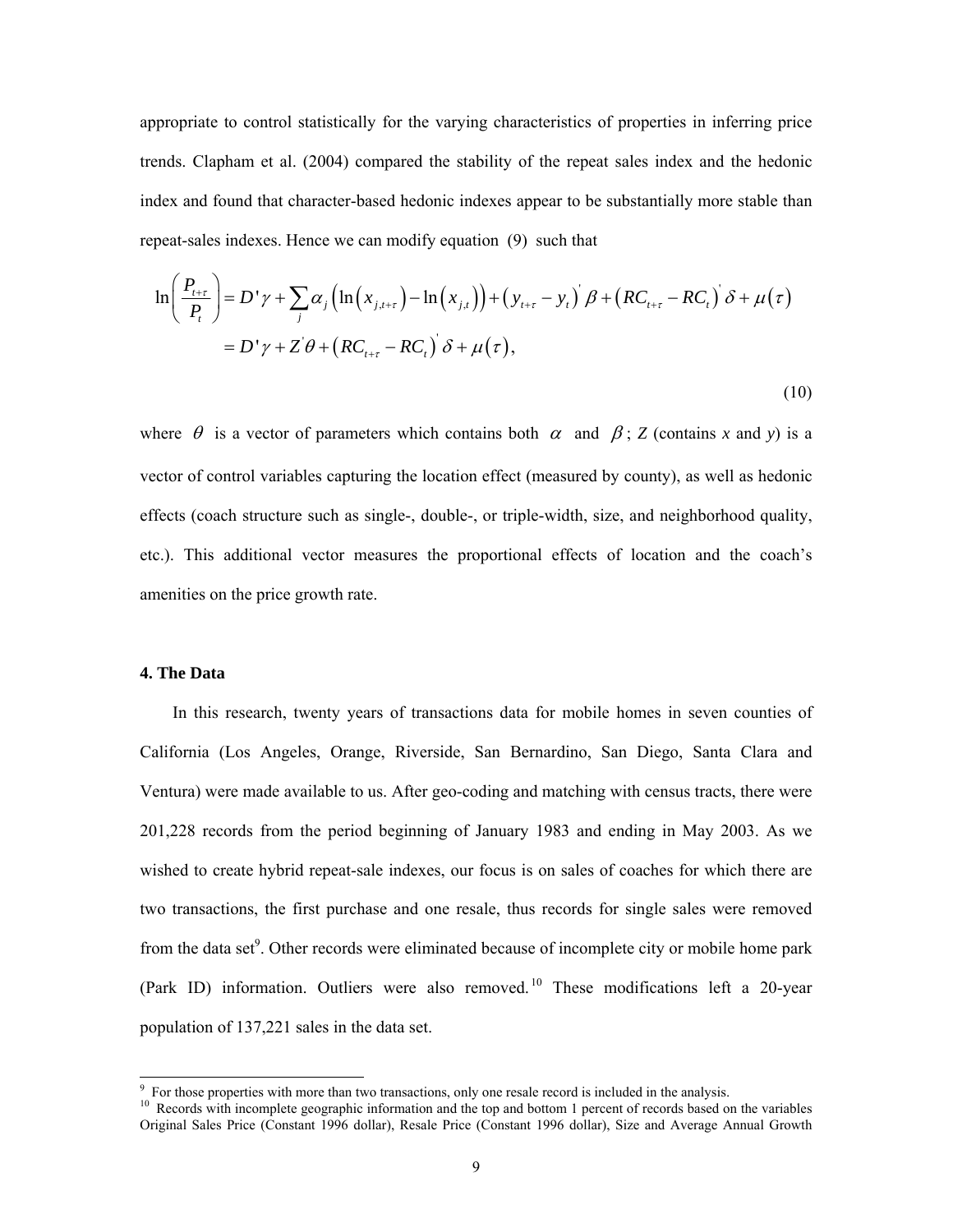Each record in the original data set is a mobile home transaction and includes the county, city, address, mobile home park name and ID, the original sale price for the new structure and resale price, the dates of sale (year, month, and day), and measures of other attributes of the unit such as model year, manufacturer, width, length, and type (single, double, or triple) and so on. These data were combined with census data by census tract, including median household income, changes in median household income, vacancy rate, proportion of the elderly ( $\geq 65$  years old), unemployment rate, and proportion of households with public assistance income, etc. We assume the census tract descriptors apply to the population living in mobile home parks. Finally, city-specific mobile home park rent control information was incorporated in the merged data set, including an indicator of the nature of the rent control regime.<sup>11</sup> Table 1 defines each of the variables included in the data set.

There are 201 municipalities in the seven counties included in this study, among which 49 cities have a rent control ordinance. As many as 48,664 transactions in the data set (35.5 percent) were actually in jurisdictions where there was rent control. Among those, around half were under rigid rent control. From Figures 1a through 1c, we can see that the share of transactions as measured by square footage, value and number has increased significantly over the twenty-year period under study. Table 2 reveals in the right-hand column that the share of rent controlled units among the total mobile home transactions in the seven counties grew from almost thirteen percent in the early 1980's to more than forty percent in 2003; moreover, the growth of those under rigid rent control outpaces the growth of transactions of units under flexible rent control since the middle 1990s. The change in the share of the square footage traded and the value traded attributable to rent-controlled units is of the same order. Table 3 presents the annual growth rates in rent-controlled units among the transactions as measured by square footage, value and number.

 $\overline{\phantom{a}}$ 

Rate were removed from the data set. We also explored the impact of focusing on properties where 0.5 < (Constant Resale Price/Constant Original Sales Price) < 3.0. We found that the results were robust to the imposition of this constraint. See Table 1 for descriptions of the variables.<br><sup>11</sup> For cities with rent control, dummy variables were including starting in the quarter in which rent control was

implemented. We also included a dummy variable that indicates whether or not there is vacancy decontrol. No vacancy decontrol reflects a more rigid rent control regime.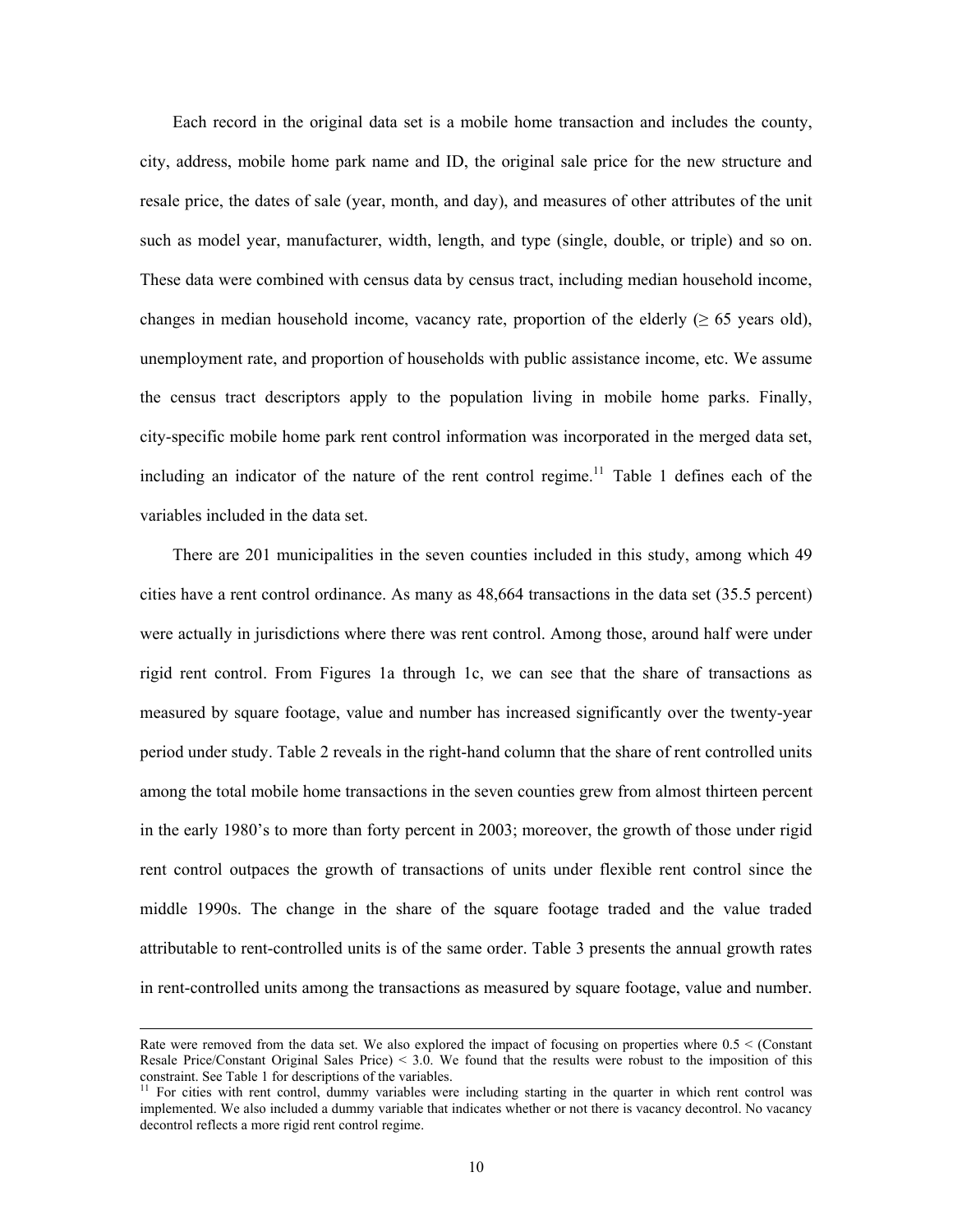The growth rates were 13.02, 13.19 and 13.17 percent, respectively. Clearly, rent control policies in the mobile home marketplace in California are taking on increasing importance.

Table 4 provides descriptive statistics for the continuous covariates for the complete data set as well as for each county. The original sale price varies from an average of \$36,940 (San Bernardino) to \$46,410 (Santa Clara); while the average resale price varies from \$22,085 (San Bernardino) to \$54,441 (Santa Clara). The average original sale price and resale price of the seven counties are \$40,775 and \$34,118 respectively. Mobile homes are less likely to keep up with rapid residential land market appreciation. Declines in the values of mobile homes are more common than for "stick-built" houses because the land component is often not part of the selling price.<sup>12</sup>

Census tract variables including Median Household Income, Proportion of Households with Public Assistance Income, and Proportion of Persons  $\geq 65$  Years Old were collected and also reported in Table 4. Other census tract-level variables, including Changes in Median Household Income, Vacancy Rate, and Unemployment Rate, were collected but were ultimately not of significance in the analysis so their summary statistics are not reported here.

Riverside county had the lowest median household income (\$33,149) accompanied by the highest elderly population (24.4 percent). Santa Clara county was at the other extreme with the highest median household income (\$52,492) and was tied with two other counties for the second lowest proportion of elderly population (11.4 percent). Perhaps surprisingly, Los Angeles county had the lowest proportion of elderly at 10.3 percent. San Bernardino and Riverside counties had the highest proportion of households benefiting from public assistance (9.0 and 8.6 percent, respectively) while Ventura and Orange counties had the lowest (5.0 and 5.2 percent, respectively).

We ultimately used the census information to segment the data set. Specifically, high- (or low-) income is defined by whether the census tract median household income is above (or

 $\overline{\phantom{a}}$ 

 $12$  A more suitable comparable for mobile home sales would be sales of stick-built houses on leased land.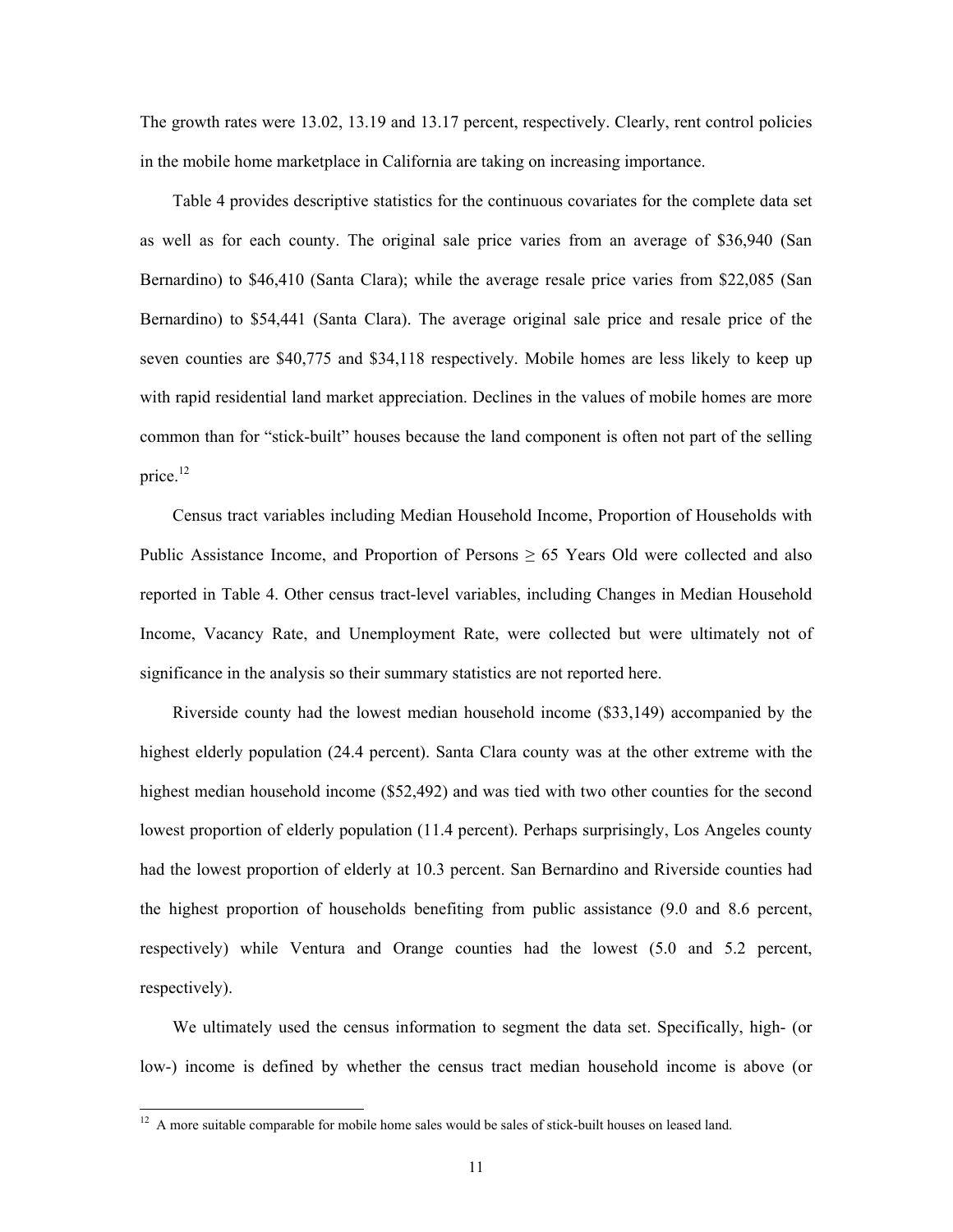below) the median census tract household income in the corresponding county. High- (or low-) elderly population proportion is defined by whether the census tract older population proportion is above (or below) the median census tract elderly population proportion in the corresponding county.

The smallest mobile homes are in San Bernardino and Los Angeles counties as measured by Unit's Size (1,093 and 1,094 square feet) while the largest are in Orange county (1,199 square feet). Ventura and San Diego counties have the oldest units (20.85 and 20.75 years, respectively) while Riverside county has the youngest (16.14 years).

Table 5 provides descriptive statistics for the sample's categorical covariates. Double-width mobile homes are the most common as indicated by a market share of almost 70 percent for the type "Double". The second biggest share is for single-width or the "Single" category at a market share of 26 percent; triple-width or the "Triple" category represent the luxury high-end mobile homes and have a five percent share of the market. The market share of double-width in Orange county is about 15 percentage points higher than in Los Angeles, while the market share of single-width is about 15 percentage points lower perhaps reflecting stage of the evolution of the mobile home market as well as the role of mobile homes as a housing choice when the homes were originally sold and the mobile home parks developed.

As noted earlier, a number of qualitative ("dummy") variables were created which are critical to the analysis. First, communities are identified in which rent control of mobile home parks was present. Second, the policy is classified as rigid (by-laws which do not permit vacancy decontrol) or flexible (by-laws which permit vacancy decontrol), depending on whether or not vacancy decontrol is permitted. Then transactions within these jurisdictions were identified accordingly. Third, the first transaction after the adoption of a rent control policy is also indicated. The results of these classifications for the aggregate data set also appear in Table 5.

The prevalence of rent control ordinances varies dramatically among the seven counties. While in the aggregate, less than five percent of the transactions in Orange county were in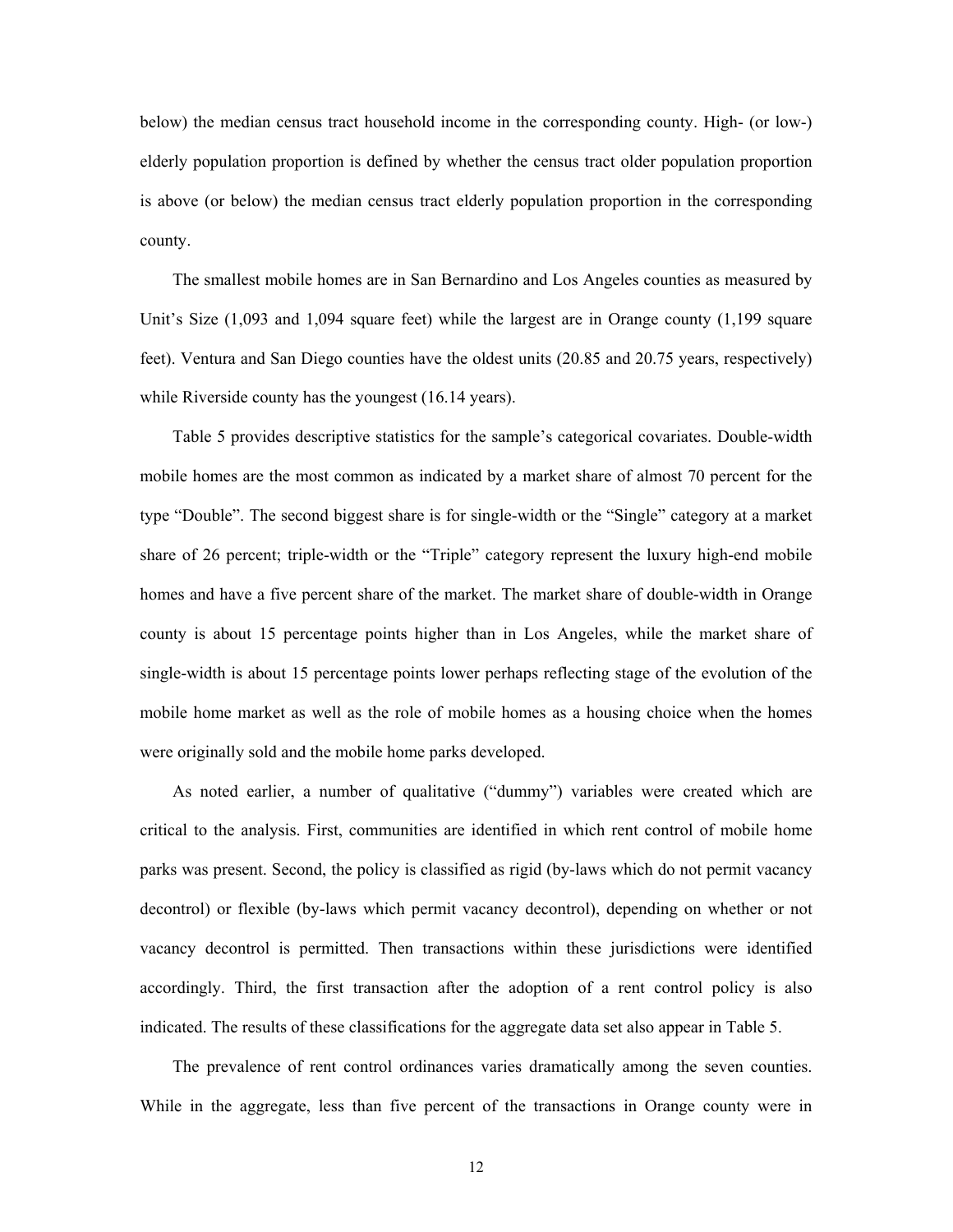rent-controlled parks, 82.7 percent of the transactions in Ventura county were in rent-controlled parks. As noted earlier, there was significant variation in these percentages between 1983 and 2003 with an increasing number and share of mobile home units being regulated by rent control policies over time. Of the 35.5 percent of mobile home transactions in our data set that are within rent controlled jurisdictions, roughly half of them are in jurisdictions with flexible rent control regimes and the rest are in jurisdictions with rigid rent control regimes.<sup>13</sup>

## **5. Empirical Results**

 $\overline{\phantom{a}}$ 

We had a much larger and more comprehensive sample available to us than was employed in Hirsch (1988), Hirsch et al (1988, 1999) or Quigley (2002). As noted, we focused on 137,221 observations collected from over twenty years of mobile home transactions between 1983 and the early part of 2003. The ultimate transaction data base included only repeat- or multiple-sales along with descriptive information about the coach. Each sale was geo-coded permitting the census tract variables including Median Household Income (constant 1996 dollar), Proportion of Households with Public Assistance Income and Proportion of Persons  $\geq 65$  Years Old to be appended to each record. The first two are proxies for local amenity values as well as demand, while the third is a proxy for one of the components of demand for mobile home units -- as many older households choose mobile homes as a cost-effective housing choice in retirement.

Our working hypothesis was that because rigid rent control policies allow coach owners to pass on future pad rent savings to subsequent owners of the coach, prices of coaches in these communities will increase more rapidly or decrease less rapidly than the prices of coaches in communities without rent control or flexible rent control. To be sure, this is actually a net effect. Buyers value protections from rent increases but also may be wary of owning property in cities

<sup>&</sup>lt;sup>13</sup> Rent control regimes may become less rigid or more rigid through time as policies evolve due to the changing economic and political environment. We were able to identify regimes which are currently rigid (no vacancy decontrol permitted) or flexible (vacancy decontrol permitted). In order to ascertain whether today's regime accurately reflected the nature of the regime since 1983, we surveyed every city in our data set (201). We received 55 responses in total with 20 of them from cities with rent control in place. The results of the survey supported the approach taken. We inferred that the results of the survey could be extrapolated to the full sample.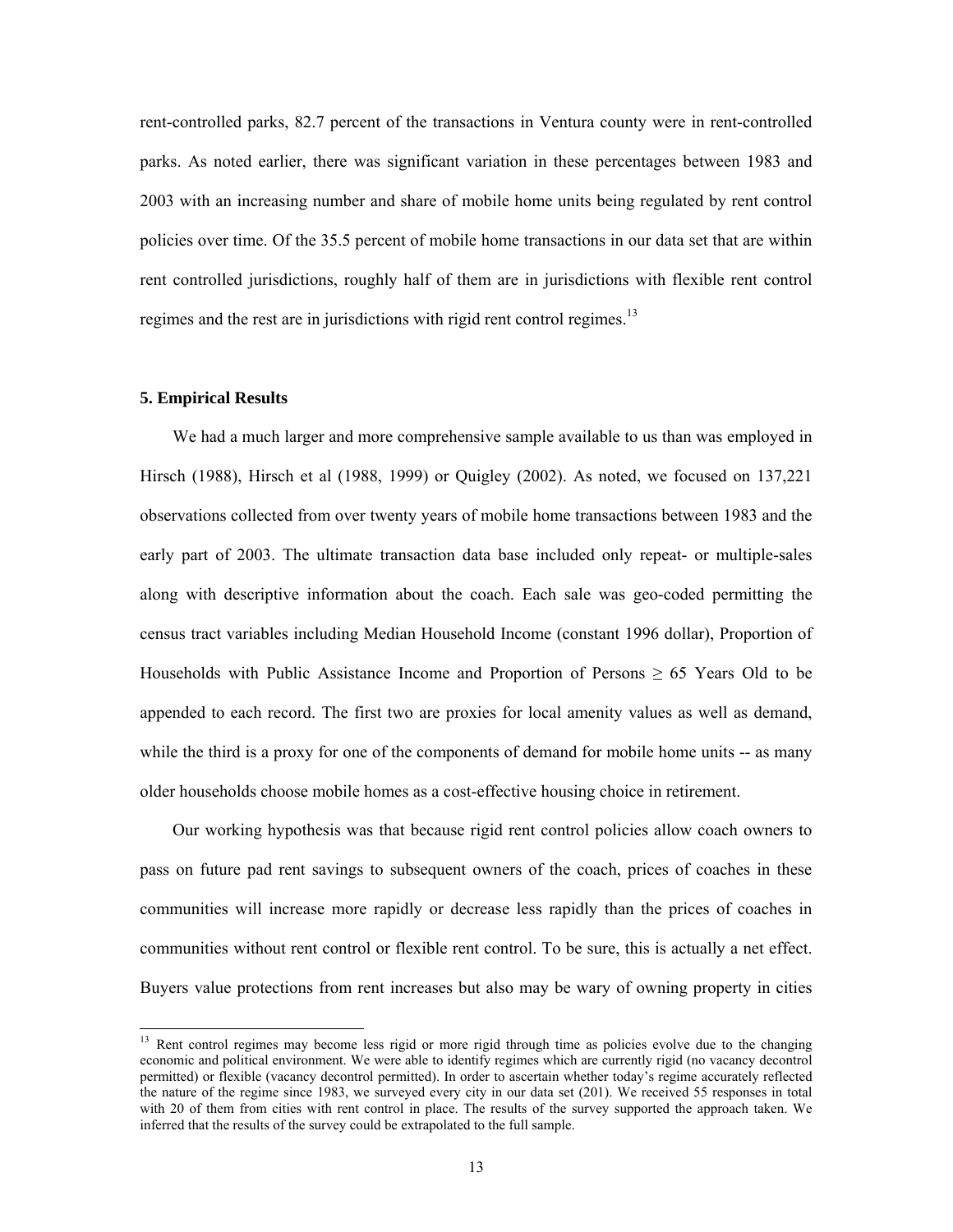with governments that have shown themselves to be ready to place limits on property rights. This suggests that any weak form of rent control could be associated with especially ambiguous expectations. It is not clear which effect would dominate.

Thus, if rent control or the rigidity of the rent control regime influences the rate of change of coach prices, the relevant estimated coefficient will be positive and significant. Moreover, the biggest beneficiary is the first generation of mobile home owners when the rent control policy is/was adopted. For the standard case, the following coach owners are not able to realize a comparable benefit because they have paid for most of the premium for rent control upfront. Nevertheless, in cases when future appreciation had been underestimated, there would be additional rents to be further capitalized in the later transactions.

Table 6 presents the results of GLS estimation of equations  $(9)$  and  $(10)$ .<sup>14</sup> In model  $(1)$ , mobile homes values are positively influenced if rigid rent control policies are adopted but those will decrease when flexible rent control policies are adopted. This set of relationships still holds when the proportional effects of other hedonic factors have been considered in model (2). Riverside and San Bernardino have the lowest growth rates, while Ventura outperforms all the other counties. The larger luxury units experience higher appreciation than smaller ones. The coaches in the neighborhoods with a higher proportion of households with public assistance suffer from lower growth rates. For rent control policies, the first generation mobile home owners under rent control benefit from the adoption of rigid rent control ordinances (rent control without vacancy decontrol), but they experience a net loss, *ceteris paribus*, from flexible rent control (rent control with vacancy decontrol), as suggested may be possible in our theoretical discussion.

 $14$ We adopt GLS estimation approach to address the problem of heterogeneity due to the diffusion process of the error terms specified in equations (9) and (10). Following Case and Shiller (1989) and Deng, Quigley and Van Order (2000), we first estimate equations (9) and (10) by OLS. In the second stage, we estimate a diffusion process of the variance by regressing the square term of residuals,  $\varepsilon^2$ , collected from the first stage OLS regression on a quadratic function of time span between the two sales, such that  $\varepsilon(\tau)^2 = \beta_1 \tau + \beta_2 \tau^2 + \omega$ , where  $\tau$  is the duration between original sale and resale (measured in quarters), and  $\omega$  is a normally distributed error term. In the third stage we re-estimate the mobile home price index model using a GLS estimation approach weighted by the square root of the estimated diffusion variance,  $\hat{\varepsilon}(\tau)$ , obtained from the second stage.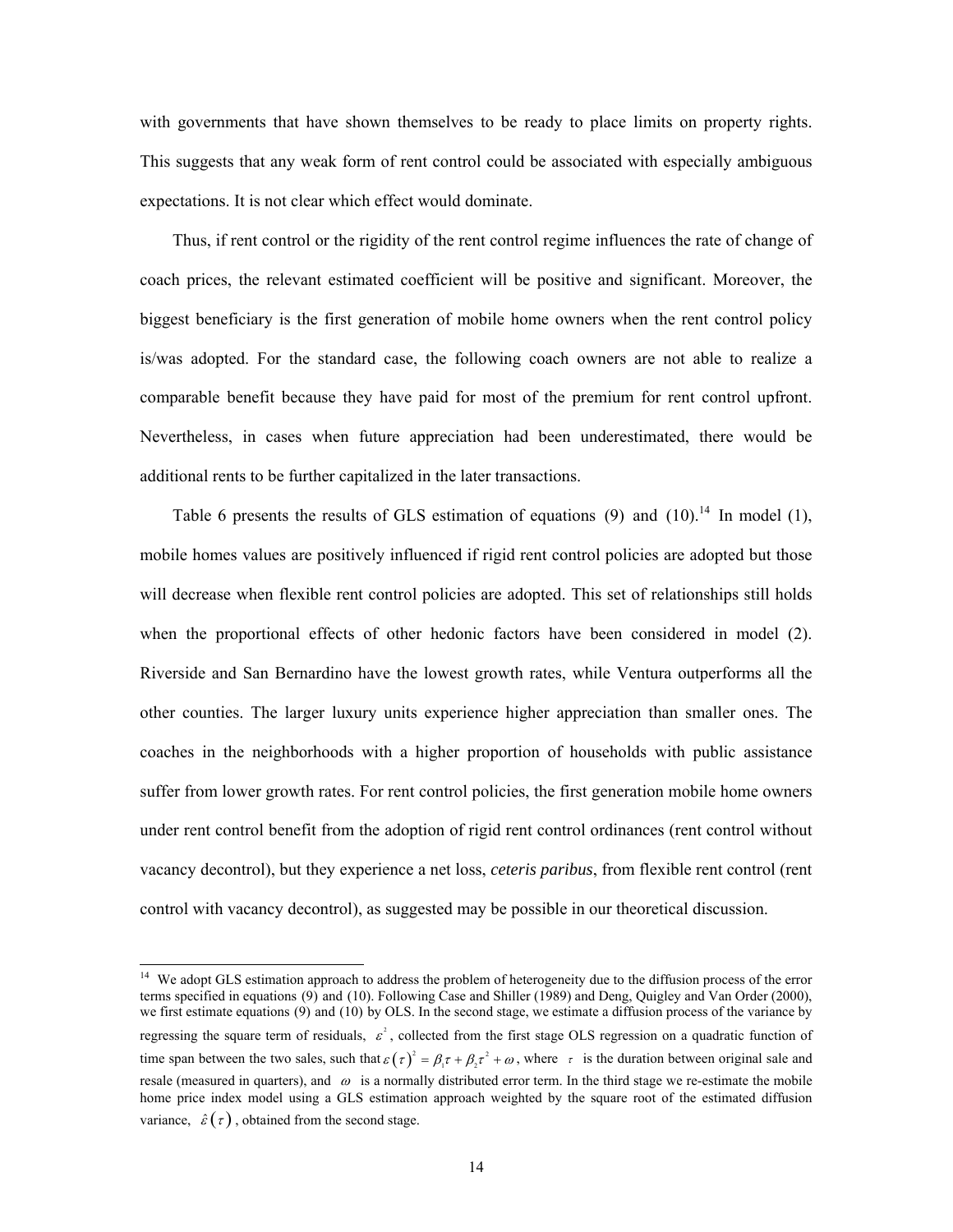Our results also show that for the following generations of tenants, rigid rent control policy is no longer a significant factor in determining the resale price, while a flexible rent control regime may continue contributing to lower resale price.

Because rigid rent control practically freezes real rents paid, in a market where demand increases in the long run such as in the market for mobile homes, the longer this restriction is in force, the bigger would be the price gap, between the controlled units and the uncontrolled units. Model (3) replaces the simple dummy variable "adoption of rent control without vacancy decontrol" by the interactive variable "adoption of rent control without vacancy decontrol  $\times$ number of years under rent control at time of transaction". The interactive variable is significant and keeps the same sign as its simple dummy counterpart in model (2). It shows that the adoption of rigid rent control will push up the mobile home value by 1.5 percent per year till the first transaction after the introduction of the policy. Also, because of different rent control adoption schedules, San Diego and Santa Clara have different signs for their dummy variables in this model compared to model (2).

Figure 2a provides the plot of dependent variable, Log (resale price/original price) or Log-Ratio, for different counties. Santa Clara has the highest growth rate and the lowest variance; Riverside has the lowest growth rate with the greatest variance. Hence, it is inappropriate to treat the seven counties equally at the aggregate level.

Similarly, Figure 2b and 2c give the plots of Log-Ratio for different structure groups (single, double, and triple), and for different rent control groups. Due to the difference among the subgroups a proportional model as in Equation (10) is adopted.

From a policy perspective it might be valuable to know which income-age group can benefit the most from a rent control policy, and also, who might suffer the most. Figure 3a and 3b present the plots of Log-Ratio by different median household income census tracts and different proportion of elderly population census tracts. The differences between higher and lower income communities, as well as older and younger communities are visible. Hence, we refine the full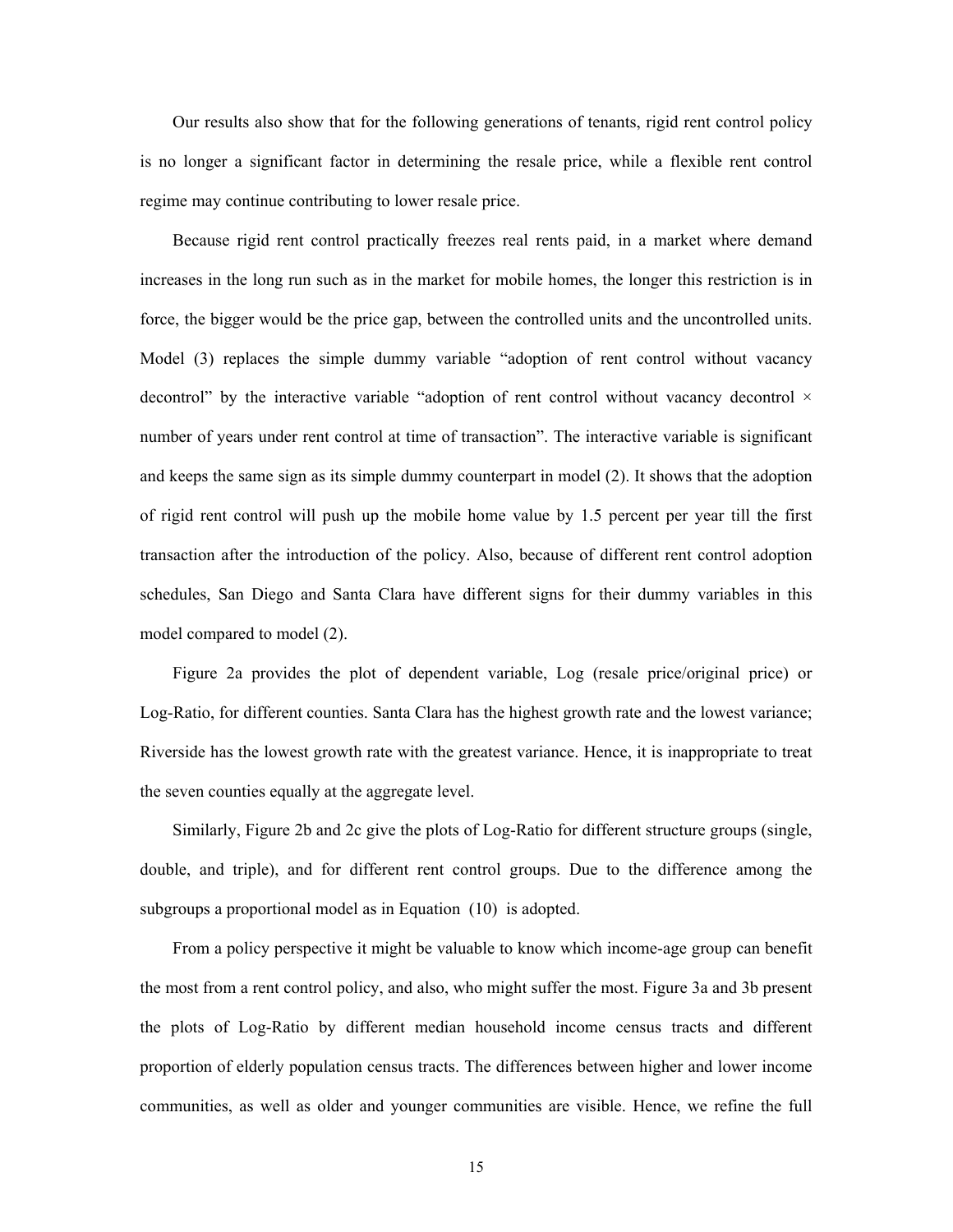sample and re-estimate the index with proportional location and hedonic factors for each income/age group, in order to estimate rent control's impact under different scenarios.

The re-estimated results for different median household income census tract groups are presented in Table 7a. Adoption of rigid rent control leads to higher increase in resale price for coaches in wealthier communities, but homeowners in poorer communities suffer less from the adoption of flexible rent control. Moreover, the future homeowners in wealthier neighborhoods can still enjoy the benefit from rigid rent control to a lesser extent.

Table 7b provides the estimates for census tracts with higher and lower proportions of elderly population. Mobile home owners in neighborhoods with younger populations benefit from the adoption of rigid rent control ordinances more than in the neighborhoods with elderly populations, while the latter suffer less from new flexible rent control policies. Clearly, younger mobile home owners have a longer anticipated benefit period. The following generations of mobile home owners in older neighborhoods are relatively better off from both rigid and flexible rent control ordinances and slightly better off under the former.

In Table 7c, we show the results for further refined subsamples by both median household income and proportion of elderly population at the census tract level. When we consider income and age at the same time, age is a higher order factor than income: both younger communities, with higher or lower income, enjoy greater benefit from the adoption of rigid rent control than the older communities. Homeowners in younger communities with higher median household income are the biggest beneficiaries, while the ones in older communities with lower median household income experience the lowest benefits. For the newly adopted flexible rent control policies, homeowners in older communities with higher median household income might be the only beneficiaries, and all the rest will suffer, especially the ones in younger communities with higher median income. The future homeowners in the former community will continue benefiting from rigid rent control but to a lesser extent.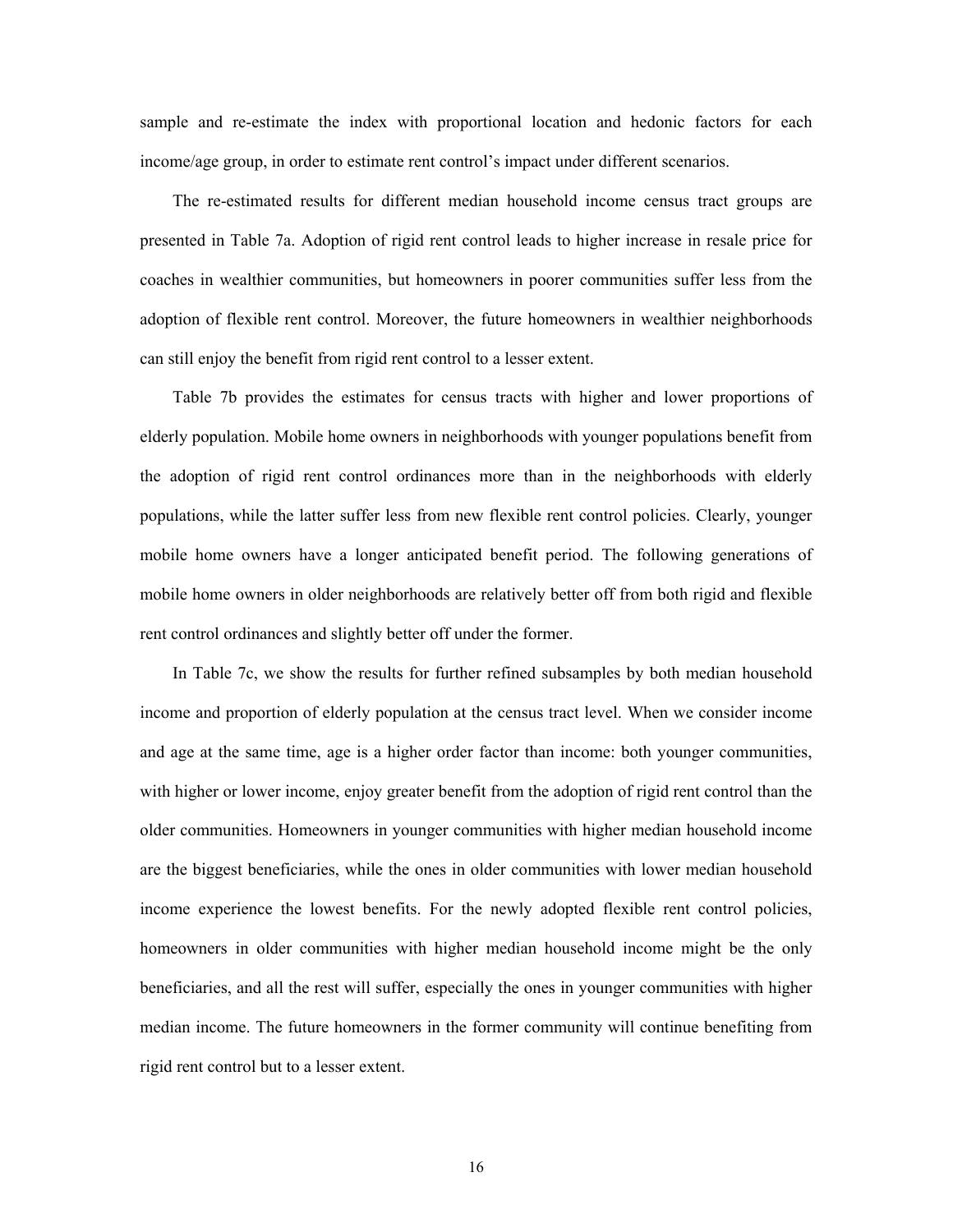Finally, Figure 4b presents the simulated comparison of indexes between units in the jurisdictions without rent control and units in hypothetical jurisdictions which adopted rigid rent control in the beginning of 1993. The price index of the latter diverges from the former soon after the adoption of the policy. In Tables 9a, b, c and d, we report results for an average mobile home in Los Angeles, we find that if the unit was under a flexible rent control regime before the original purchase, its real growth rate in price would be 1.7 percentage points less than comparable units in a market without rent control or units under a rigid rent control regime. In contrast with an unchanged rent control policy environment, the adoption of rent control between the first and second transactions leads to a greater and more significant change in prices. More rigid rent control leads to a growth rate of 13.6 percentage points more than the units in a market without rent control, or an increase in coach value of \$8,081. In contrast, flexible rent control results in a growth rate 8.8 percentage points lower than the coaches in a market without rent control, or a loss in value of \$1,088.

## **6. Conclusions**

Mobile homes are usually owned by households that pay a periodic rent for use of the land in a mobile home park (a pad) on which the coach is located. Because mobile homes tend not to be mobile but rather fixed on the pad on which they are initially located, and since the pads are rented, economic theory suggests that the imposition of rent control will lead to the capitalization of future rent savings when a coach is sold. That is, the buyer will not only pay for the coach but also for the net present value of the expected savings associated with the constrained future pad rent obligations to the landlord.

Our results support the hypothesis, based on a more extensive and timely data set than had been employed in similar prior studies in California. Results from our extensive analysis suggest that higher income groups receive a relatively larger first time rigid rent control premium (adoption of rigid rent control increases the coach value by 18.6 percent for higher income groups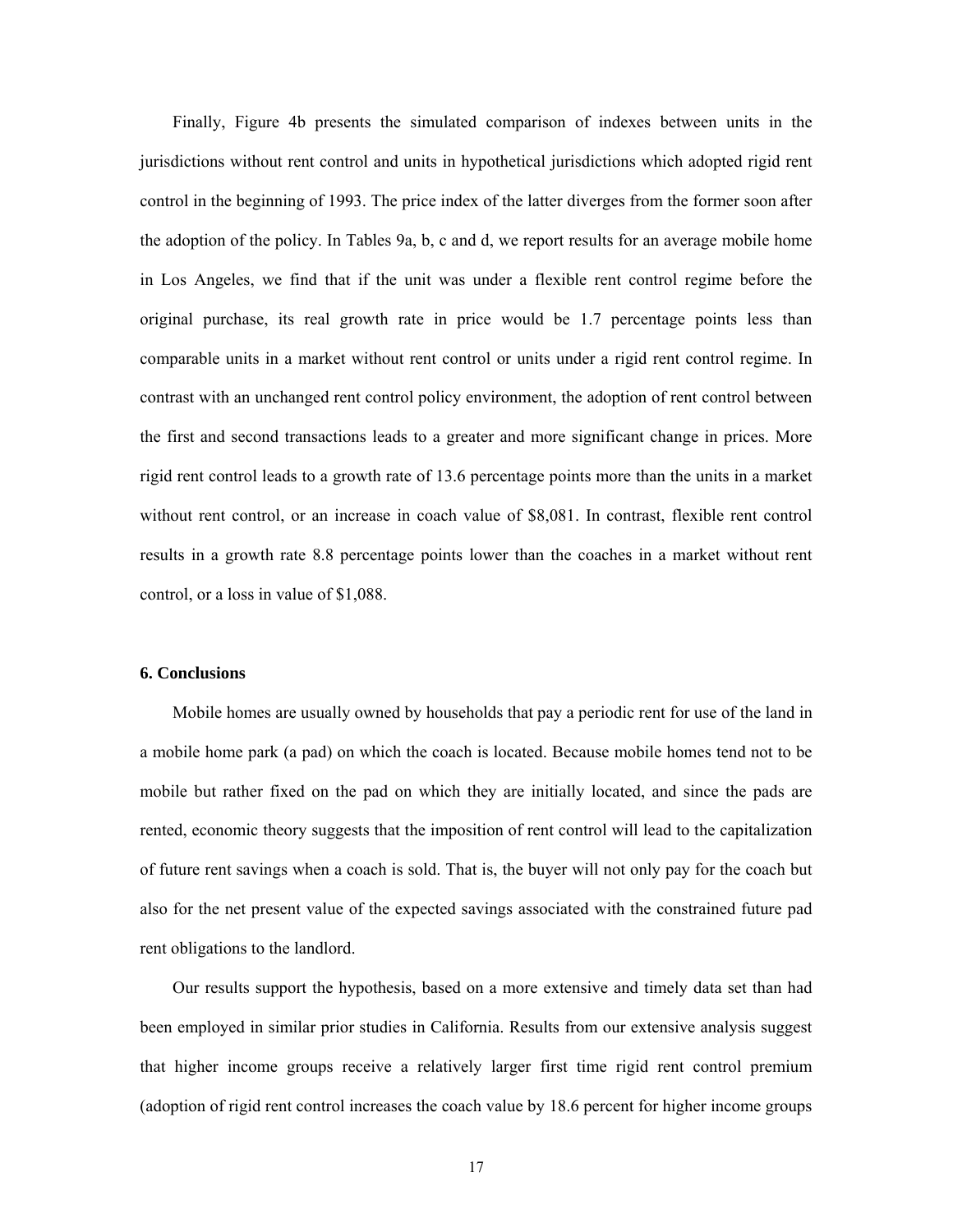and 12.5 percent for lower income groups, respectively), but also have to face greater losses from the adoption of flexible rent control (coach value decrease by 11 percent for higher income groups and 5 percent for lower income groups). Younger owners on average can get about a 24.8 percent premium for adoption of rigid rent control while elderly owners on average benefit from an 8.6 percent premium which is 18 percentage points lower than the former. On the other hand, the elderly owners are able to gain from the adoption of flexible rent control policies through a 6.6 percent increase in their coach value, while the younger owners suffer a 3.4 percent decrease. When we combine the two factors of income and age, higher income younger owners are the biggest winners from the adoption of rigid rent control which brings them a roughly 34 percent increase in coach value. In contrast, lower income elderly owners on average benefit the least from rigid rent control with a 7 percent increase in coach value. Higher income elderly owners also benefit from rigid rent control with a 16 percent increase in coach values.

We hope to have contributed to the rent control discussion by estimating the size and incidence of its impacts as well as how they vary with the strictness of the controls. This is a controversial policy area and we hope that our estimated effects based on a much larger sample than had heretofore been available as well as the use of more rigorous and detailed methods enhance the quality of the debate.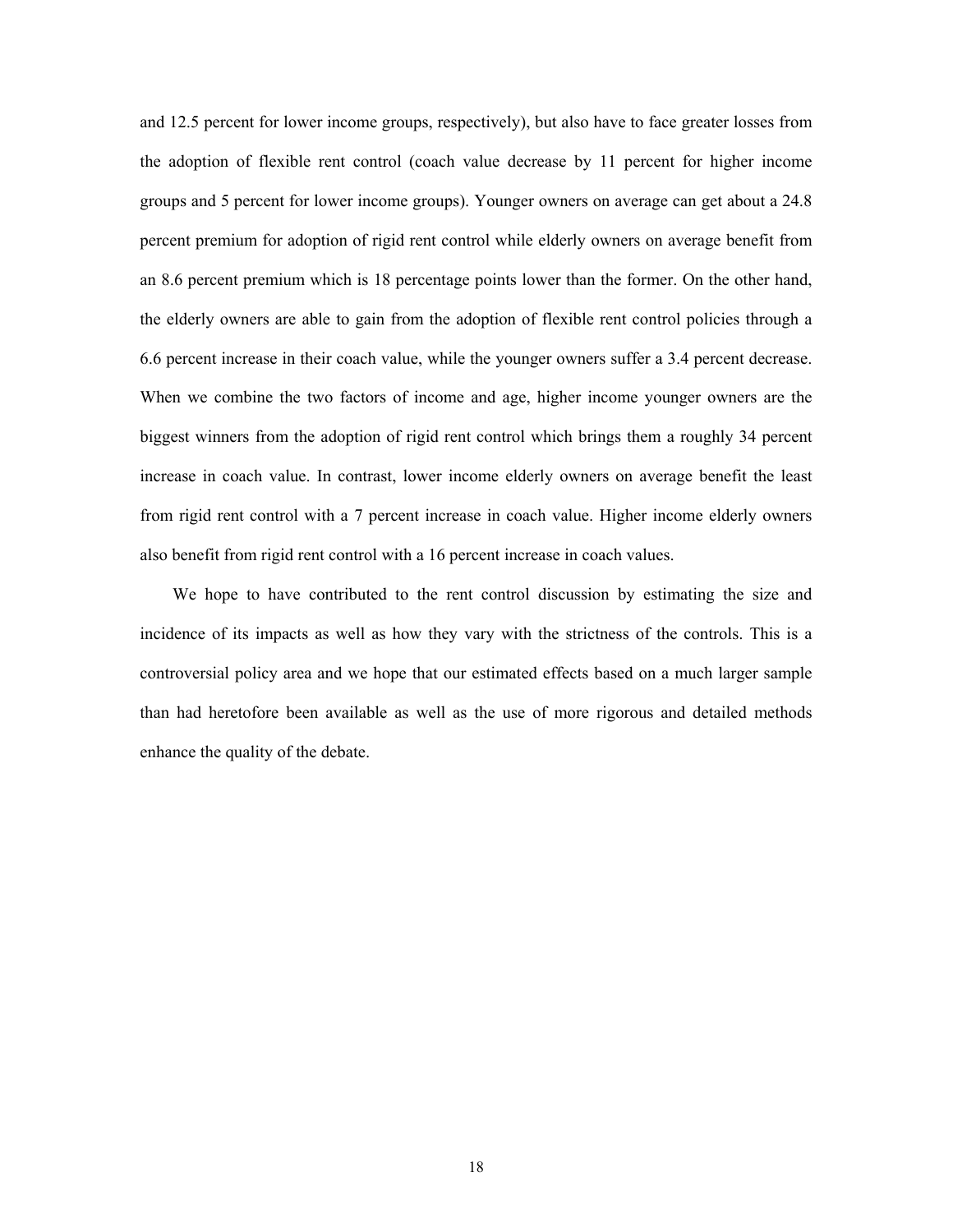## **References**

Alston, Richard M., J. R. Kearl, and Michael B. Vaughan, 1992, "Is There a Consensus among Economists in the 1990's?" *American Economic Review*, 82, 203-209.

Arnott, Richard, 1995, "Time for Revisionism on Rent Control?" *The Journal of Economic Perspectives*, 9:1, 99-120.

Arnott, Richard and Masahiro Igarashi, 2000, "Rent Control, Mismatch Costs and Search Efficiency," *Regional Science and Urban Economics*, 30, 249-288.

Arnott, Richard, 1998, "Rent Control," *The New Palgrave Dictionary of Economics and the Law*, New York: MacMillan and Co.

Bailey, Martin J., Richard F. Muth, and Hugh O. Nourse, 1963, "A Regression Model for Real Estate Price Index Construction," *Journal of the American Statistical Association*, 58, 933-942.

Basu, Kaushik and Patrick M. Emerson, 2000, "The Economics and Law of Rent Control," *Economic Journal*, 110, 939-962.

Case, Bradford and John M. Quigley, 1991, "The Dynamics of Real Estate Prices," *The Review of Economics and Statistics*, 93:1, 50-58.

Case, Karl E. and Robert J. Shiller, 1989, "The Efficiency of the Market for Single Family Homes," *American Economic Review*, 79:1, 125-37.

Caudill, Steven B., Richard W. Ault, and Richard P. Saba, 1989, "Efficient Estimation of the Costs of Rent Controls," *The Review of Economics and statistics*, 71:1, 154-159.

Clapham, Eric, Peter Englund, John M. Quigley, and Christian L. Redfearn, 2004, "Revisiting the Past: Revision in Repeat Sales and Hedonic Indexes of House Prices", unpublished working paper.

Deng, Yongheng, John M. Quigley, and Robert Van Order, 2000, "Mortgage Terminations, Heterogeneity and the Exercise of Mortgage Options," *Econometrica*, 68, 275-307.

Early, Dirk W. and Edgar O. Olsen, 1998, "Rent Control and Homeless," *Regional Science and Urban Economics*, 28, 797-816.

Early, Dirk W., 1999, "Rent Control, Rental Housing Supply, and the Distribution of Tenant Benefits," *Journal or Urban Economics*, 48,185-204.

Epple, Dennis, 1998, "Rent Control with Reputation: Theory and Evidence," *Regional Science and Urban Economics*, 28, 679-710.

Fallis, George and Lawrence B. Smith, 1984, "Uncontrolled Prices in a Controlled Market: The Case of Rent Control," *The American Economic Review*, 74:1, 193-200.

Glaeser, Edwrd L., 1996, "The Social Costs of Rent Control Revisited," National Bureau of Economic Research Working Paper 5441.

Glaeser, Edward L. and Erzo F.P. Luttmer, 2003, "The Misallocation of Housing Under Rent Control", *The American Economic Review*, 93:4, 1027-1046.

Gyourko, Joseph and Linneman, Peter, 1989, "Equity and Efficiency Aspects of Rent Control: An Empirical Study of New York City," *Journal of Urban Economics*, 26:1, 54-74.

Harding, John P., Stuart S. Rosenthal, and D.F. Sirmans, 2005, "Depreciation of Housing Capital, Maintenance, and the Gains from Homeownership Estimates From a Repeat Sales Model," unpublished working paper.

Hill, R. Carter, J.R. Knight, and C.F. Sirmans, 1997, "Estimating Capital Asset Price Indexes,"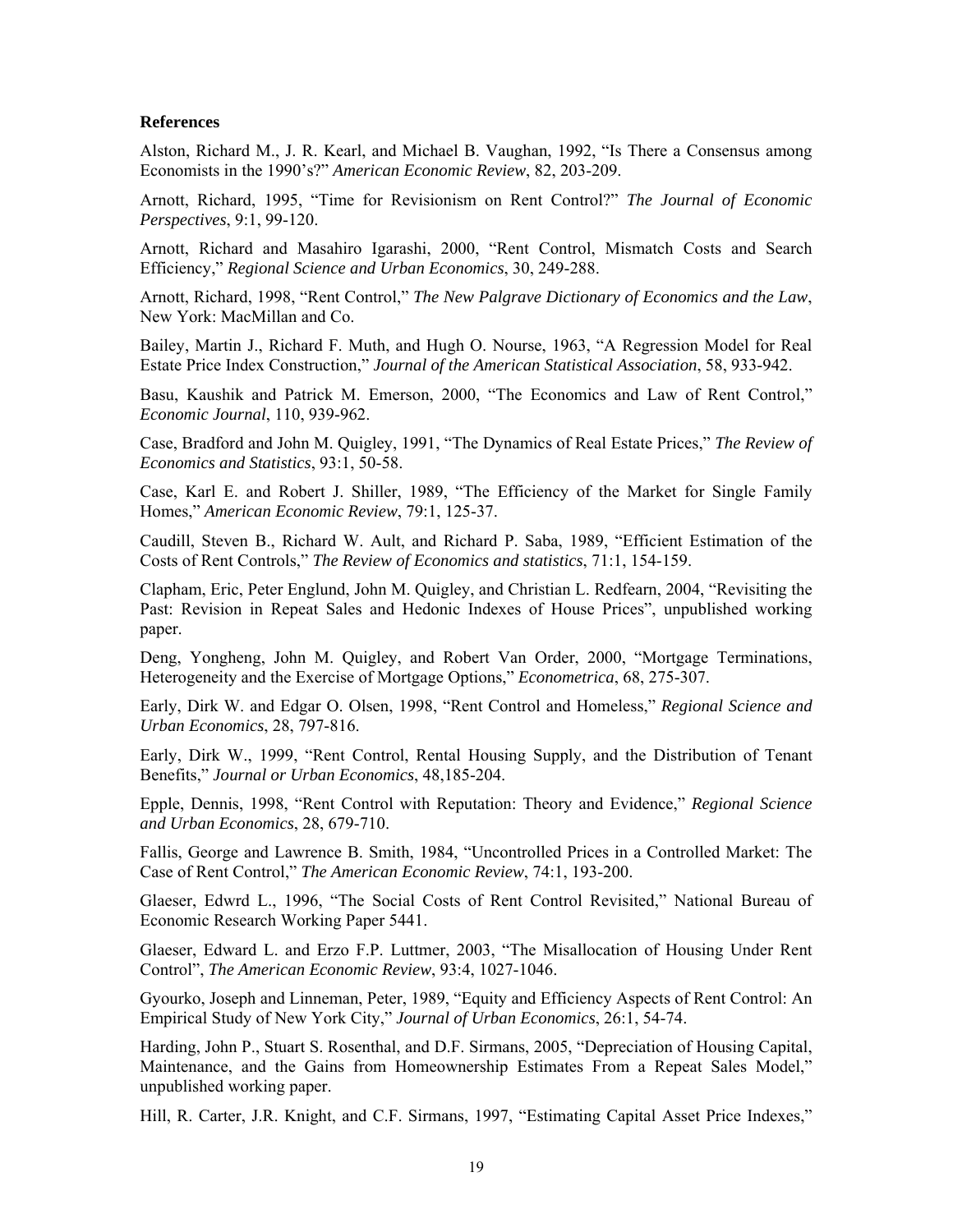*The Review of Economics and Statistics*, 79:2, 226-233.

Hirsch, Werner Z., 1988, "An Inquiry into Effects of Mobile Home Park Rent Control," *Journal of Urban Economics*, 24, 212-226.

Hirsch, Werner Z. and Joel G. Hirsch, 1988, "Legal-Economic Analysis of Rent Controls in A Mobile Home Context: Placement Values and Vacancy Decontrol," *UCLA Law Review*, 35, 399-467.

Hirsch, Werner Z. and Anthony M. Rufolo, 1999, "The Regulation of Immobile Housing Assets under Divided Ownership," *International Review of Law and Economics*, 19, 383-397.

Johnson, D. Gale, 1951, "Rent Control and the Distribution of Income", *The American Economic Review*, 41:2, 569-582.

Malpezzi, Stephen, 1998, "Welfare Analysis of Rent Control with Side Payments: A Natural Experiment in Cairo, Egypt," *Regional Science and Urban Economics*, 28, 773-795.

Mason, Carl and John M. Quigley, 2004, "The Curious Institution of Mobile Home Rent Control: A Case Study of Mobile Home Parks in California," unpublished working paper.

Moon, Choon-Geol and Janet G. Stotsky, 1993, "The Effect of Rent Control on Housing Quality Change: A Longitudinal Analysis," *The Journal of Political Economy*, 101:6, 1114-1148.

Murray, Michael P., C. Peter Rydell, C. Lance Barnett, Carol E. Hillestad, and Kevin Neels, 1991, "Analyzing Rent Control: The Case of Los Angeles," *Economic Inquiry*, 29, 601-625.

Nagy, J., 1997, "Do Vacancy Decontrol Provisions Undo Rent Control?" *Journal of Urban Economics*, 42, 64-78.

Olsen, Edgar O., 1972, "An Econometric analysis of Rent Control", *The Journal of Political Economy*, 80:6, 1081-1100.

Palmquist, Raymond B., 1980, "Alternative Techniques for Developing Real Estate Price Indexes," *The Review of Economics and Statistics*, 62: 3, 442-448.

Quigley, John M., 1990, "Does Rent Control Cause Homeless? Taking the Claim Seriously," *Journal of Policy Analysis and Management*, 9, 89-93.

Quigley, John M., 2002, "Economic Analysis of Mobile Home Rent Control: The Example of San Rafael, California," unpublished working paper.

Radford, R. S. 2004, "Why Rent Control Is Still a Regulatory Taking?" unpublished working paper.

Rapaport, Carol, 1992, "Rent Regulation and Housing Market Dynamics," *The American Economic Review*, 82:2, 446-451.

Redfearn, Christian L., 2005, "Measure Globally, Aggregate Locally: The Interplay of Housing Market Dynamics and Price Index Construction", unpublished working paper.

Rubinfeld, Daniel L., 1992, "Regulatory Takings: The Case of Mobile Home Rent Control," *Chicago-Kent Review*, 67(3), 923-929.

Tucker, W., 1989, "America's Homeless: Victims of Rent Control," *Heritage Foundation Backgrounder*, 685.

Turner, Bengt and Stephen Malpezzi, 2003, "A Review of Empirical Evidence on the Costs and Benefits of Rent Control," *Swedish Economic Policy Review*, 10, 11-56.

US Department of Housing and Urban Development (HUD), 1991, Report to Congress on Rent Control. Office of Policy Development and Research.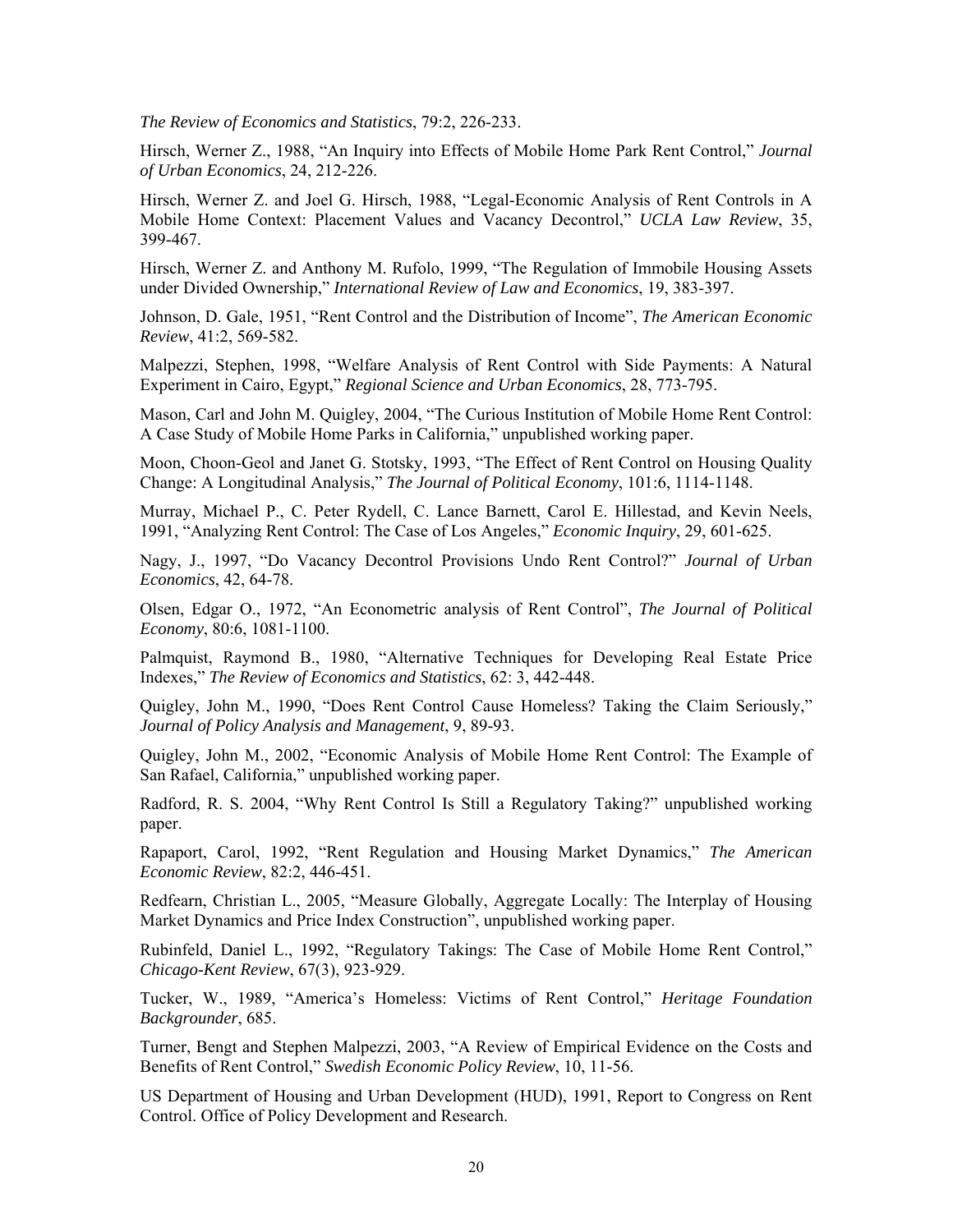## **Table 1. Definitions of Variables**

| <b>ADDRESS</b>      | Address                                                              |
|---------------------|----------------------------------------------------------------------|
| <b>CITY</b>         | Located city                                                         |
| <b>COUNTY</b>       | Located county                                                       |
| <b>PARKNAME</b>     | Mobile home park name                                                |
| <b>PARKID</b>       | Mobile home park ID                                                  |
| <b>MDLYR</b>        | Model Year                                                           |
| <b>MFG</b>          | Manufacturer                                                         |
| <b>TRADE</b>        | Trade                                                                |
| W1/L1               | W1/L1 single wide/length                                             |
| W2/L2               | W1W2/L1L2 double wide/length                                         |
| W3/L3               | W1W2W3/L1L2L3 triple wide/length                                     |
| <b>LEGAL</b>        | Legal owner                                                          |
| <b>SOLD</b>         | Sold date (year, month, day)                                         |
| ORIG                | Original sale price (current dollar)                                 |
| <b>CONORIG</b>      | Original sale price (constant 1996 dollar)                           |
| <b>RESALE</b>       | Resale price (current dollar)                                        |
| <b>CONRESALE</b>    | Resale price (constant 1996 dollar)                                  |
| <b>TYPE</b>         | Type of the unit (single, double, triple)                            |
| <b>SIZE</b>         | Total size of the unit (square footage)                              |
| <b>WELFARE</b>      | Proportion of households with public assistance income, census tract |
| <b>MDHHY</b>        | Median household income (current dollar) census tract                |
| <b>OLD</b>          | Proportion of persons $\geq 65$ years old, census tract              |
| <b>RENT CONTROL</b> | Dummy variable (1: with RC; 0: without RC)                           |
| <b>DECON</b>        | Dummy variable (1: RC with vacancy decontrol)                        |
| <b>NODEC</b>        | Dummy variable (1: RC without vacancy decontrol)                     |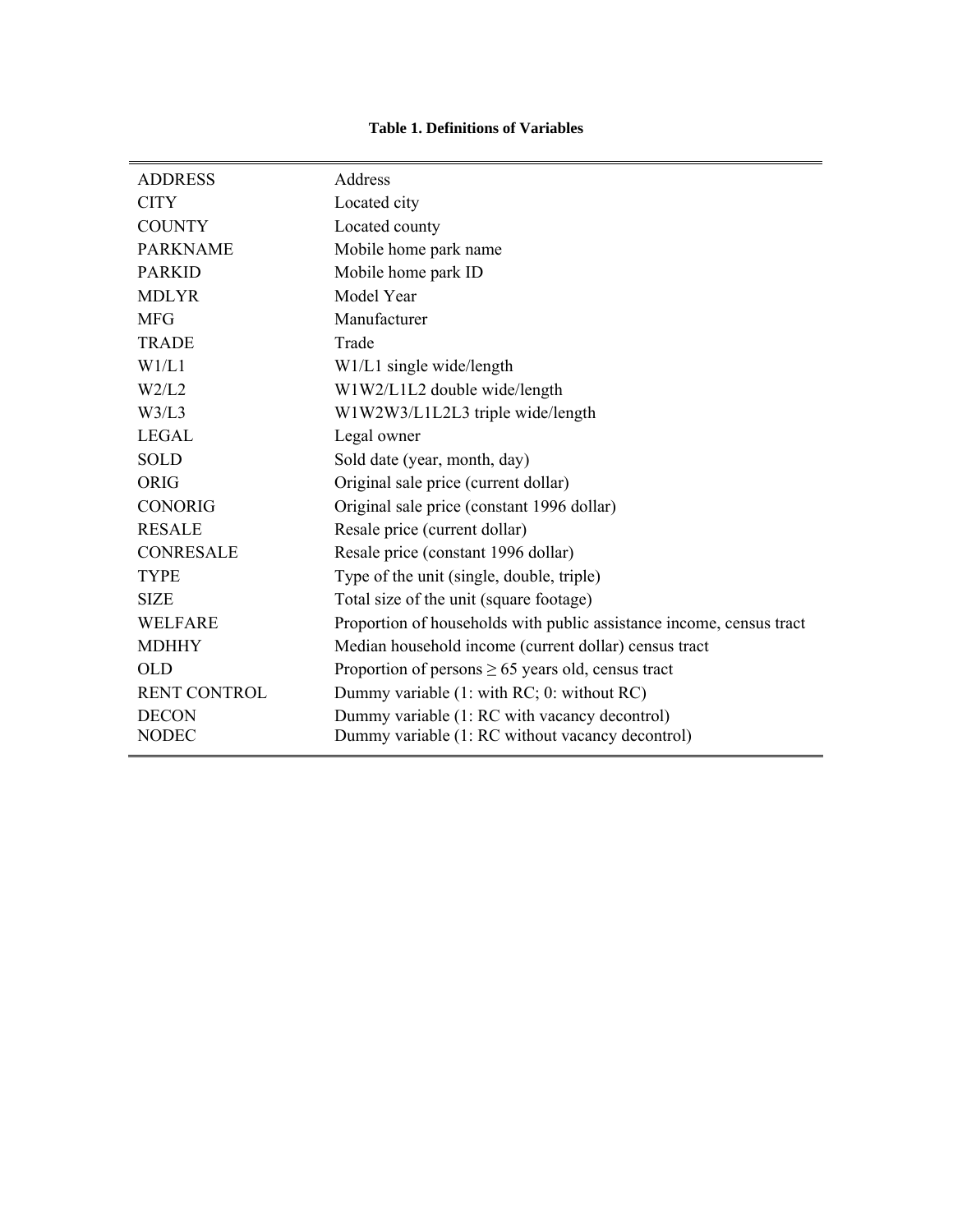|       |          |         |              | Total units traded (square footage, in thousands) |            |                    |                    |
|-------|----------|---------|--------------|---------------------------------------------------|------------|--------------------|--------------------|
|       |          |         | Rent         | Rent control                                      | Percentage | Percentage of rent | Percentage of rent |
|       |          | Rent    | control with | without                                           | of rent    | control with       | control without    |
|       |          | control | vacancy      | vacancy                                           | control    | vacancy decontrol  | vacancy decontrol  |
| Year  | All      | group   | decontrol    | decontrol                                         | group (%)  | group $(\%)$       | group $(\%)$       |
| 1983  | 3780.61  | 549.43  | 235.73       | 313.69                                            | 14.53      | 6.24               | 8.30               |
| 1984  | 4692.13  | 793.32  | 403.75       | 389.57                                            | 16.91      | 8.60               | 8.30               |
| 1985  | 5338.81  | 1017.03 | 537.97       | 479.05                                            | 19.05      | 10.08              | 8.97               |
| 1986  | 5660.14  | 1169.70 | 659.36       | 510.34                                            | 20.67      | 11.65              | 9.02               |
| 1987  | 6159.30  | 1327.07 | 755.21       | 571.87                                            | 21.55      | 12.26              | 9.28               |
| 1988  | 6908.11  | 1708.47 | 955.21       | 753.26                                            | 24.73      | 13.83              | 10.90              |
| 1989  | 7668.03  | 2259.03 | 1360.25      | 898.78                                            | 29.46      | 17.74              | 11.72              |
| 1990  | 6747.48  | 2230.17 | 1353.02      | 877.15                                            | 33.05      | 20.05              | 13.00              |
| 1991  | 5545.80  | 1980.36 | 1212.42      | 767.93                                            | 35.71      | 21.86              | 13.85              |
| 1992  | 5588.80  | 2027.33 | 1204.14      | 823.18                                            | 36.27      | 21.55              | 14.73              |
| 1993  | 6533.61  | 2840.45 | 1554.55      | 1285.91                                           | 43.47      | 23.79              | 19.68              |
| 1994  | 7749.34  | 3650.92 | 1948.21      | 1702.72                                           | 47.11      | 25.14              | 21.97              |
| 1995  | 8438.82  | 4036.33 | 2013.67      | 2022.66                                           | 47.83      | 23.86              | 23.97              |
| 1996  | 7859.52  | 3427.39 | 1484.17      | 1943.22                                           | 43.61      | 18.88              | 24.72              |
| 1997  | 8421.09  | 3610.09 | 1557.90      | 2052.20                                           | 42.87      | 18.50              | 24.37              |
| 1998  | 9880.72  | 4042.02 | 1668.37      | 2373.65                                           | 40.91      | 16.89              | 24.02              |
| 1999  | 10559.00 | 4098.66 | 1846.78      | 2251.88                                           | 38.82      | 17.49              | 21.33              |
| 2000  | 10742.12 | 4444.57 | 1856.43      | 2588.13                                           | 41.38      | 17.28              | 24.09              |
| 2001  | 11350.12 | 4675.10 | 2134.15      | 2540.96                                           | 41.19      | 18.80              | 22.39              |
| 2002  | 11713.24 | 4629.11 | 1959.71      | 2669.40                                           | 39.52      | 16.73              | 22.79              |
| 2003* | 3330.66  | 1339.89 | 645.71       | 694.19                                            | 40.23      | 19.39              | 20.84              |

**Table 2a. Time Varying Mobile Home Transaction Statistics** 

\* First five months of year 2003.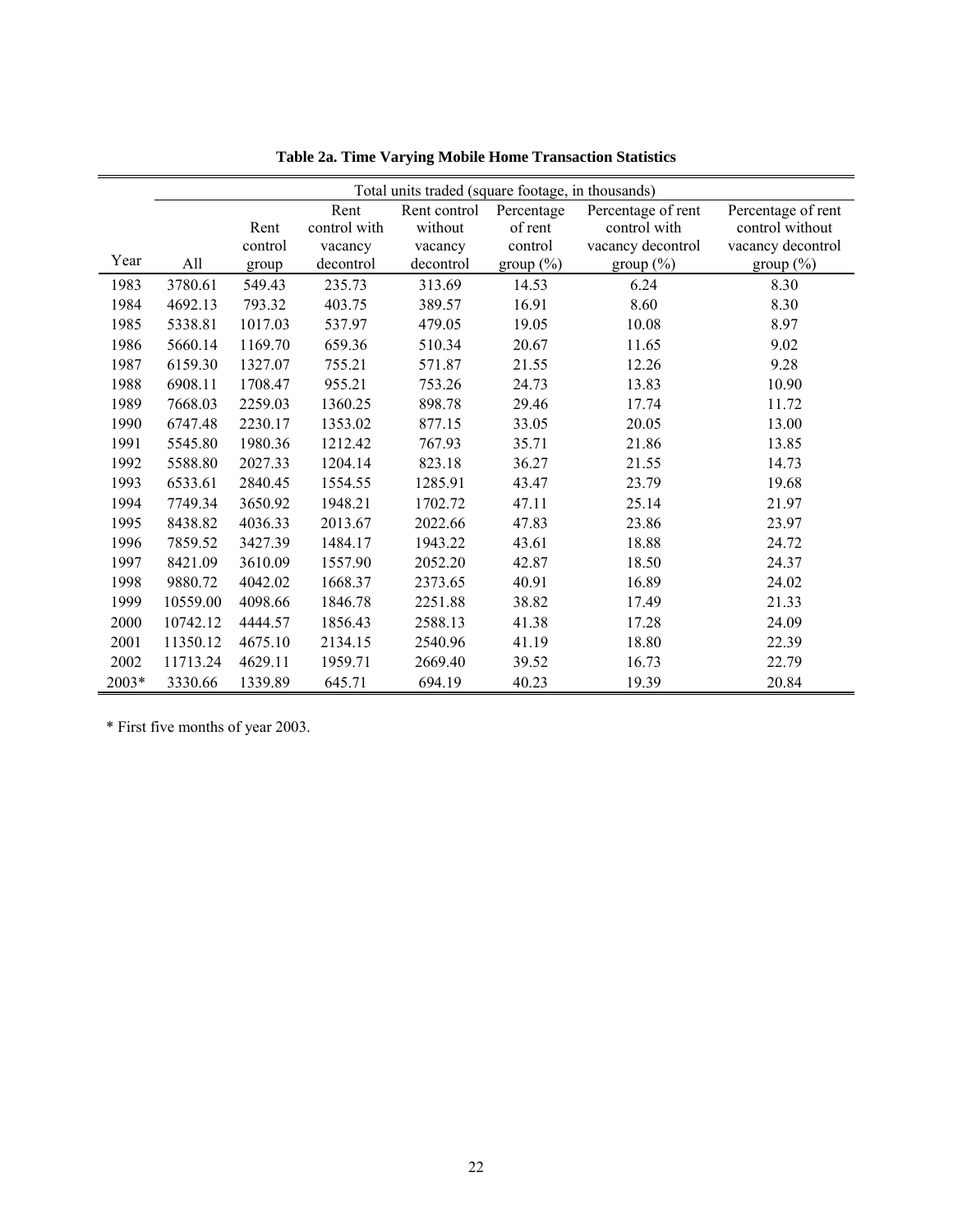|       |        |         |                           | Total traded value (constant 1996 dollar, in millions) |                         |                    |                    |
|-------|--------|---------|---------------------------|--------------------------------------------------------|-------------------------|--------------------|--------------------|
|       |        |         |                           | Rent control                                           | Percentage              | Percentage of rent | Percentage of rent |
|       |        | Rent    | Rent control              | without                                                | of rent                 | control with       | control without    |
| Year  | All    | control | with vacancy<br>decontrol | vacancy<br>decontrol                                   | control<br>group $(\%)$ | vacancy decontrol  | vacancy decontrol  |
|       |        | group   |                           |                                                        |                         | group (%)          | group $(\%)$       |
| 1983  | 149.15 | 20.47   | 8.25                      | 12.22                                                  | 13.73                   | 5.53               | 8.19               |
| 1984  | 187.08 | 30.60   | 14.57                     | 16.03                                                  | 16.36                   | 7.79               | 8.57               |
| 1985  | 214.95 | 38.27   | 18.81                     | 19.47                                                  | 17.81                   | 8.75               | 9.06               |
| 1986  | 228.32 | 44.81   | 23.35                     | 21.46                                                  | 19.63                   | 10.23              | 9.40               |
| 1987  | 248.29 | 51.68   | 27.23                     | 24.45                                                  | 20.82                   | 10.97              | 9.85               |
| 1988  | 282.15 | 65.51   | 33.84                     | 31.67                                                  | 23.22                   | 11.99              | 11.22              |
| 1989  | 316.37 | 87.19   | 48.03                     | 39.16                                                  | 27.56                   | 15.18              | 12.38              |
| 1990  | 263.64 | 81.85   | 46.54                     | 35.30                                                  | 31.05                   | 17.65              | 13.39              |
| 1991  | 187.68 | 62.05   | 35.87                     | 26.18                                                  | 33.06                   | 19.11              | 13.95              |
| 1992  | 156.79 | 52.20   | 29.36                     | 22.84                                                  | 33.30                   | 18.73              | 14.57              |
| 1993  | 141.68 | 60.83   | 31.11                     | 29.73                                                  | 42.94                   | 21.96              | 20.98              |
| 1994  | 143.31 | 70.03   | 32.69                     | 37.34                                                  | 48.87                   | 22.81              | 26.06              |
| 1995  | 146.08 | 71.54   | 30.04                     | 41.50                                                  | 48.97                   | 20.56              | 28.41              |
| 1996  | 144.17 | 65.65   | 24.06                     | 41.59                                                  | 45.54                   | 16.69              | 28.85              |
| 1997  | 172.45 | 80.86   | 29.87                     | 50.99                                                  | 46.89                   | 17.32              | 29.57              |
| 1998  | 226.68 | 98.28   | 33.82                     | 64.46                                                  | 43.36                   | 14.92              | 28.44              |
| 1999  | 264.58 | 105.92  | 41.79                     | 64.13                                                  | 40.03                   | 15.79              | 24.24              |
| 2000  | 330.46 | 148.97  | 46.57                     | 102.40                                                 | 45.08                   | 14.09              | 30.99              |
| 2001  | 358.56 | 153.78  | 56.01                     | 97.77                                                  | 42.89                   | 15.62              | 27.27              |
| 2002  | 402.18 | 166.20  | 58.98                     | 107.22                                                 | 41.32                   | 14.67              | 26.66              |
| 2003* | 117.17 | 48.09   | 20.51                     | 27.58                                                  | 41.04                   | 17.51              | 23.54              |

**Table 2b. Time Varying Mobile Home Transaction Statistics (Con.)** 

\* First five months of year 2003.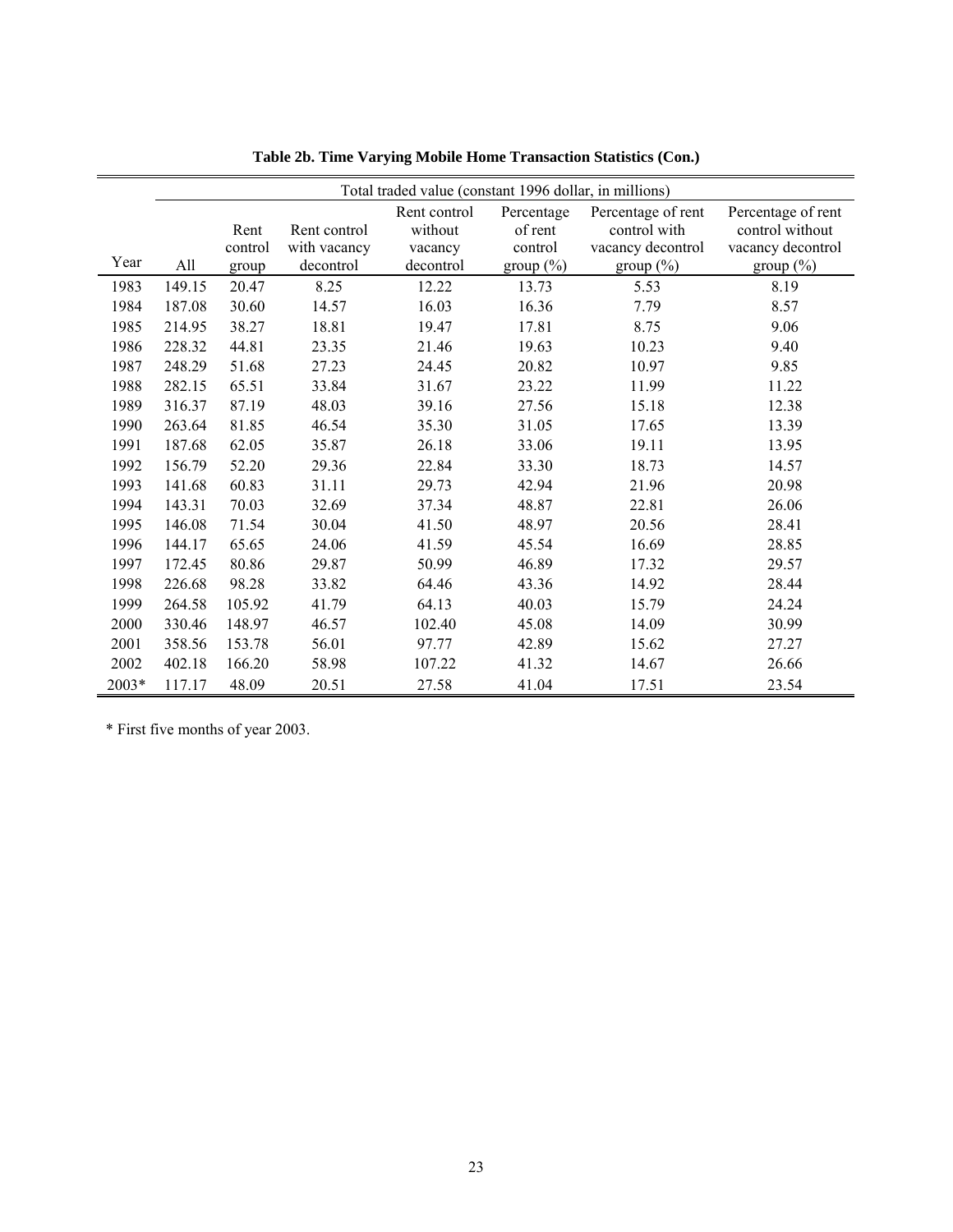|       |       |                 |                              |                                    | Number of units transacted       |                                                         |                                                            |
|-------|-------|-----------------|------------------------------|------------------------------------|----------------------------------|---------------------------------------------------------|------------------------------------------------------------|
|       |       | Rent<br>control | Rent control<br>with vacancy | Rent control<br>without<br>vacancy | Percentage<br>of rent<br>control | Percentage of rent<br>control with<br>vacancy decontrol | Percentage of rent<br>control without<br>vacancy decontrol |
| Year  | All   | group           | decontrol                    | decontrol                          | group (%)                        | group $(\%)$                                            | group $(\%)$                                               |
| 1983  | 3452  | 455             | 198                          | 257                                | 13.18                            | 5.74                                                    | 7.44                                                       |
| 1984  | 4311  | 671             | 351                          | 320                                | 15.56                            | 8.14                                                    | 7.42                                                       |
| 1985  | 4883  | 848             | 458                          | 390                                | 17.37                            | 9.38                                                    | 7.99                                                       |
| 1986  | 5167  | 974             | 568                          | 406                                | 18.85                            | 10.99                                                   | 7.86                                                       |
| 1987  | 5619  | 1128            | 652                          | 476                                | 20.07                            | 11.60                                                   | 8.47                                                       |
| 1988  | 6199  | 1460            | 828                          | 632                                | 23.55                            | 13.36                                                   | 10.20                                                      |
| 1989  | 6763  | 1918            | 1197                         | 721                                | 28.36                            | 17.70                                                   | 10.66                                                      |
| 1990  | 6050  | 1929            | 1192                         | 737                                | 31.88                            | 19.70                                                   | 12.18                                                      |
| 1991  | 5057  | 1760            | 1081                         | 679                                | 34.80                            | 21.38                                                   | 13.43                                                      |
| 1992  | 5150  | 1862            | 1113                         | 749                                | 36.16                            | 21.61                                                   | 14.54                                                      |
| 1993  | 5929  | 2562            | 1419                         | 1143                               | 43.21                            | 23.93                                                   | 19.28                                                      |
| 1994  | 6918  | 3221            | 1738                         | 1483                               | 46.56                            | 25.12                                                   | 21.44                                                      |
| 1995  | 7517  | 3558            | 1801                         | 1757                               | 47.33                            | 23.96                                                   | 23.37                                                      |
| 1996  | 6974  | 3016            | 1329                         | 1687                               | 43.25                            | 19.06                                                   | 24.19                                                      |
| 1997  | 7481  | 3190            | 1412                         | 1778                               | 42.64                            | 18.87                                                   | 23.77                                                      |
| 1998  | 8702  | 3583            | 1509                         | 2074                               | 41.17                            | 17.34                                                   | 23.83                                                      |
| 1999  | 9195  | 3584            | 1663                         | 1921                               | 38.98                            | 18.09                                                   | 20.89                                                      |
| 2000  | 9225  | 3802            | 1657                         | 2145                               | 41.21                            | 17.96                                                   | 23.25                                                      |
| 2001  | 9815  | 4036            | 1889                         | 2147                               | 41.12                            | 19.25                                                   | 21.87                                                      |
| 2002  | 10013 | 3974            | 1732                         | 2242                               | 39.69                            | 17.30                                                   | 22.39                                                      |
| 2003* | 2801  | 1133            | 554                          | 579                                | 40.45                            | 19.78                                                   | 20.67                                                      |

**Table 2c. Time Varying Mobile Home Transaction Statistics (Con.)** 

\* First five months of year 2003.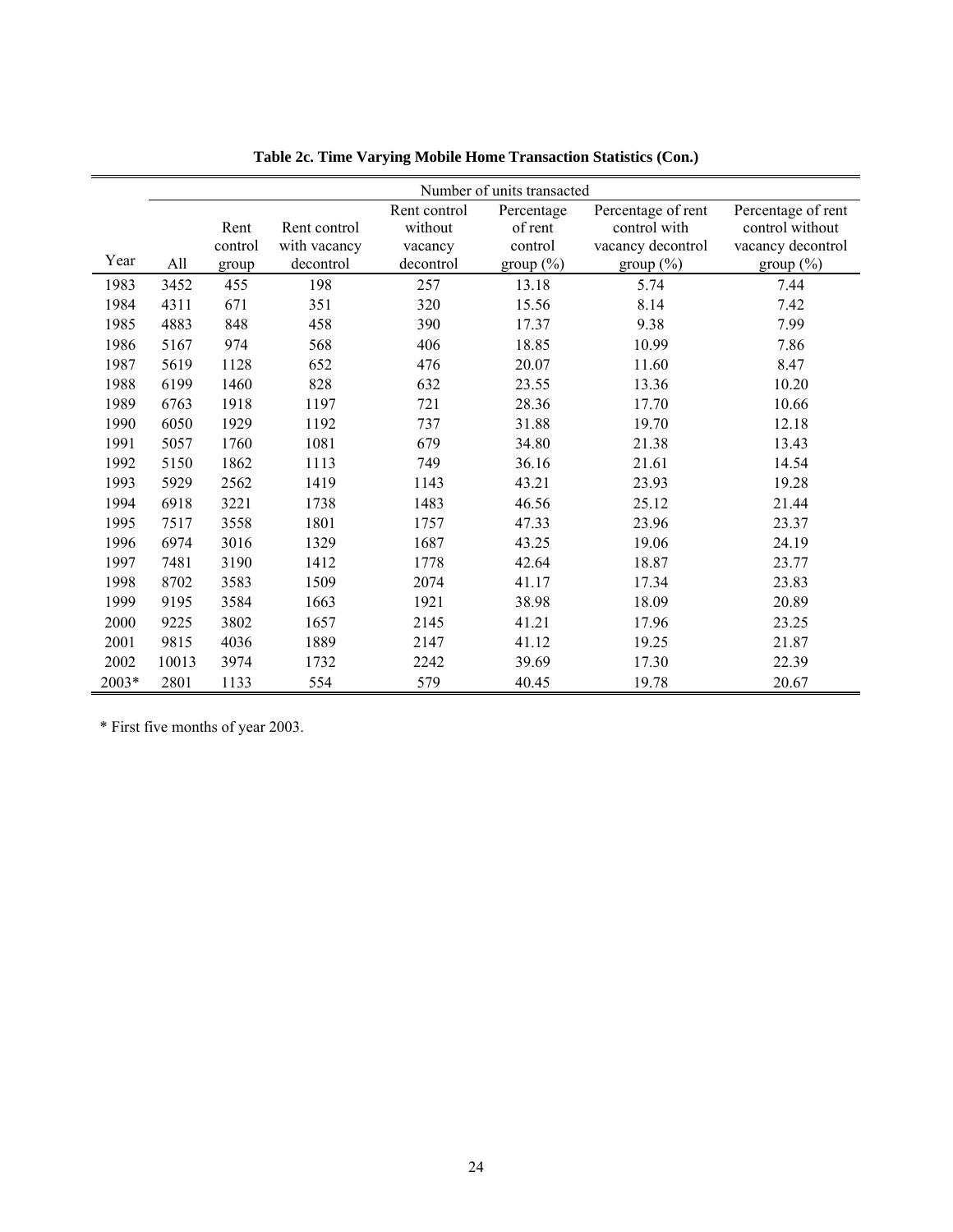|         |           |           | Total units traded (square footage) |              |           | Total traded value (constant 1996 dollar) |              |              |           |           | Number of units transacted |              |
|---------|-----------|-----------|-------------------------------------|--------------|-----------|-------------------------------------------|--------------|--------------|-----------|-----------|----------------------------|--------------|
|         |           |           |                                     | Rent control |           |                                           |              | Rent control |           |           |                            | Rent control |
|         |           | Rent      | Rent control                        | without      |           | Rent                                      | Rent control | without      |           | Rent      | Rent control               | without      |
|         |           | control   | with vacancy                        | vacancy      |           | control                                   | with vacancy | vacancy      |           | control   | with vacancy               | vacancy      |
| Year    | All       | group     | decontrol                           | decontrol    | All       | group                                     | decontrol    | decontrol    | All       | group     | decontrol                  | decontrol    |
| 1984    | 24.11%    | 44.39%    | 71.27%                              | 24.19%       | 25.43%    | 49.46%                                    | 76.55%       | 31.17%       | 24.88%    | 47.47%    | 77.27%                     | 24.51%       |
| 1985    | 13.78%    | 28.20%    | 33.25%                              | 22.97%       | 14.89%    | 25.09%                                    | 29.07%       | 21.47%       | 13.27%    | 26.38%    | 30.48%                     | 21.88%       |
| 1986    | 6.02%     | 15.01%    | 22.56%                              | 6.53%        | 6.22%     | 17.08%                                    | 24.15%       | 10.25%       | 5.82%     | 14.86%    | 24.02%                     | 4.10%        |
| 1987    | 8.82%     | 13.45%    | 14.54%                              | 12.06%       | 8.75%     | 15.34%                                    | 16.62%       | 13.95%       | 8.75%     | 15.81%    | 14.79%                     | 17.24%       |
| 1988    | 12.16%    | 28.74%    | 26.48%                              | 31.72%       | 13.64%    | 26.75%                                    | 24.29%       | 29.50%       | 10.32%    | 29.43%    | 26.99%                     | 32.77%       |
| 1989    | 11.00%    | 32.23%    | 42.40%                              | 19.32%       | 12.13%    | 33.10%                                    | 41.92%       | 23.66%       | 9.10%     | 31.37%    | 44.57%                     | 14.08%       |
| 1990    | $-12.01%$ | $-1.28%$  | $-0.53%$                            | $-2.41%$     | $-16.67%$ | $-6.13%$                                  | $-3.09\%$    | $-9.85%$     | $-10.54%$ | 0.57%     | $-0.42%$                   | $2.22\%$     |
| 1991    | $-17.81%$ | $-11.20%$ | $-10.39%$                           | $-12.45%$    | $-28.81%$ | $-24.19%$                                 | $-22.93%$    | $-25.84%$    | $-16.41%$ | $-8.76%$  | $-9.31%$                   | $-7.87%$     |
| 1992    | 0.78%     | 2.37%     | $-0.68%$                            | 7.20%        | $-16.46%$ | $-15.87%$                                 | $-18.15%$    | $-12.74%$    | 1.84%     | 5.80%     | 2.96%                      | 10.31%       |
| 1993    | 16.91%    | 40.11%    | 29.10%                              | 56.21%       | $-9.64%$  | 16.53%                                    | 5.94%        | 30.13%       | 15.13%    | 37.59%    | 27.49%                     | 52.60%       |
| 1994    | 18.61%    | 28.53%    | 25.32%                              | 32.41%       | 1.15%     | 15.13%                                    | 5.10%        | 25.61%       | 16.68%    | 25.72%    | 22.48%                     | 29.75%       |
| 1995    | 8.90%     | 10.56%    | 3.36%                               | 18.79%       | 1.93%     | 2.15%                                     | $-8.12%$     | 11.14%       | 8.66%     | 10.46%    | 3.62%                      | 18.48%       |
| 1996    | $-6.86%$  | $-15.09%$ | $-26.30%$                           | $-3.93\%$    | $-1.31%$  | $-8.23%$                                  | $-19.90\%$   | 0.22%        | $-7.22\%$ | $-15.23%$ | $-26.21%$                  | $-3.98\%$    |
| 1997    | 7.15%     | 5.33%     | 4.97%                               | 5.61%        | 19.61%    | 23.17%                                    | 24.15%       | 22.60%       | 7.27%     | 5.77%     | 6.25%                      | 5.39%        |
| 1998    | 17.33%    | 11.96%    | 7.09%                               | 15.66%       | 31.45%    | 21.54%                                    | 13.19%       | 26.43%       | 16.32%    | 12.32%    | 6.87%                      | 16.65%       |
| 1999    | 6.86%     | 1.40%     | 10.69%                              | $-5.13%$     | 16.72%    | 7.77%                                     | 23.57%       | $-0.52%$     | 5.67%     | 0.03%     | 10.21%                     | $-7.38%$     |
| 2000    | 1.73%     | 8.44%     | 0.52%                               | 14.93%       | 24.90%    | 40.64%                                    | 11.44%       | 59.67%       | 0.33%     | 6.08%     | $-0.36%$                   | 11.66%       |
| 2001    | 5.66%     | 5.19%     | 14.96%                              | $-1.82%$     | 8.51%     | 3.23%                                     | 20.28%       | $-4.52%$     | 6.40%     | 6.15%     | 14.00%                     | 0.09%        |
| 2002    | 3.20%     | $-0.98%$  | $-8.17%$                            | 5.05%        | 12.16%    | 8.07%                                     | 5.30%        | 9.66%        | 2.02%     | $-1.54%$  | $-8.31%$                   | 4.42%        |
| Average |           |           |                                     |              |           |                                           |              |              |           |           |                            |              |
| annual  | 6.65%     | 13.02%    | 13.71%                              | 13.00%       | 6.56%     | 13.19%                                    | 13.13%       | 13.79%       | 6.22%     | 13.17%    | 14.07%                     | 13.00%       |
| growth  |           |           |                                     |              |           |                                           |              |              |           |           |                            |              |
| rate    |           |           |                                     |              |           |                                           |              |              |           |           |                            |              |

# **Table 3. Annual Growth Rates (1984-2002)**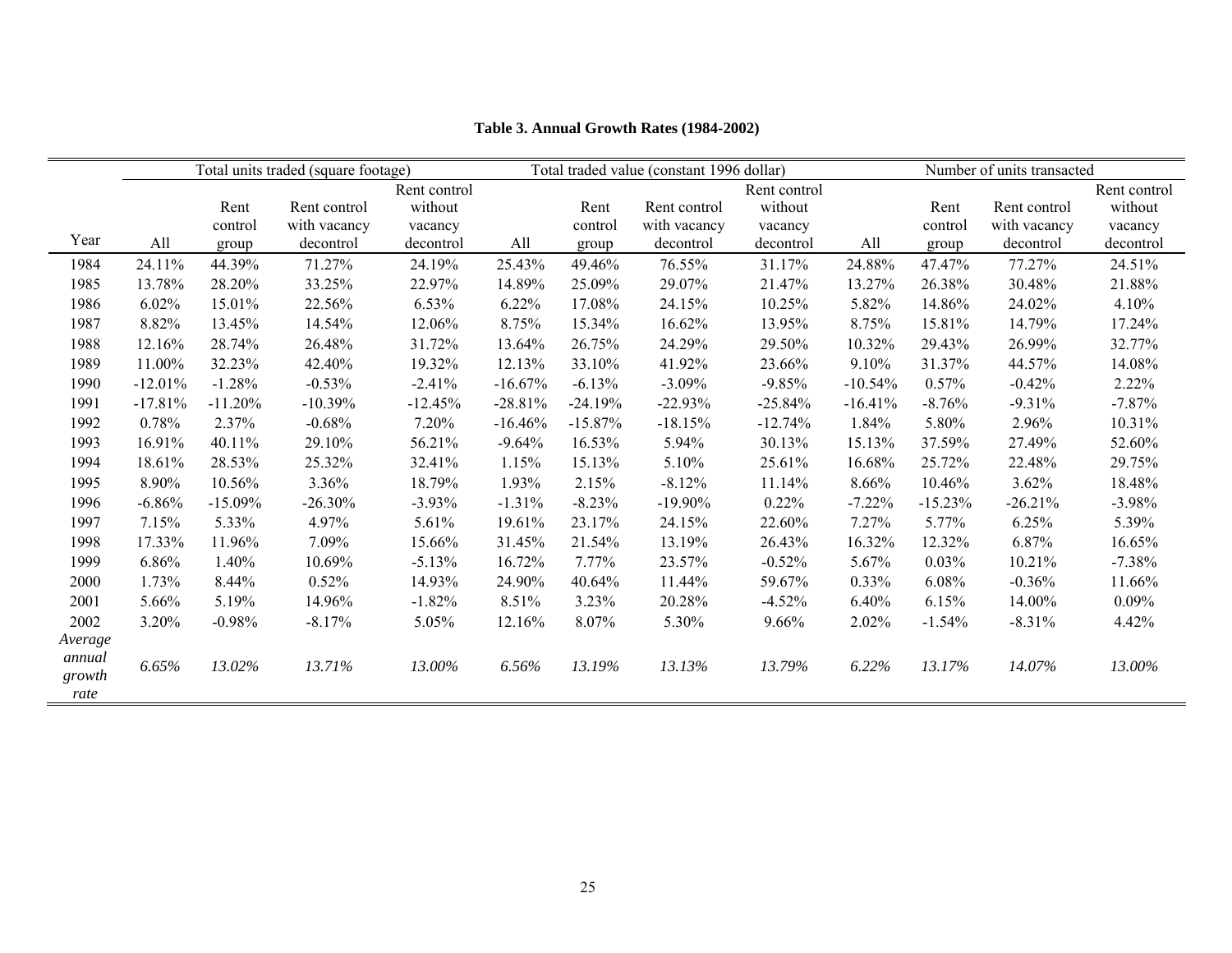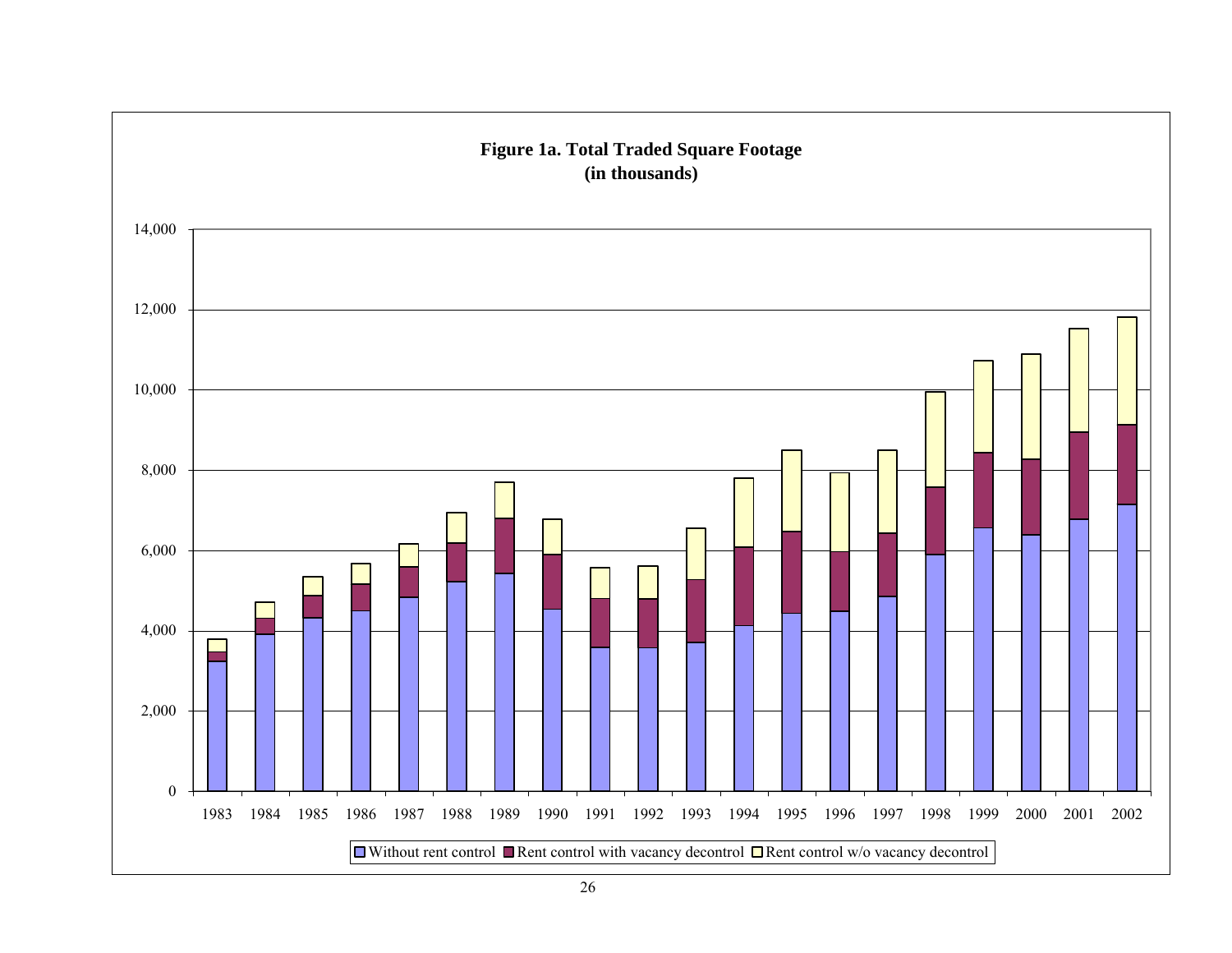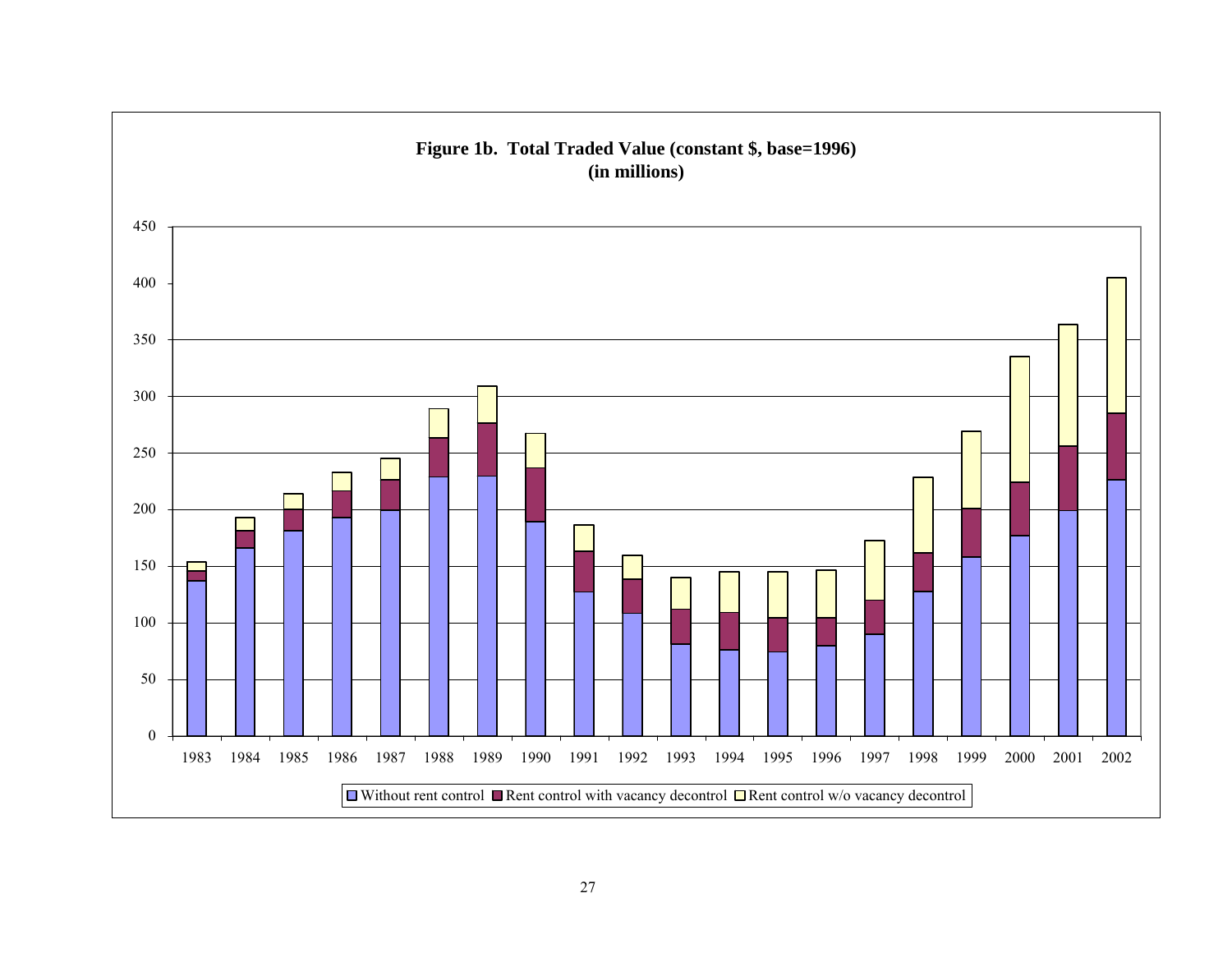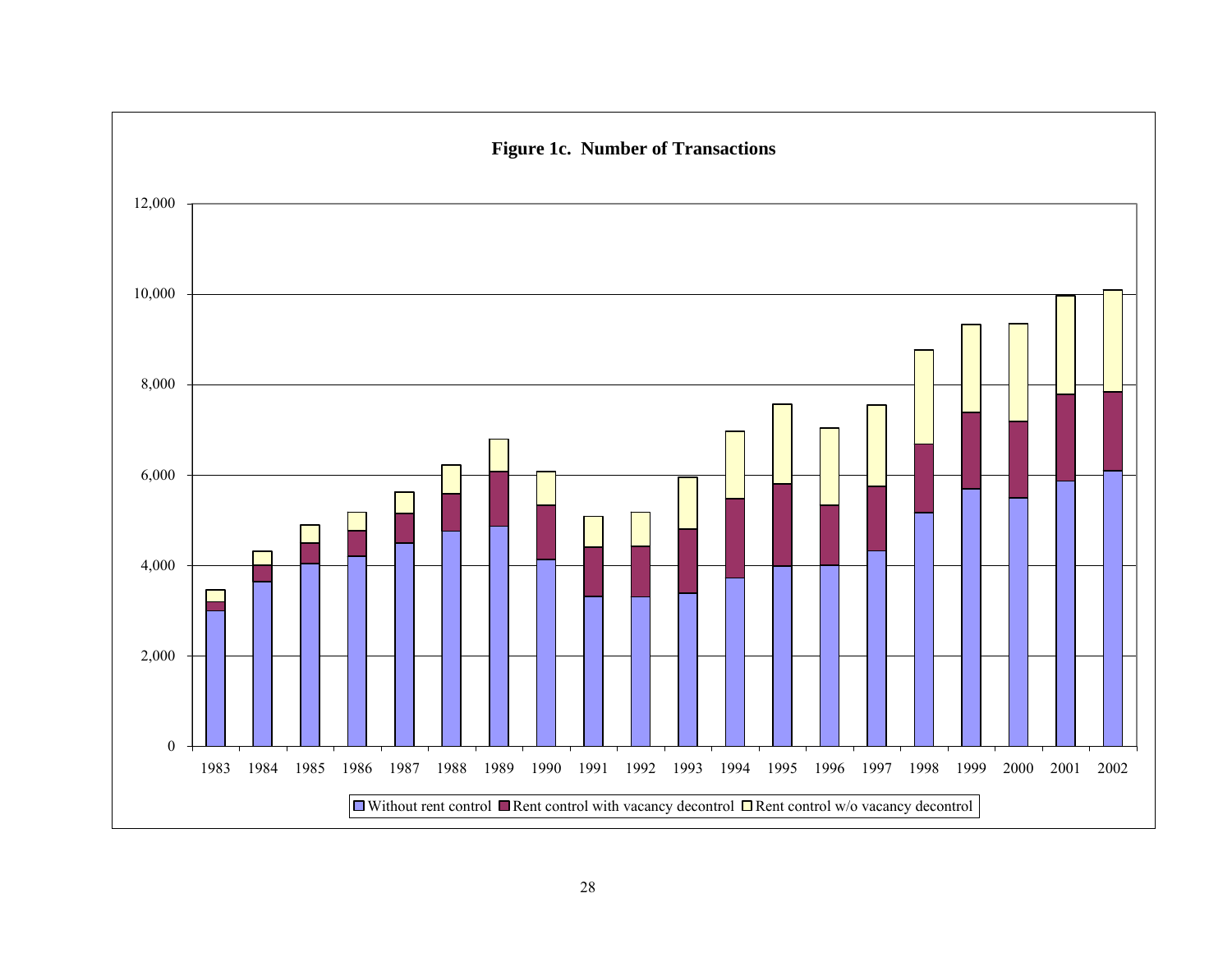|                                                        |         | Los     |         |           | San        | San     | Santa   |         |
|--------------------------------------------------------|---------|---------|---------|-----------|------------|---------|---------|---------|
|                                                        | All     | Angeles | Orange  | Riverside | Bernardino | Diego   | Clara   | Ventura |
| Original price (constant 1996 dollar)                  | 40,775  | 40,696  | 45,362  | 39,691    | 36,940     | 38,102  | 46,410  | 38,699  |
|                                                        | (21150) | (22183) | (21313) | (20029)   | (18324)    | (19407) | (25154) | (18691) |
| Resale price (constant 1996 dollar)                    | 34,118  | 33,207  | 38,982  | 28,567    | 22,085     | 30,925  | 54,441  | 42,687  |
|                                                        | (26201) | (24331) | (26981) | (25116)   | (17834)    | (22767) | (31546) | (28392) |
| Median household income (constant 1996 dollar)         | 43,274  | 46,923  | 47,193  | 33,149    | 36,650     | 39,991  | 52,492  | 48,194  |
|                                                        | (13524) | (14011) | (12135) | (9862)    | (11097)    | (10462) | (15100) | (11262) |
| Proportion of households with public assistance income | 0.067   | 0.070   | 0.052   | 0.086     | 0.090      | 0.059   | 0.057   | 0.050   |
|                                                        | (0.047) | (0.046) | (0.039) | (0.040)   | (0.053)    | (0.045) | (0.044) | (0.033) |
| Proportion of persons $\geq 65$ years old              | 0.132   | 0.103   | 0.117   | 0.244     | 0.115      | 0.151   | 0.114   | 0.122   |
|                                                        | (0.094) | (0.055) | (0.088) | (0.160)   | (0.067)    | (0.083) | (0.079) | (0.052) |
| Unit's size (sq. ft.)                                  | 1,127   | 1,094   | 1,199   | 1,160     | 1,093      | 1,103   | 1,158   | 1,113   |
|                                                        | (396)   | (411)   | (370)   | (422)     | (383)      | (389)   | (406)   | (376)   |
| Unit's age                                             | 19.23   | 19.10   | 19.28   | 16.01     | 19.09      | 20.75   | 18.82   | 20.85   |
|                                                        | (9.15)  | (9.39)  | (9.15)  | (8.51)    | (9.24)     | (9.07)  | (8.55)  | (8.61)  |
| Sample size                                            | 137,221 | 31,404  | 23,934  | 12,912    | 20,827     | 28,551  | 13,423  | 6,170   |

**Table 4. Descriptive Statistics – means and standard deviations of continuous covariates** 

*Note:* 

Standard deviations are in parenthesis.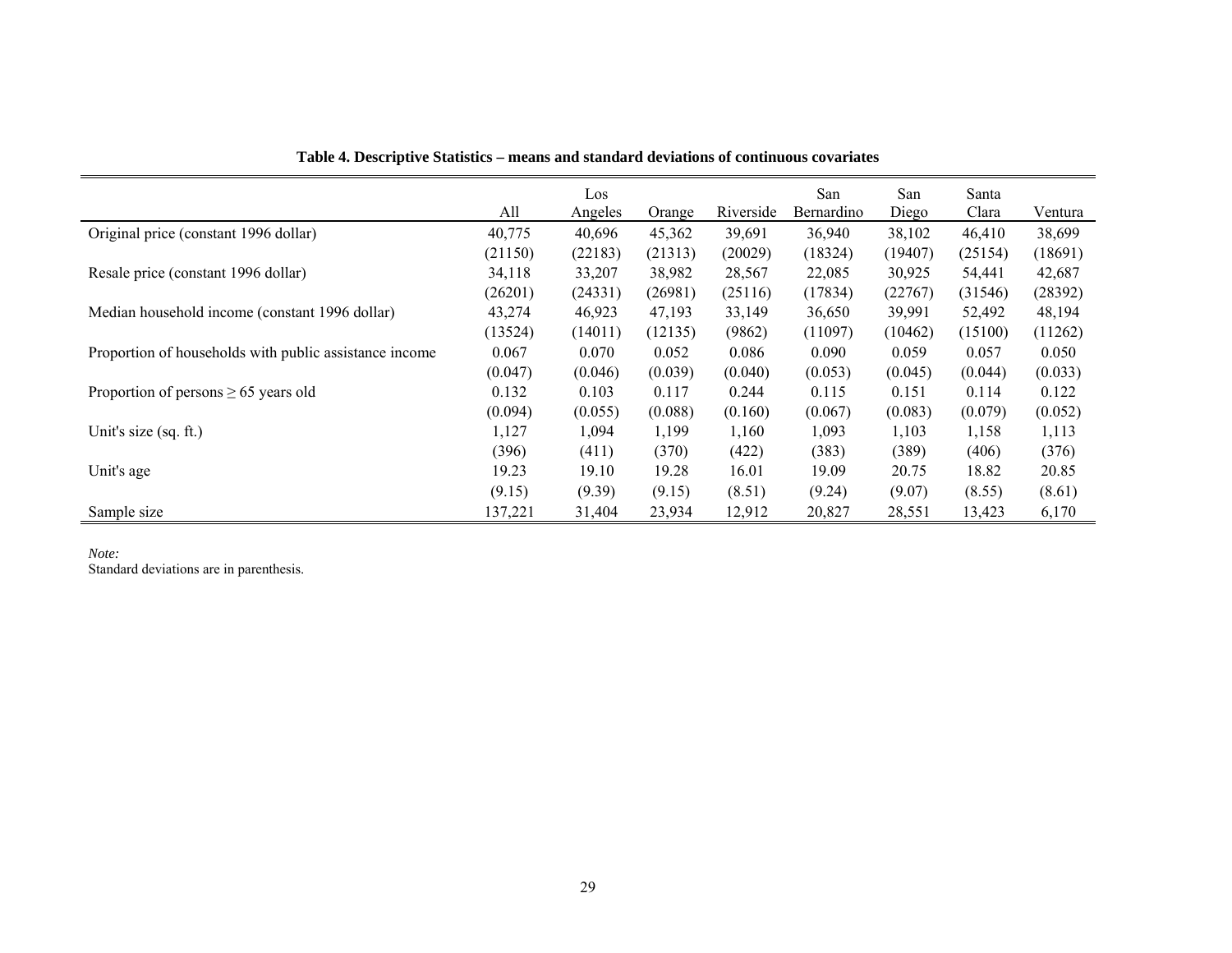|                                        |         | Los     |        |           | San        |           | Santa  |         |
|----------------------------------------|---------|---------|--------|-----------|------------|-----------|--------|---------|
|                                        | All     | Angeles | Orange | Riverside | Bernardino | San Diego | Clara  | Ventura |
| Single                                 | 35,787  | 9,157   | 3,532  | 3,513     | 6,741      | 7,820     | 3,325  | 1,699   |
|                                        | (26.1)  | (29.2)  | (14.8) | (27.2)    | (32.4)     | (27.4)    | (24.8) | (27.5)  |
| Double                                 | 94,110  | 20,394  | 18,997 | 8,338     | 13,265     | 19,457    | 9,412  | 4,247   |
|                                        | (68.6)  | (64.9)  | (79.4) | (64.6)    | (63.7)     | (68.1)    | (70.1) | (68.8)  |
| Triple                                 | 7,324   | 1,853   | 1,405  | 1,061     | 821        | 1,274     | 686    | 224     |
|                                        | (5.3)   | (5.9)   | (5.9)  | (8.2)     | (3.9)      | (4.5)     | (5.1)  | (3.6)   |
| Rent Control                           | 48,664  | 8,828   | 1,092  | 7,865     | 8,959      | 10,871    | 5,948  | 5,101   |
|                                        | (35.5)  | (28.1)  | (4.6)  | (60.9)    | (43.0)     | (38.1)    | (44.3) | (82.7)  |
| Rent control with vacancy decontrol    | 24,341  | 7,035   |        | 5,720     | 3,401      | 4,745     | 252    | 3,187   |
|                                        | (17.7)  | (22.4)  | (0.0)  | (44.3)    | (16.3)     | (16.6)    | (1.9)  | (51.7)  |
| Rent control without vacancy decontrol | 24,323  | 1,793   | 1,091  | 2,145     | 5,558      | 6,126     | 5,696  | 1,914   |
|                                        | (17.7)  | (5.7)   | (4.6)  | (16.6)    | (26.7)     | (21.5)    | (42.4) | (31.0)  |
| Adoption of rent control with vacancy  | 20,980  | 5,926   |        | 4,862     | 2,833      | 4,399     | 228    | 2,731   |
| decontrol                              | (15.3)  | (18.9)  | (0.0)  | (37.7)    | (13.6)     | (15.4)    | (1.7)  | (44.3)  |
| Adoption of rent control without       | 21,723  | 1,415   | 1.041  | 1.942     | 5,148      | 5,445     | 5,063  | 1,669   |
| vacancy decontrol                      | (15.8)  | (4.5)   | (4.3)  | (15.0)    | (24.7)     | (19.1)    | (37.7) | (27.1)  |
| Sample size                            | 137,221 | 31,404  | 23,934 | 12,912    | 20,827     | 28,551    | 13,423 | 6,170   |

**Table 5. Descriptive Statistics – frequencies of categorical covariates** 

*Note:* 

Percentages to corresponding full or county samples are in parenthesis.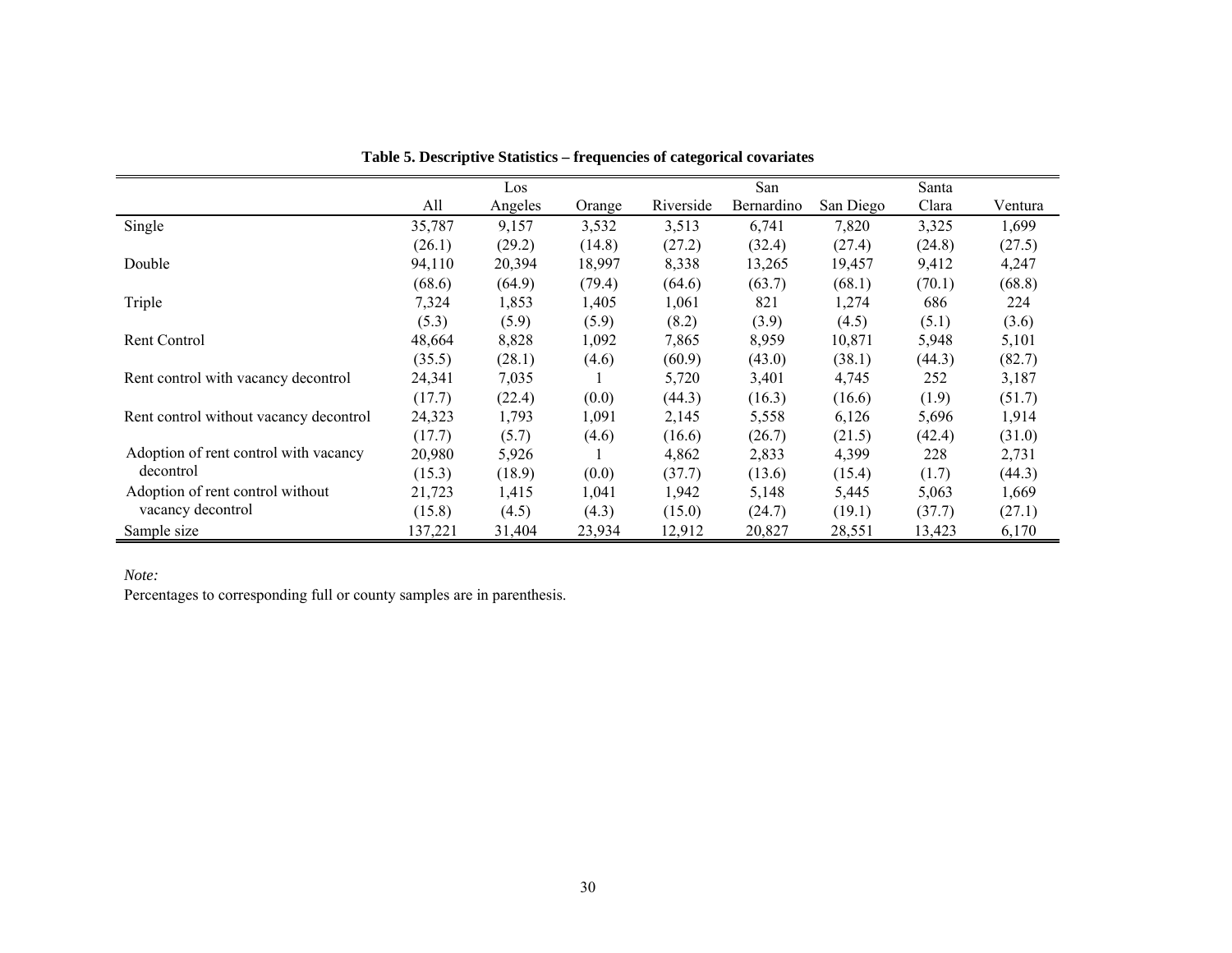#### **Figure 2. Logarithm of Price Growth Rate by Sub-Groups**

These figures present the box plot of the logarithm of price growth rates by various sub-groups. The boxes contain the middle 50% of the data. The upper edges of the boxes indicate the  $75<sup>th</sup>$  percentile of the data set, and the lower edges indicate the 25<sup>th</sup> percentile. The lines in the boxes indicate the median value of the data. The ends of the vertical lines indicate the minimum and maximum data values. The logarithm of price growth rate is defined as:  $\ln(\frac{P_{t+\tau}}{P_{t}})$ *t*  $P_{\text{eff}}^{P_{\text{eff}}}$ , where ln (•) is natural logarithm function,  $P_{\text{eff}}$  is the resale price after  $\tau$  periods since the original sale

at  $t$ ,  $P_t$  is the original sales price at  $t$ .



**Figure 2a. Logarithm of Price Growth Rate by County**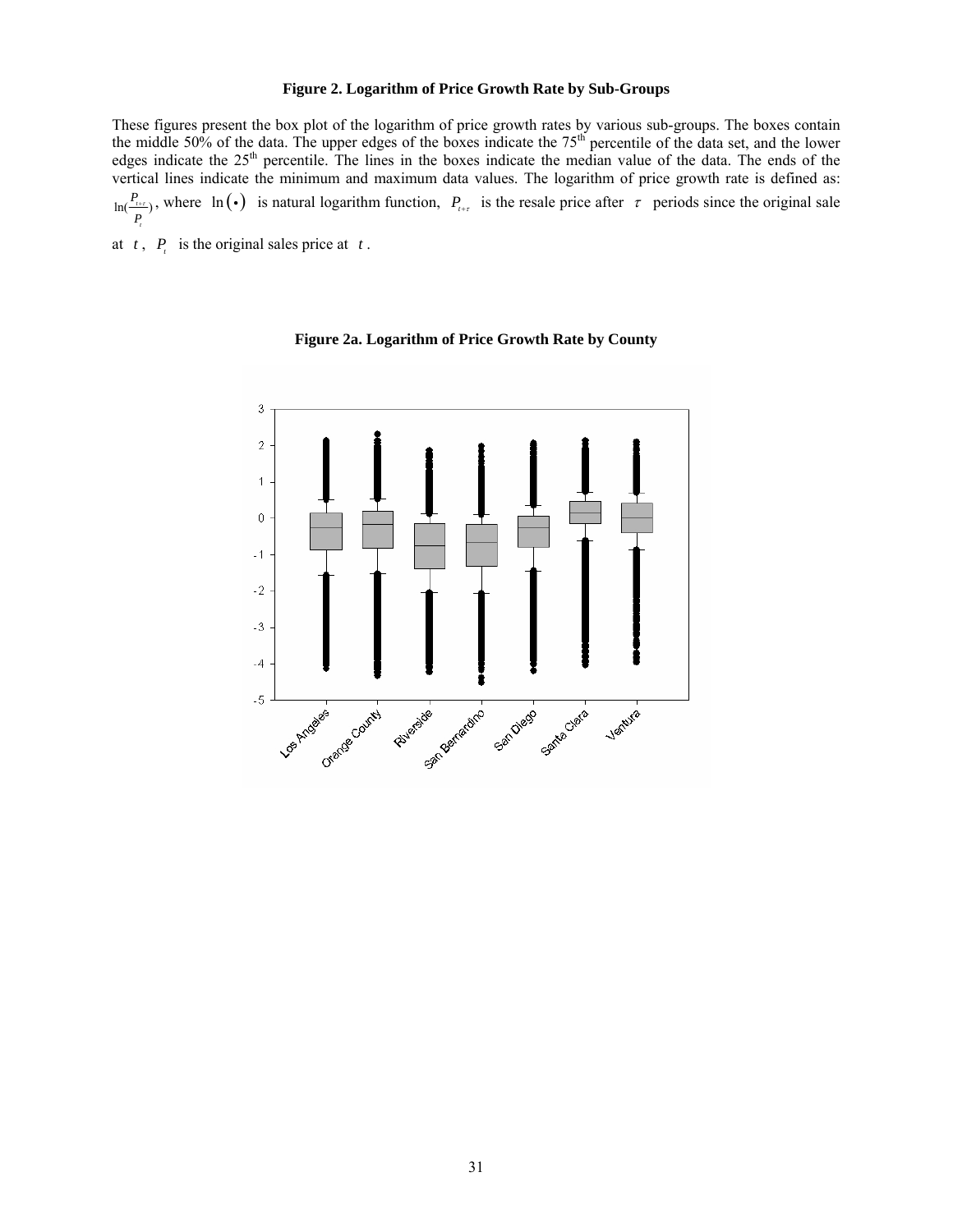**Figure 2b. Logarithm of Price Growth Rate by Coach Structure** 



**Figure 2c. Logarithm of Price Growth Rate by Rent Control Regime**

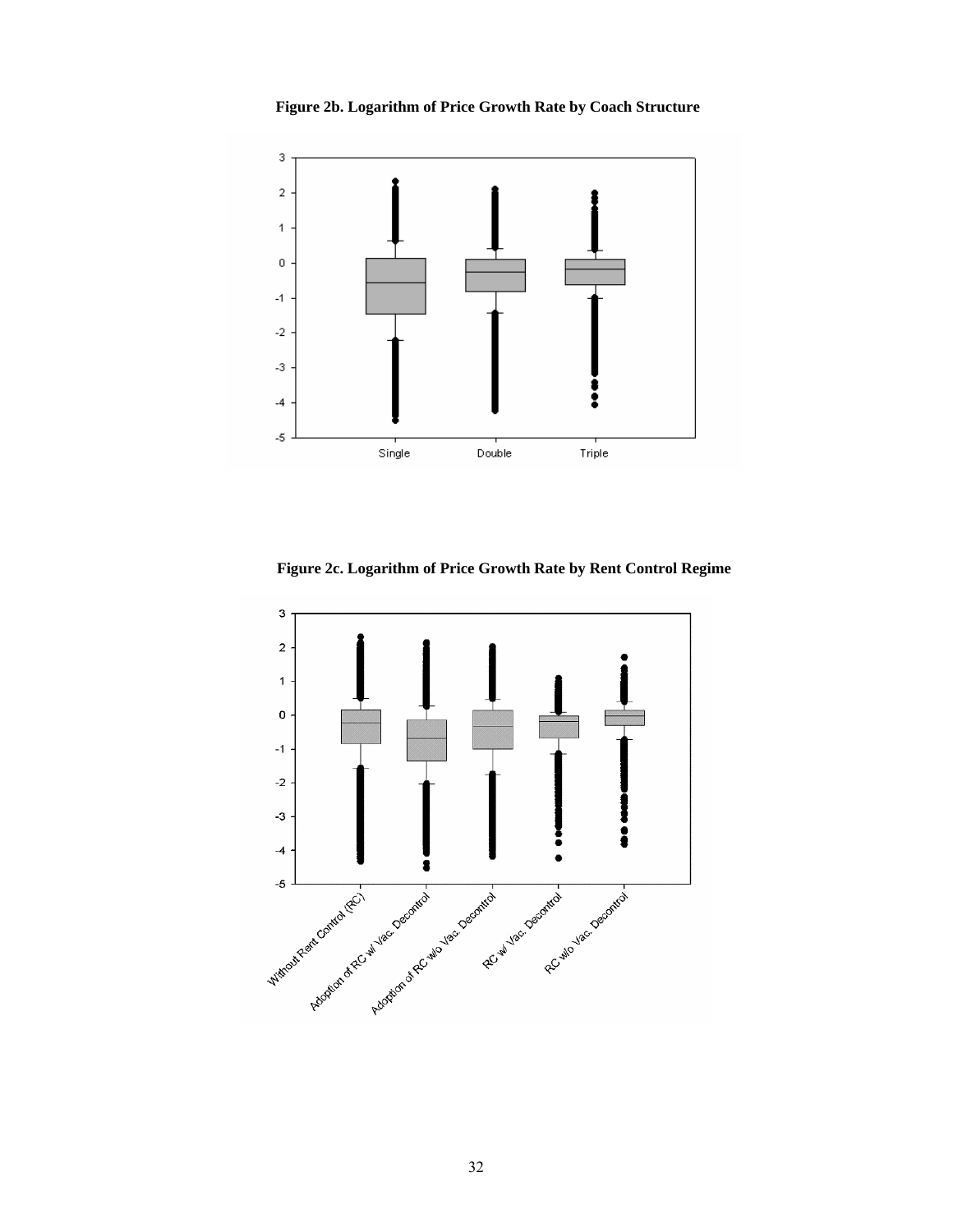#### **Table 6. GLS Estimates for Rent Control Impact on Mobile Home Price**

The table reports rent control impacts on mobile home prices. We estimate the rent control impact by decomposing the capitalization of rent control premium from a repeated-sales mobile home price index model specified in equations (9) and (10) using a three-stage GLS estimation approach. In the first stage, we use OLS to estimate the following mobile home price index model which decomposes the rent control premium capitalization from the mobile home price appreciation:  $\ln(\frac{P_{t+\tau}}{P_t}) = D'\gamma + Z'\theta + (RC_{t+\tau} - RC_t)\delta + \mu(\tau)$  $\frac{P_{t+\tau}}{P_{t}}$  = *D'*  $\gamma$  +  $Z' \theta$  +  $(RC_{t+\tau} - RC_{t})' \delta$  +  $\mu(\tau)$ , where  $\ln(\cdot)$  is

natural logarithm function,  $P_{\text{r}}$  is the resale price after  $\tau$  periods since the original sale at *t*,  $P_{\text{r}}$  is the original sales price at *t*, *D* is a repeated-sales transaction vector composed of -1, 0 and 1; *RC* is a vector of indicator variables to capture the rent control premium capitalization; *Z* is a vector of hedonic characteristics capturing the location effect (measured by county), and coach structure characteristics, such as single, double, or triple-width, size, and neighborhood quality, etc., and  $\mu$  is the normally distributed error term with a diffusion variance varying by the time span between two transactions. In the second stage, we estimate a diffusion process of the mobile home price index by regressing the square term of residuals,  $\varepsilon^2$ , collected from the first stage OLS regression on a quadratic function of time span between the two sales, such that,  $\varepsilon(\tau)^2 = \beta_1 \tau + \beta_2 \tau^2 + \omega$ , where  $\tau$  is the duration between original sale and resale (measured in quarters), and  $\omega$  is a normally distributed error term. In the third stage we re-estimate the mobile home price index model using a GLS estimation approach weighted by the square root of the estimated diffusion variance,  $\hat{\varepsilon}(\tau)$ , obtained from the second stage. Fore readability, the estimated mobile home price indices are not reported in the table.

|                                                    | Impact of Rent Control |            | Impact of Rent Control together with Other Effects |
|----------------------------------------------------|------------------------|------------|----------------------------------------------------|
|                                                    | (1)                    | (2)        | (3)                                                |
| Orange County                                      |                        | $-0.04$    | $-0.04$                                            |
|                                                    |                        | $(-8.79)$  | $(-8.38)$                                          |
| Riverside                                          |                        | $-0.28$    | $-0.27$                                            |
|                                                    |                        | $(-45.92)$ | $(-45.91)$                                         |
| San Bernardino                                     |                        | $-0.30$    | $-0.29$                                            |
|                                                    |                        | $(-55.88)$ | $(-55.03)$                                         |
| San Diego                                          |                        | 0.31       | $-0.03$                                            |
|                                                    |                        | (50.24)    | $(-6.47)$                                          |
| Santa Clara                                        |                        | $-0.03$    | 0.33                                               |
|                                                    |                        | $(-6.17)$  | (53.87)                                            |
| Ventura                                            |                        | 0.37       | 0.36                                               |
|                                                    |                        | (42.13)    | (41.59)                                            |
| Double                                             |                        | 0.19       | 0.19                                               |
|                                                    |                        | (30.34)    | (30.39)                                            |
| Triple                                             |                        | 0.26       | 0.27                                               |
|                                                    |                        | (21.25)    | (21.46)                                            |
| Size                                               |                        | 1.63E-05   | 1.67E-05                                           |
|                                                    |                        | (2.47)     | (2.54)                                             |
|                                                    |                        | $-1.39$    | $-1.34$                                            |
|                                                    |                        | $(-39.57)$ | $(-38.18)$                                         |
| Under rent control without vacancy decontrol       |                        | 0.01       | 0.01                                               |
|                                                    |                        | (1.44)     | (1.10)                                             |
| Under rent control with vacancy decontrol          |                        | $-0.02$    | $-0.02$                                            |
|                                                    |                        | $(-1.85)$  | $(-1.88)$                                          |
| Adoption of rent control without vacancy decontrol | 0.15                   | 0.12       |                                                    |
|                                                    | (28.77)                | (23.22)    |                                                    |
| Adoption of rent control without vacancy decontrol |                        |            | 0.015                                              |
| $\times$ number of months years under rent control |                        |            | (30.06)                                            |
| Adoption of rent control with vacancy decontrol    | $-0.11$                | $-0.09$    | $-0.08$                                            |
|                                                    | $(-20.70)$             | $(-16.57)$ | $(-15.76)$                                         |
| R square                                           | 0.412                  | 0.496      | 0.498                                              |
| Sample size                                        | 137,221                | 137,221    | 137,221                                            |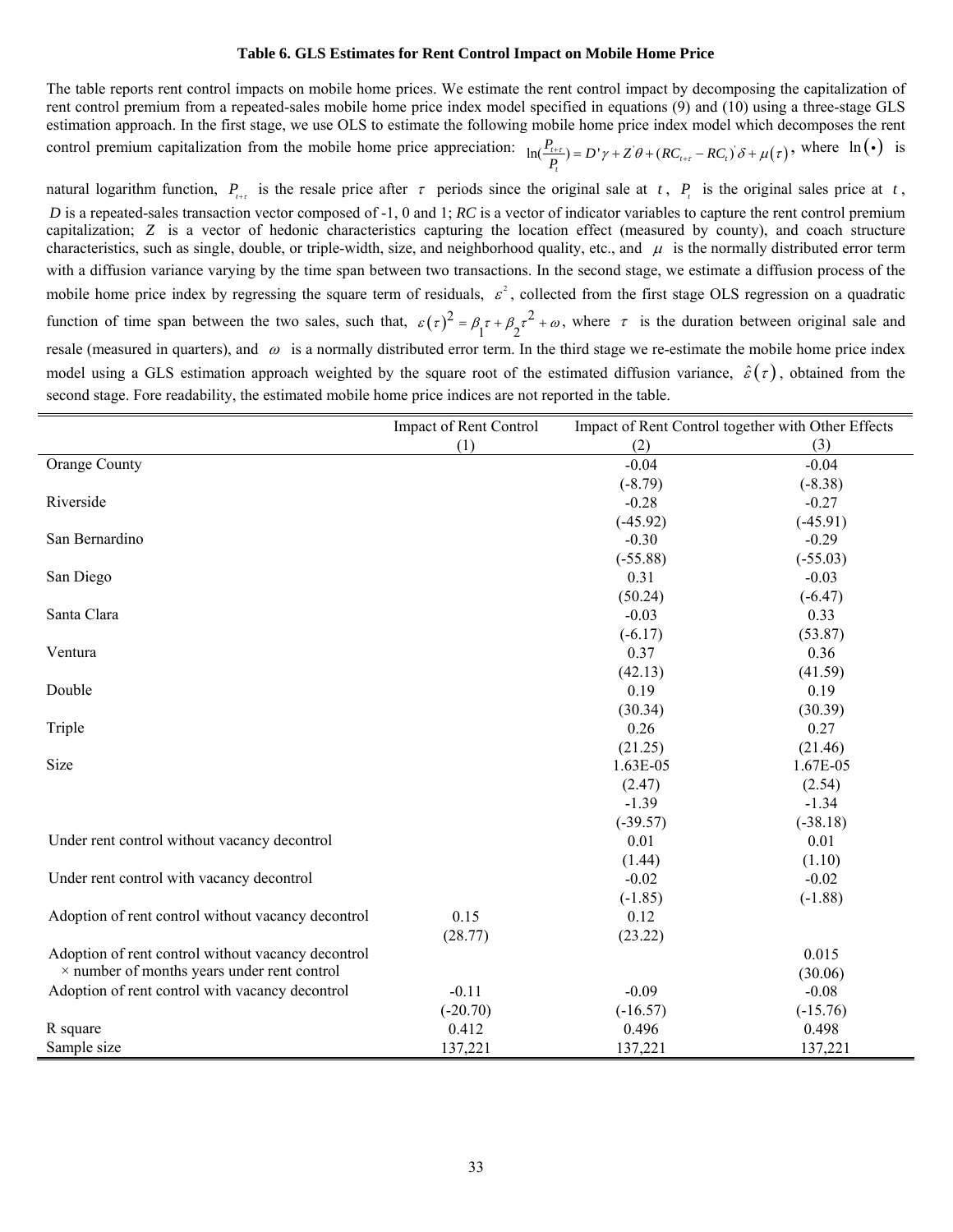#### **Figure 3. Logarithm of Price Growth Rate by Income and Age Sub-Groups**

These figures present the box plot of the logarithm of price growth rates by various sub-groups. The boxes contain the middle 50 percent of the data. The upper edges of the boxes indicate the 75<sup>th</sup> percentile of the data set, and the lower edges indicate the 25<sup>th</sup> percentile. The lines in the boxes indicate the median value of the data. The ends of the vertical lines indicate the minimum and maximum data values. The logarithm of price growth rate is defined as:  $ln(\frac{P_{i+1}}{P_{i+1}})$ *t P*  $(P_{\text{max}})$ , where  $\ln(\cdot)$  is natural logarithm function,  $P_{\text{max}}$ 

is the resale price after  $\tau$  periods since the original sale at  $t$ ,  $P_t$  is the original sales price at  $t$ .



**Figure 3a. Logarithm of Price Growth Rate by Income Group** 

**Figure 3b. Logarithm of Price Growth Rate by Age Group** 

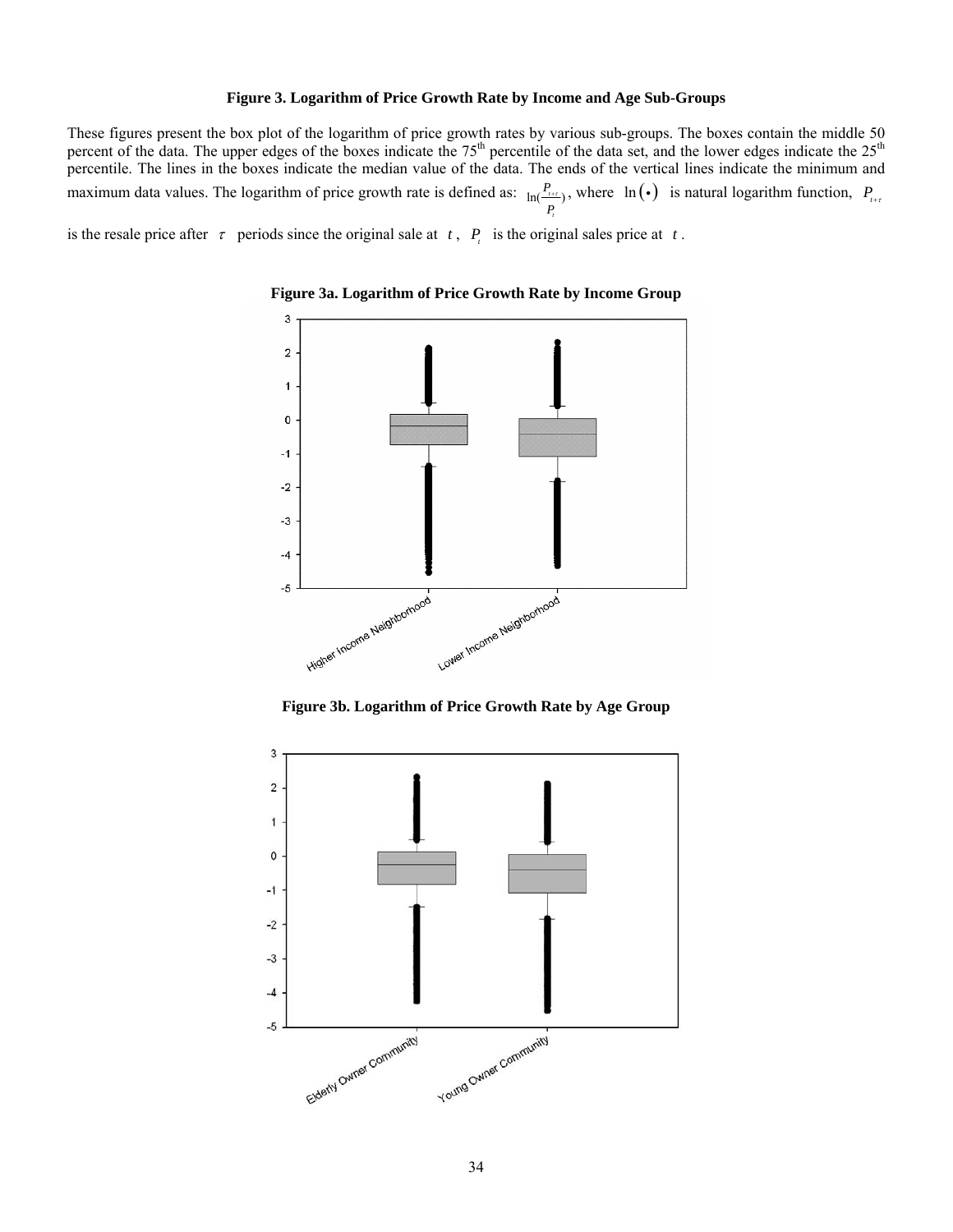## **Table 7. GLS Estimates for Logarithm of Price Growth Rate, by Subgroups**

The table reports rent control impacts on mobile home prices. We estimate the rent control impact by decomposing the capitalization of rent control premium from a repeated-sales mobile home price index model specified in equations (9) and (10) using a three-stage GLS estimation approach. In the first stage, we use OLS to estimate the following mobile home price index model which decomposes the rent control premium capitalization from the mobile home price appreciation:  $\ln(\frac{I_{t+\tau}}{P_t}) = D' \gamma + Z' \theta + (RC_{t+\tau} - RC_t)' \delta + \mu(\tau)$  $P_{\mu+\tau}$ <br>  $P_{\mu+\tau}$  = *D'* $\gamma$  + Z' $\theta$  + (*RC*<sub> $\mu+\tau$ </sub> - *RC*<sub>i</sub>)</sub> $\delta$  +  $\mu(\tau)$ , where ln(•) is natural logarithm function,  $P_{\mu+\tau}$  is the resale price after  $\tau$ 

periods since the original sale at  $t$ ,  $P_t$  is the original sales price at  $t$ ,  $D$  is a repeated-sales transaction vector composed of -1, 0 and 1; *RC* is a vector of indicator variables to capture the rent control premium capitalization; *Z* is a vector of hedonic characteristics capturing the location effect (measured by county), and coach structure characteristics, such as single, double, or triple-width, size, and neighborhood quality, etc., and  $\mu$  is the normally distributed error term with a diffusion variance varying by the time span between two transactions. In the second stage, we estimate a diffusion process of the mobile home price index by regressing the square term of residuals,  $\varepsilon^2$ , collected from the first stage OLS regression on a quadratic function of time span between the two sales, such that,  $\varepsilon(\tau)^2 = \beta_1 \tau + \beta_2 \tau^2 + \omega$ , where  $\tau$  is the duration between original sale and resale (measured in quarters), and  $\omega$  is a normally distributed error term. In the third stage we re-estimate the mobile home price index model using a GLS estimation approach weighted by the square root of the estimated diffusion variance,  $\hat{\epsilon}(\tau)$ , obtained from the second stage. Fore readability, the estimated mobile home price indices are not reported in the table.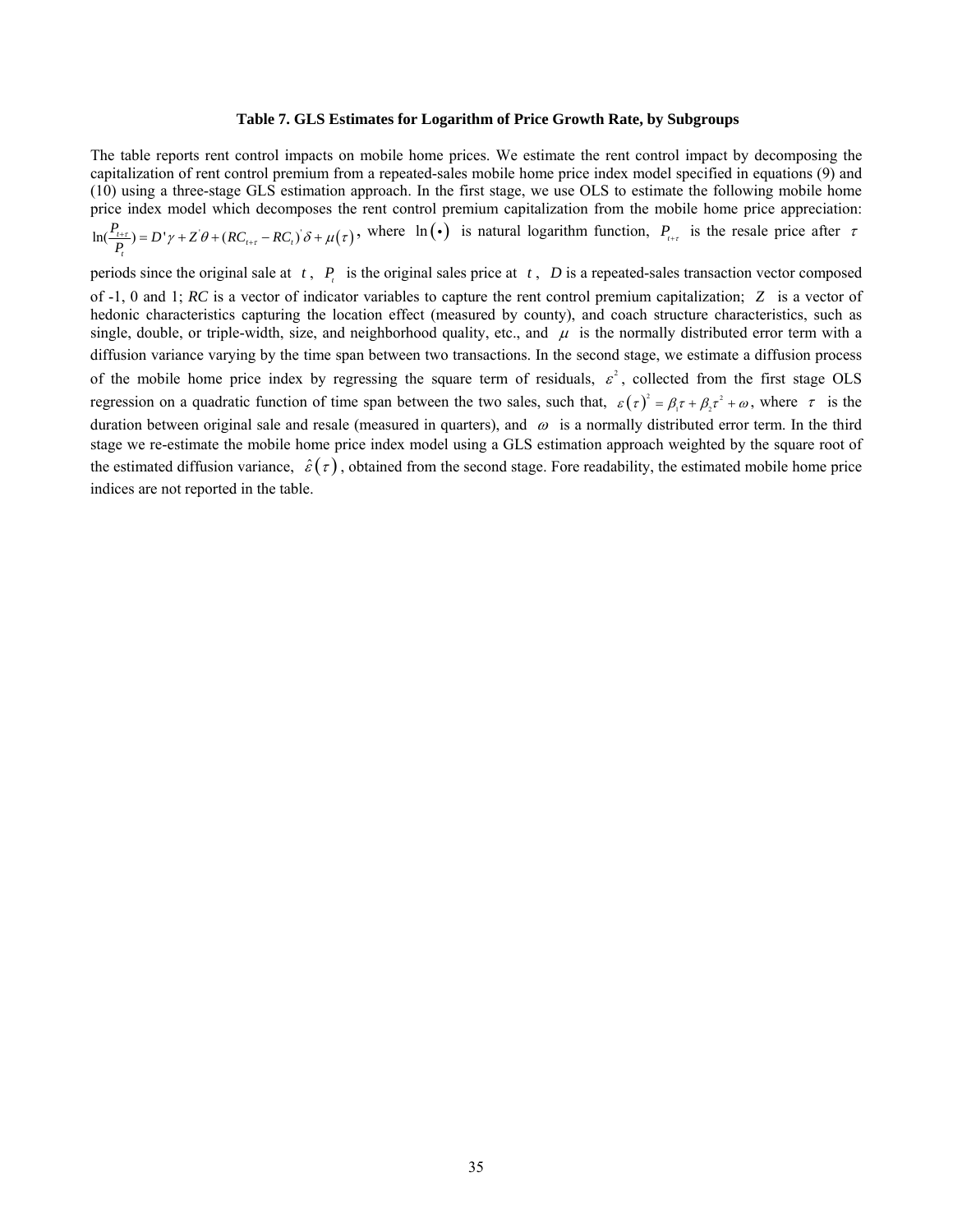|                                                        | Higher Median Household | Lower Median Household |
|--------------------------------------------------------|-------------------------|------------------------|
|                                                        | Income                  | Income                 |
| <b>Orange County</b>                                   | 0.04                    | $-0.07$                |
|                                                        | (4.49)                  | $(-9.53)$              |
| Riverside                                              | $-0.17$                 | $-0.34$                |
|                                                        | $(-18.21)$              | $(-39.15)$             |
| San Bernardino                                         | $-0.23$                 | $-0.35$                |
|                                                        | $(-29.81)$              | $(-44.49)$             |
| San Diego                                              | 0.17                    | 0.36                   |
|                                                        | (13.57)                 | (42.96)                |
| Santa Clara                                            | $-0.061$                | $-0.004$               |
|                                                        | $(-9.10)$               | $(-0.58)$              |
| Ventura                                                | 0.37                    | 0.37                   |
|                                                        | (22.29)                 | (33.58)                |
| Double                                                 | 0.17                    | 0.20                   |
|                                                        | (16.65)                 | (24.68)                |
| Triple                                                 | 0.25                    | 0.27                   |
|                                                        | (13.41)                 | (15.55)                |
| Size                                                   | $-1.22E-05$             | 4.10E-05               |
|                                                        | $(-1.23)$               | (4.46)                 |
| Proportion of households with public assistance income | $-2.10$                 | $-1.00$                |
|                                                        | $(-26.47)$              | $(-22.94)$             |
| Under rent control without vacancy decontrol           | 0.070                   | $-0.014$               |
|                                                        | (4.90)                  | $(-1.04)$              |
| Under rent control with vacancy decontrol              | $-0.02$                 | 0.01                   |
|                                                        | $(-1.95)$               | (0.44)                 |
| Adoption of rent control without vacancy decontrol     | 0.16                    | 0.12                   |
|                                                        | (18.40)                 | (18.21)                |
| Adoption of rent control with vacancy decontrol        | $-0.11$                 | $-0.05$                |
|                                                        | $(-14.12)$              | $(-7.40)$              |
| R square                                               | 0.44                    | 0.54                   |
| Sample size                                            | 52,921                  | 84,300                 |

# **Table 7a. GLS Estimates for Logarithm of Price Growth Rate, by Census Tract Household Income**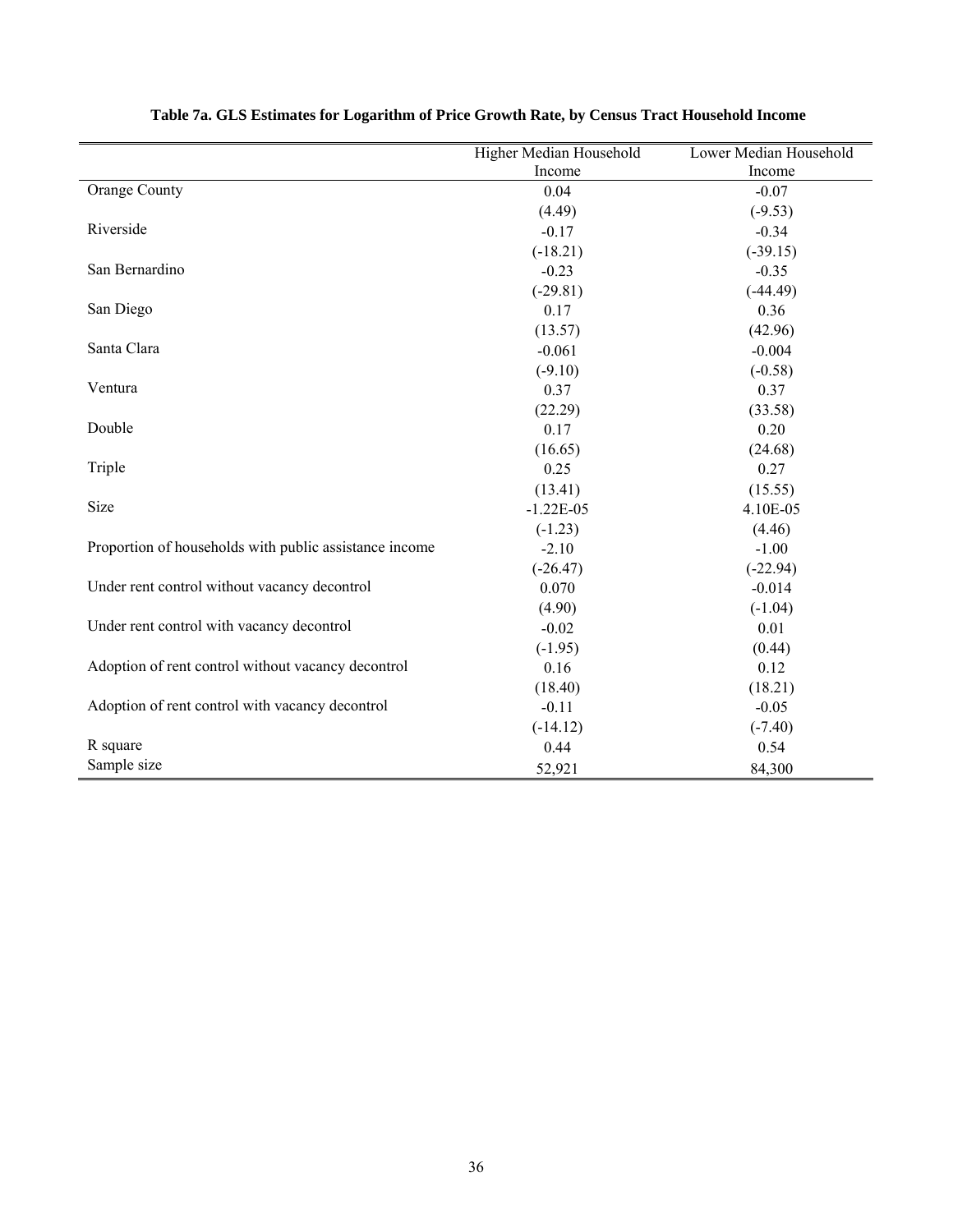|                                                        | Higher Proportion of Elderly | Lower Proportion of Elderly |
|--------------------------------------------------------|------------------------------|-----------------------------|
|                                                        | Population                   | Population                  |
| Orange County                                          | $-0.05$                      | $-0.03$                     |
|                                                        | $(-6.50)$                    | $(-4.75)$                   |
| Riverside                                              | $-0.36$                      | $-0.21$                     |
|                                                        | $(-40.69)$                   | $(-25.65)$                  |
| San Bernardino                                         | $-0.41$                      | $-0.19$                     |
|                                                        | $(-54.09)$                   | $(-25.75)$                  |
| San Diego                                              | 0.32                         | 0.31                        |
|                                                        | (36.98)                      | (33.88)                     |
| Santa Clara                                            | $-0.08$                      | 0.03                        |
|                                                        | $(-11.78)$                   | (3.94)                      |
| Ventura                                                | 0.33                         | 0.41                        |
|                                                        | (26.63)                      | (33.51)                     |
| Double                                                 | 0.17                         | 0.21                        |
|                                                        | (18.40)                      | (24.56)                     |
| Triple                                                 | 0.23                         | 0.26                        |
|                                                        | (13.26)                      | (14.78)                     |
| Size                                                   | 4.99E-05                     | $-2.63E-05$                 |
|                                                        | (5.21)                       | $(-2.96)$                   |
| Proportion of households with public assistance income | $-1.13$                      | $-1.21$                     |
|                                                        | $(-19.42)$                   | $(-27.02)$                  |
| Under rent control without vacancy decontrol           | 0.06                         | $-0.03$                     |
|                                                        | (4.29)                       | $(-2.51)$                   |
| Under rent control with vacancy decontrol              | 0.02                         | $-0.03$                     |
|                                                        | (1.73)                       | $(-2.54)$                   |
| Adoption of rent control without vacancy decontrol     | 0.08                         | 0.21                        |
|                                                        | (11.50)                      | (24.80)                     |
| Adoption of rent control with vacancy decontrol        | $-0.02$                      | $-0.14$                     |
|                                                        | $(-2.90)$                    | $(-17.16)$                  |
| R square                                               | 0.48                         | 0.52                        |
| Sample size                                            | 69,547                       | 67,674                      |

# **Table 7b. GLS Estimates for Logarithm of Price Growth Rate, by Census Tract Proportion of Elderly Population**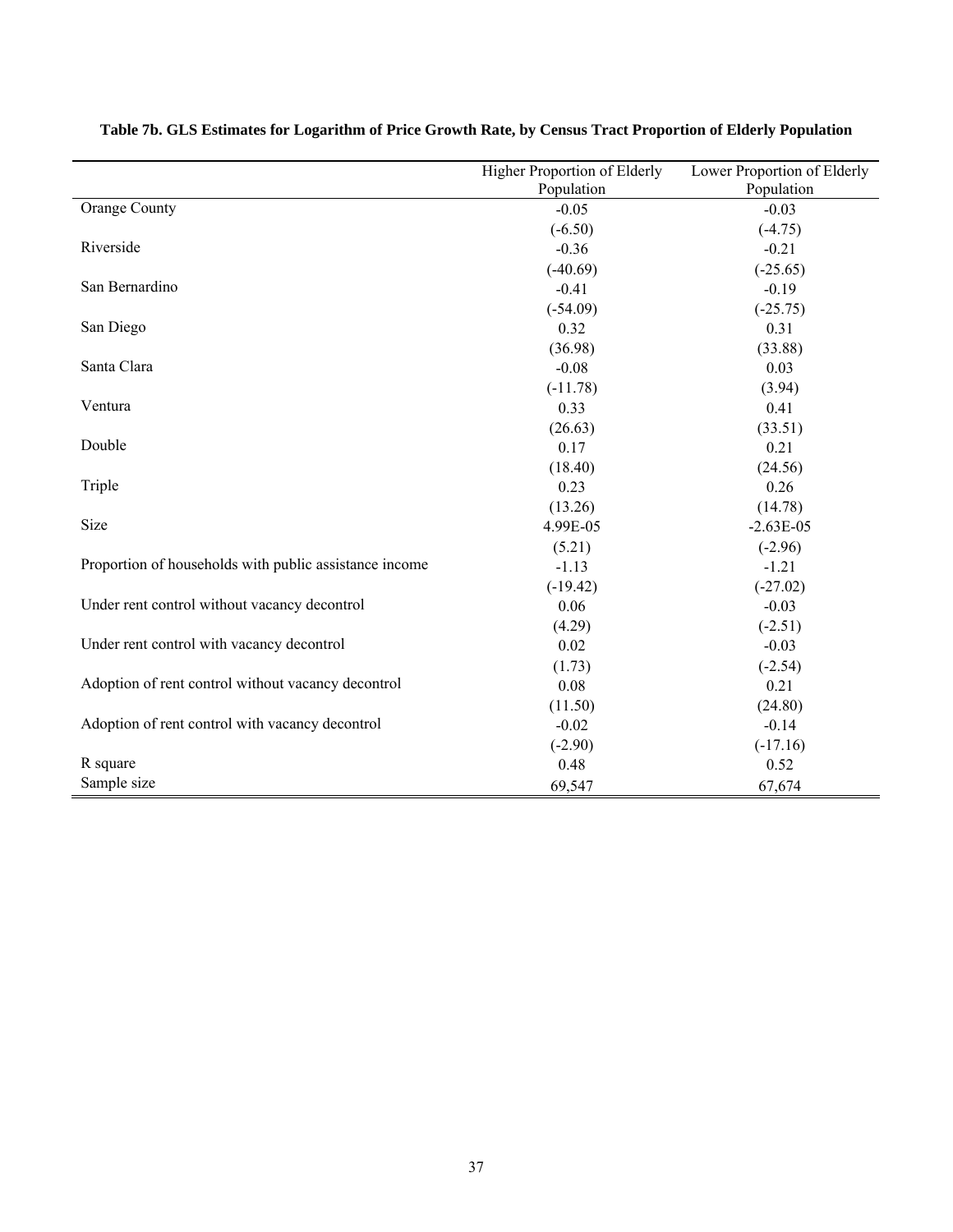|                               | High Income & High    | High Income & Low     | Low Income & High     | Low Income & Low      |
|-------------------------------|-----------------------|-----------------------|-----------------------|-----------------------|
|                               | Proportion of Elderly | Proportion of Elderly | Proportion of Elderly | Proportion of Elderly |
| Orange County                 | 0.08                  | 0.01                  | $-0.02$               | $-0.10$               |
|                               | (6.96)                | (1.01)                | $(-1.98)$             | $(-10.25)$            |
| Riverside                     | $-0.21$               | $-0.11$               | $-0.32$               | $-0.35$               |
|                               | $(-9.93)$             | $(-10.58)$            | $(-27.73)$            | $(-27.11)$            |
| San Bernardino                | $-0.47$               | $-0.11$               | $-0.35$               | $-0.34$               |
|                               | $(-33.53)$            | $(-11.69)$            | $(-32.54)$            | $(-27.66)$            |
| San Diego                     | 0.33                  | 0.15                  | 0.40                  | 0.31                  |
|                               | (15.24)               | (9.68)                | (34.83)               | (24.44)               |
| Santa Clara                   | $-0.10$               | $-0.02$               | 0.01                  | 0.01                  |
|                               | $(-9.92)$             | $(-1.91)$             | (0.78)                | (1.14)                |
| Ventura                       | 0.34                  | 0.40                  | 0.42                  | 0.33                  |
|                               | (10.94)               | (20.03)               | (28.25)               | (18.97)               |
| Double                        | 0.16                  | 0.17                  | 0.19                  | 0.22                  |
|                               | (9.70)                | (13.29)               | (16.54)               | (18.68)               |
| Triple                        | 0.26                  | 0.18                  | 0.26                  | 0.25                  |
|                               | (9.18)                | (7.68)                | (11.60)               | (9.51)                |
| Size                          | $-1.58E-05$           | $-1.24E-05$           | 4.04E-05              | 2.85E-05              |
|                               | $(-1.01)$             | $(-0.99)$             | (3.19)                | (2.12)                |
| Proportion of households      | $-0.99$               | $-2.09$               | $-0.88$               | $-0.97$               |
| with public assistance        |                       |                       |                       |                       |
| income                        | $(-6.62)$             | $(-22.27)$            | $(-12.72)$            | $(-16.14)$            |
| Under rent control without    | 0.15                  | $-0.01$               | $-0.04$               | 0.02                  |
| vacancy decontrol             | (6.64)                | $(-0.34)$             | $(-1.98)$             | (1.11)                |
| Under rent control with       | $-0.011$              | $-0.003$              | 0.022                 | 0.009                 |
| vacancy decontrol             | $(-0.43)$             | $(-0.20)$             | (1.30)                | (0.57)                |
| Adoption of rent control      | 0.11                  | 0.26                  | 0.06                  | 0.22                  |
| without vacancy decontrol     | (8.49)                | (19.93)               | (7.82)                | (19.23)               |
| Adoption of rent control with | 0.031                 | $-0.148$              | $-0.03$               | $-0.07$               |
| vacancy decontrol             | (2.53)                | $(-14.08)$            | $(-2.89)$             | $(-6.06)$             |
| R square                      | 0.41                  | 0.49                  | 0.53                  | 0.55                  |
| Sample size                   | 24,826                | 28,095                | 44,721                | 39,579                |

## **Table 7c. GLS Estimates for Logarithm of Price Growth Rate, by Census Tract Median Household Income and Proportion of Elderly Population**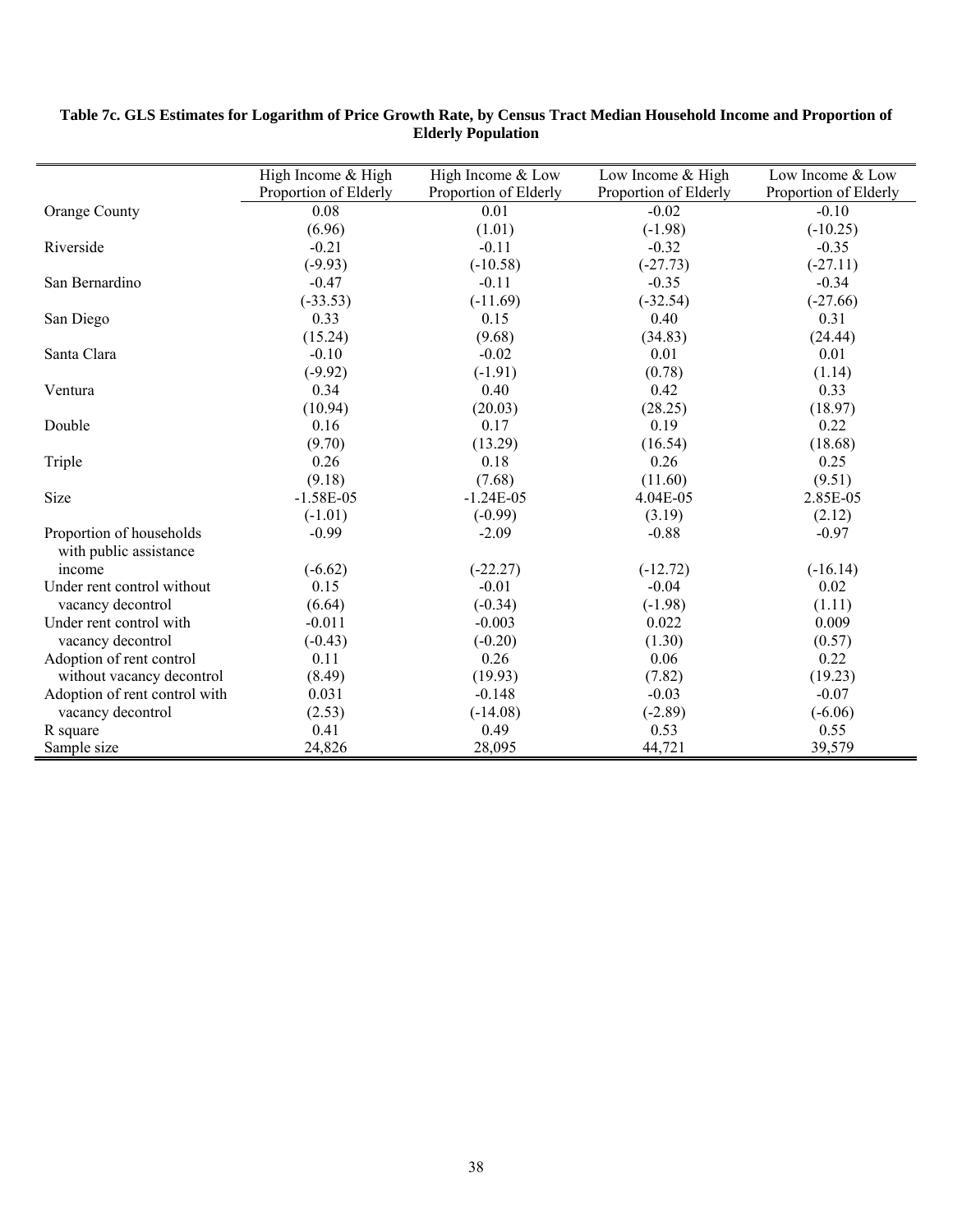| Quarter | Index  | Quarter    | Index |
|---------|--------|------------|-------|
| 1983-1  | 100.00 | 1993-2     | 52.75 |
| 1983-2  | 110.70 | 1993-3     | 50.64 |
| 1983-3  | 115.93 | 1993-4     | 44.60 |
| 1983-4  | 116.74 | 1994-1     | 47.65 |
| 1984-1  | 105.00 | 1994-2     | 42.06 |
| 1984-2  | 116.80 | 1994-3     | 40.84 |
| 1984-3  | 118.28 | 1994-4     | 39.79 |
| 1984-4  | 119.37 | 1995-1     | 43.23 |
| 1985-1  | 100.65 | 1995-2     | 37.77 |
| 1985-2  | 115.81 | 1995-3     | 37.31 |
| 1985-3  | 118.67 | 1995-4     | 37.47 |
| 1985-4  | 116.06 | 1996-1     | 41.33 |
| 1986-1  | 97.77  | 1996-2     | 35.19 |
| 1986-2  | 115.64 | 1996-3     | 36.88 |
| 1986-3  | 117.35 | 1996-4     | 35.23 |
| 1986-4  | 116.39 | 1997-1     | 44.32 |
| 1987-1  | 100.26 | 1997-2     | 34.84 |
| 1987-2  | 113.32 | 1997-3     | 36.62 |
| 1987-3  | 115.11 | 1997-4     | 39.27 |
| 1987-4  | 111.95 | 1998-1     | 48.01 |
| 1988-1  | 101.38 | 1998-2     | 40.16 |
| 1988-2  | 111.78 | 1998-3     | 41.21 |
| 1988-3  | 114.57 | 1998-4     | 41.63 |
| 1988-4  | 113.21 | 1999-1     | 48.82 |
| 1989-1  | 96.10  | 1999-2     | 43.78 |
| 1989-2  | 110.82 | 1999-3     | 42.99 |
| 1989-3  | 114.37 | 1999-4     | 44.06 |
| 1989-4  | 111.61 | $2000 - 1$ | 50.04 |
| 1990-1  | 93.16  | 2000-2     | 46.18 |
| 1990-2  | 108.98 | 2000-3     | 49.03 |
| 1990-3  | 107.49 | 2000-4     | 51.35 |
| 1990-4  | 99.47  | $2001 - 1$ | 52.00 |
| 1991-1  | 80.86  | 2001-2     | 50.78 |
| 1991-2  | 89.73  | $2001 - 3$ | 52.30 |
| 1991-3  | 88.68  | 2001-4     | 51.92 |
| 1991-4  | 80.06  | $2002 - 1$ | 51.85 |
| 1992-1  | 71.82  | 2002-2     | 52.18 |
| 1992-2  | 72.18  | 2002-3     | 55.11 |
| 1992-3  | 67.98  | 2002-4     | 55.70 |
| 1992-4  | 61.27  | $2003 - 1$ | 52.07 |
| 1993-1  | 54.38  | 2003-2     | 56.63 |

# **Table 8. Repeat Sale Price Index (1983=100)**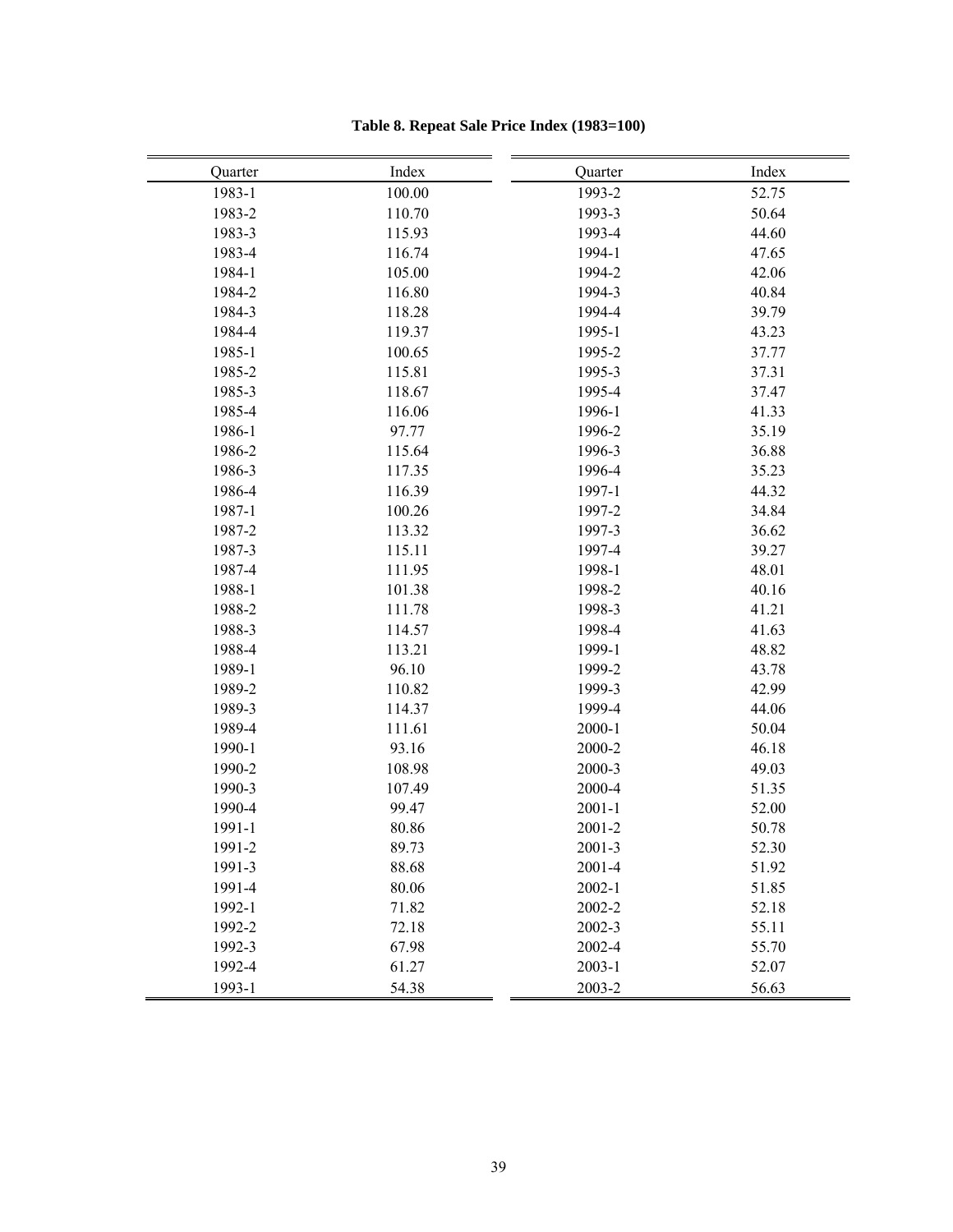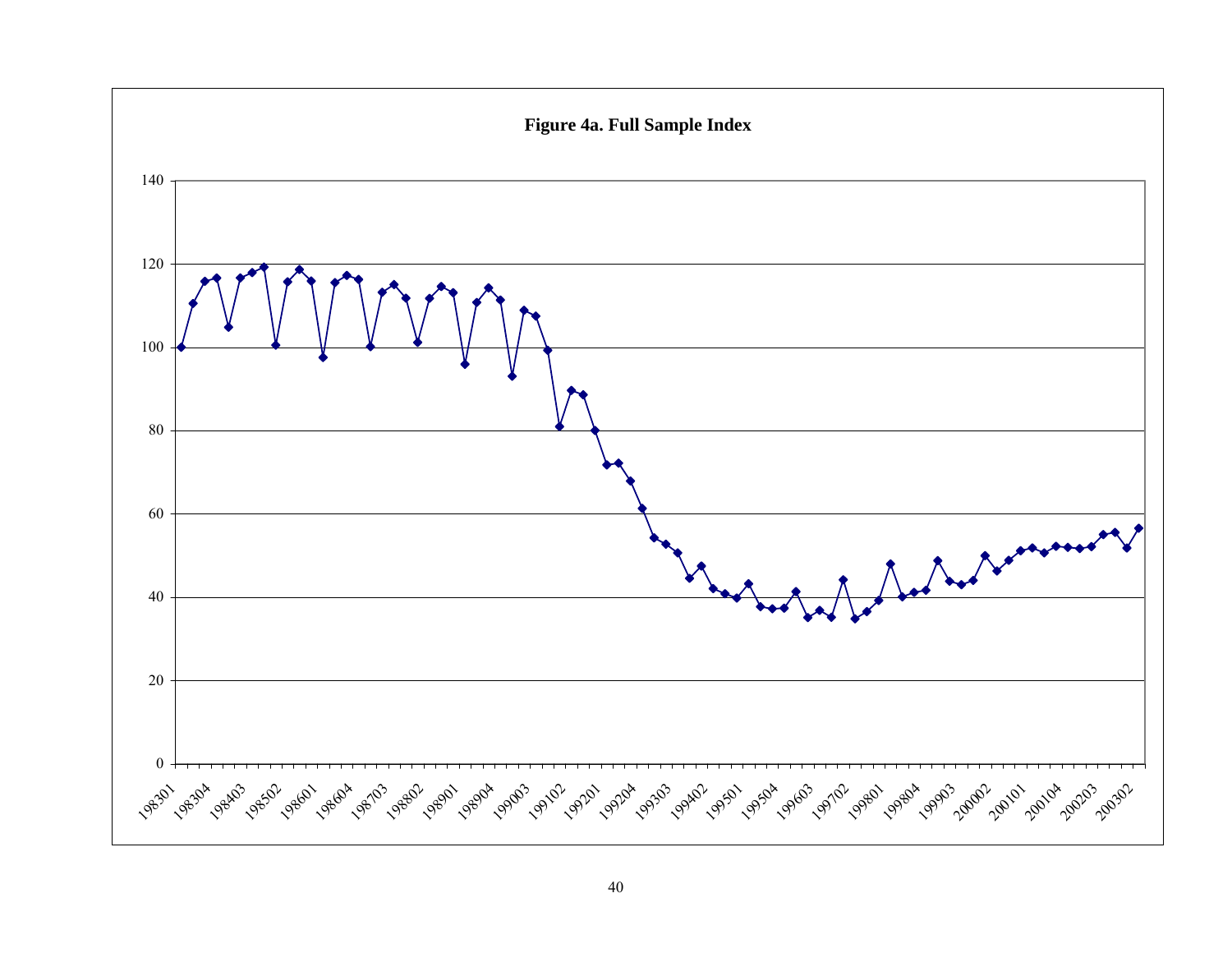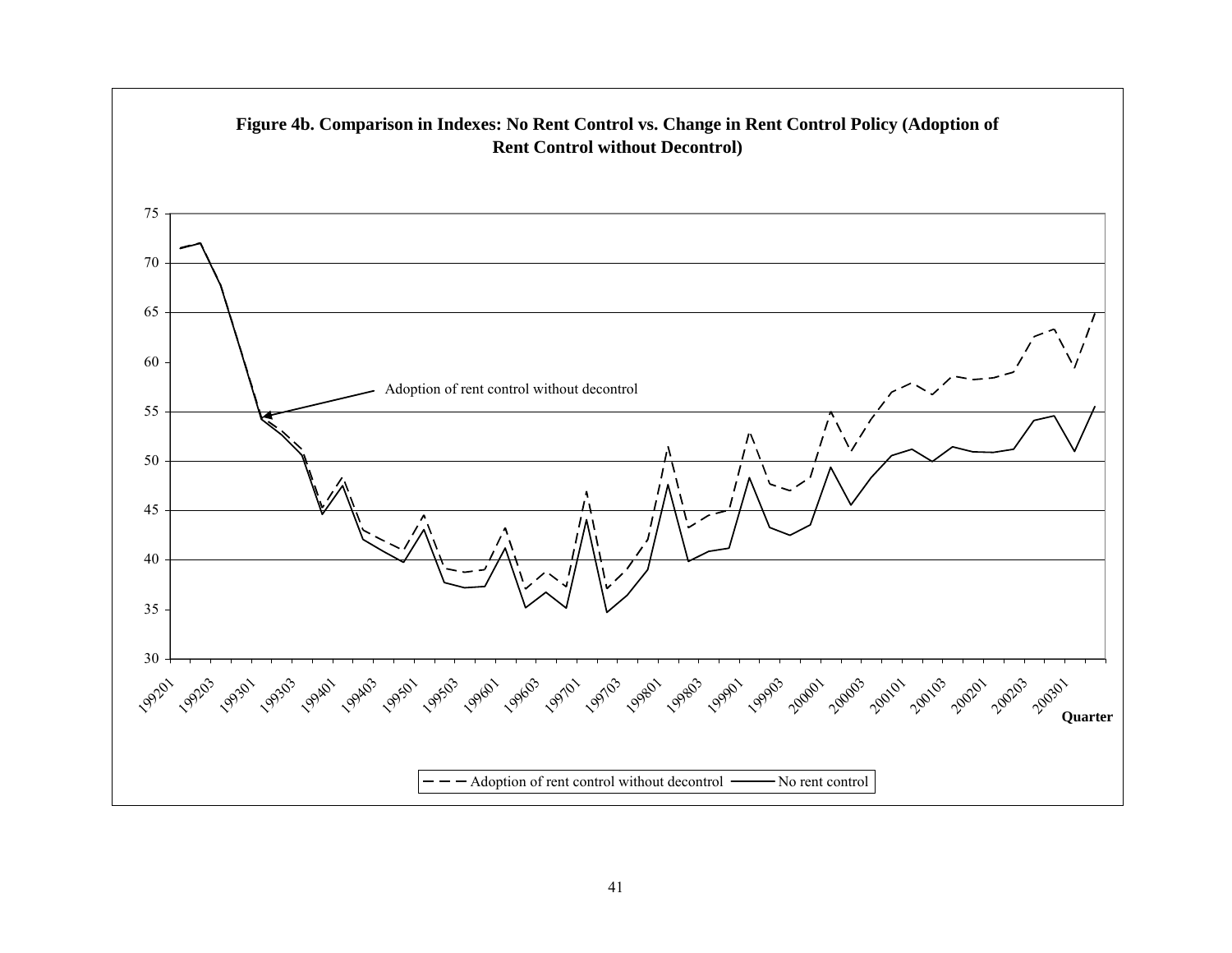### **Table 9. Resale Price Comparison for an Average 19 years old Structure in Los Angeles**

The following Tables present the estimated resale prices for the average 19 years old mobile home units in each subgroup in Los Angeles County, under different rent control regimes. The average unit is defined as the one with average structure (double, triple), in census tract with average proportion of households with public assistance income, etc. By using the average units' characteristics and the parameters estimated in Table 7, we can simulate the resale prices as presented here.

|                                                                        | <b>Rent Control Regime</b> |                                                          |                                                    |                                                                |                                                          |  |  |  |  |  |
|------------------------------------------------------------------------|----------------------------|----------------------------------------------------------|----------------------------------------------------|----------------------------------------------------------------|----------------------------------------------------------|--|--|--|--|--|
| Resale price<br>comparison for an<br>average 19 years old<br>structure | No rent<br>control         | Under rent<br>control<br>without<br>vacancy<br>decontrol | Under rent<br>control with<br>vacancy<br>decontrol | Adoption of<br>rent control<br>without<br>vacancy<br>decontrol | Adoption of<br>rent control<br>with vacancy<br>decontrol |  |  |  |  |  |
| Resale price                                                           | \$43,263                   | \$43,263                                                 | \$42,588                                           | \$48,824                                                       | \$39,656                                                 |  |  |  |  |  |
| Price increase                                                         | \$2,519                    | \$2,519                                                  | \$1,845                                            | \$8,081                                                        | $-$1,088$                                                |  |  |  |  |  |
| Growth rate<br>(percentage)                                            | 6.18                       | 6.18                                                     | 4.53                                               | 19.83                                                          | $-2.67$                                                  |  |  |  |  |  |
| Growth out from rent<br>control (percentage)                           |                            | $\theta$                                                 | $-1.66$                                            | 13.65                                                          | $-8.85$                                                  |  |  |  |  |  |

## **Table 9a. Resale Price Comparison for an Average 19 years old Structure in Los Angeles**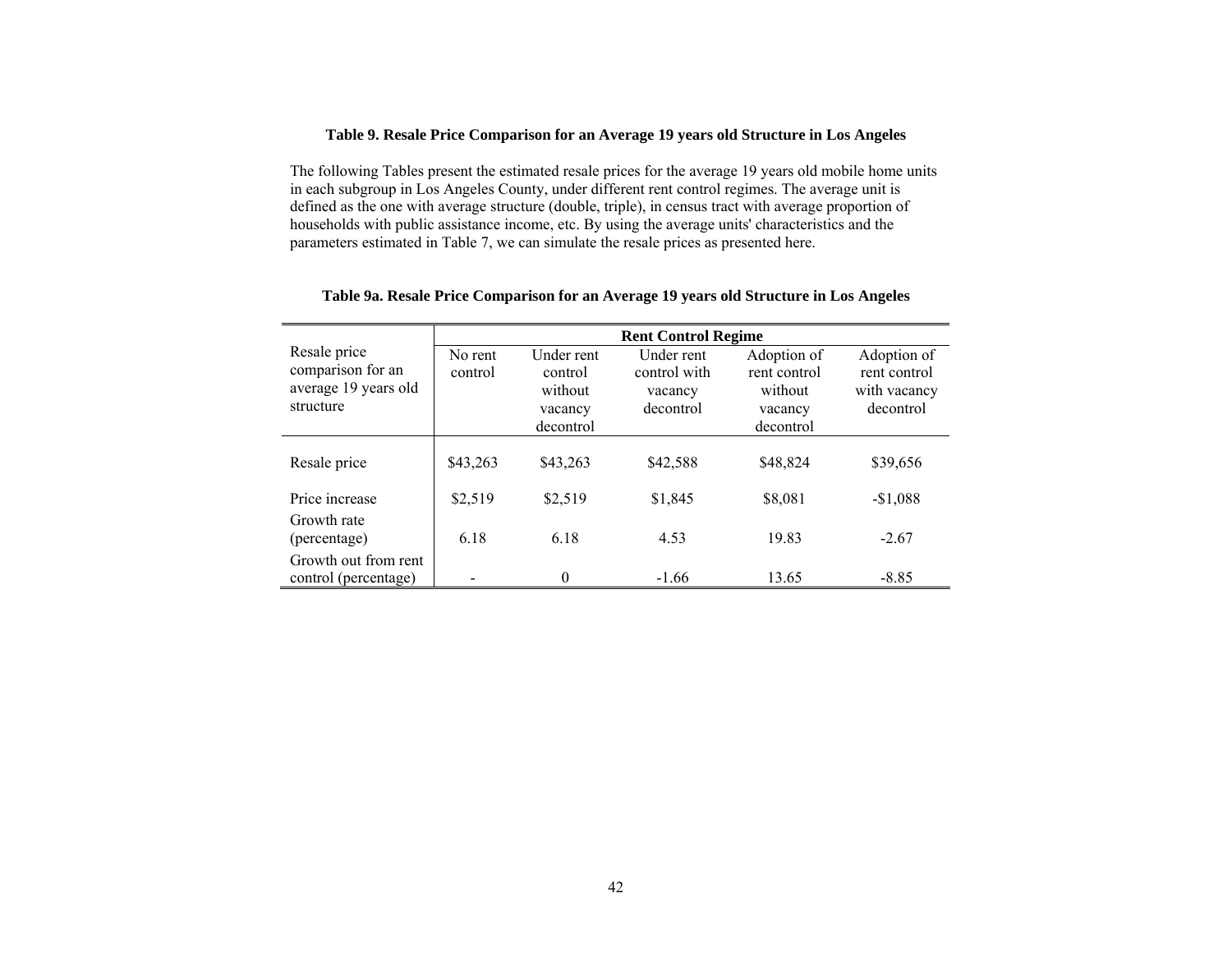|                                                                        | <b>High Median Household Income</b> |                                                          |                                                    |                                                                |                                                          | <b>Low Median Household Income</b> |                                                          |                                                    |                                                                |                                                          |
|------------------------------------------------------------------------|-------------------------------------|----------------------------------------------------------|----------------------------------------------------|----------------------------------------------------------------|----------------------------------------------------------|------------------------------------|----------------------------------------------------------|----------------------------------------------------|----------------------------------------------------------------|----------------------------------------------------------|
| Resale price<br>comparison for an<br>average 19 years old<br>structure | No rent<br>control                  | Under rent<br>control<br>without<br>vacancy<br>decontrol | Under rent<br>control with<br>vacancy<br>decontrol | Adoption of<br>rent control<br>without<br>vacancy<br>decontrol | Adoption of<br>rent control<br>with vacancy<br>decontrol | No rent<br>control                 | Under rent<br>control<br>without<br>vacancy<br>decontrol | Under rent<br>control with<br>vacancy<br>decontrol | Adoption of<br>rent control<br>without<br>vacancy<br>decontrol | Adoption of<br>rent control<br>with vacancy<br>decontrol |
| Resale price                                                           | \$43,500                            | \$46,760                                                 | \$42,427                                           | \$51,538                                                       | \$38,731                                                 | \$38,237                           | \$38,237                                                 | \$38,418                                           | \$42,664                                                       | \$36,406                                                 |
| Price increase<br>Growth rate                                          | \$366                               | \$3,625                                                  | $-$707$                                            | \$8,403                                                        | $-$ \$4,403                                              | \$2,744                            | \$2,744                                                  | \$2,926                                            | \$7,172                                                        | \$914                                                    |
| (percentage)                                                           | 0.85                                | 8.40                                                     | $-1.64$                                            | 19.48                                                          | $-10.21$                                                 | 7.73                               | 7.73                                                     | 8.24                                               | 20.21                                                          | 2.57                                                     |
| Growth out from rent<br>control (percentage)                           |                                     | 7.56                                                     | $-2.49$                                            | 18.63                                                          | $-11.05$                                                 |                                    |                                                          | 0.51                                               | 12.47                                                          | $-5.16$                                                  |

**Table 9b. Resale Price Comparison for an Average 19 years old Structure in Los Angeles, Different Income Communities** 

## **Table 9c. Resale Price Comparison for an Average 19 years old Structure in Los Angeles, Different Age Communities**

|                                                           | <b>High Proportion of Elderly Population</b> |                                  |                                       |                                        |                                             |                    | <b>Low Proportion of Elderly Population</b> |                                       |                                        |                                             |  |
|-----------------------------------------------------------|----------------------------------------------|----------------------------------|---------------------------------------|----------------------------------------|---------------------------------------------|--------------------|---------------------------------------------|---------------------------------------|----------------------------------------|---------------------------------------------|--|
| Resale price<br>comparison for an<br>average 19 years old | No rent<br>control                           | Under rent<br>control<br>without | Under rent<br>control with<br>vacancy | Adoption of<br>rent control<br>without | Adoption of<br>rent control<br>with vacancy | No rent<br>control | Under rent<br>control<br>without            | Under rent<br>control with<br>vacancy | Adoption of<br>rent control<br>without | Adoption of<br>rent control<br>with vacancy |  |
| structure                                                 |                                              | vacancy                          | decontrol                             | vacancy                                | decontrol                                   |                    | vacancy                                     | decontrol                             | vacancy                                | decontrol                                   |  |
|                                                           |                                              | decontrol                        |                                       | decontrol                              |                                             |                    | decontrol                                   |                                       | decontrol                              |                                             |  |
| Resale price                                              | \$47,383                                     | \$50,199                         | \$48,503                              | \$51,030                               | \$46,435                                    | \$39,892           | \$38,574                                    | \$38,796                              | \$49,560                               | \$34,617                                    |  |
| Price increase                                            | \$4,903                                      | \$7,720                          | \$6,024                               | \$8,550                                | \$3,956                                     | \$938              | $-$ \$381                                   | $-$ \$159                             | \$10,605                               | $-$4,338$                                   |  |
| Growth rate<br>(percentage)                               | 11.54                                        | 18.17                            | 14.18                                 | 20.13                                  | 9.31                                        | 2.41               | $-0.98$                                     | $-0.41$                               | 27.22                                  | $-11.14$                                    |  |
| Growth out from rent<br>control (percentage)              |                                              | 6.63                             | 2.64                                  | 8.59                                   | $-2.23$                                     |                    | $-3.38$                                     | $-2.82$                               | 24.82                                  | $-13.54$                                    |  |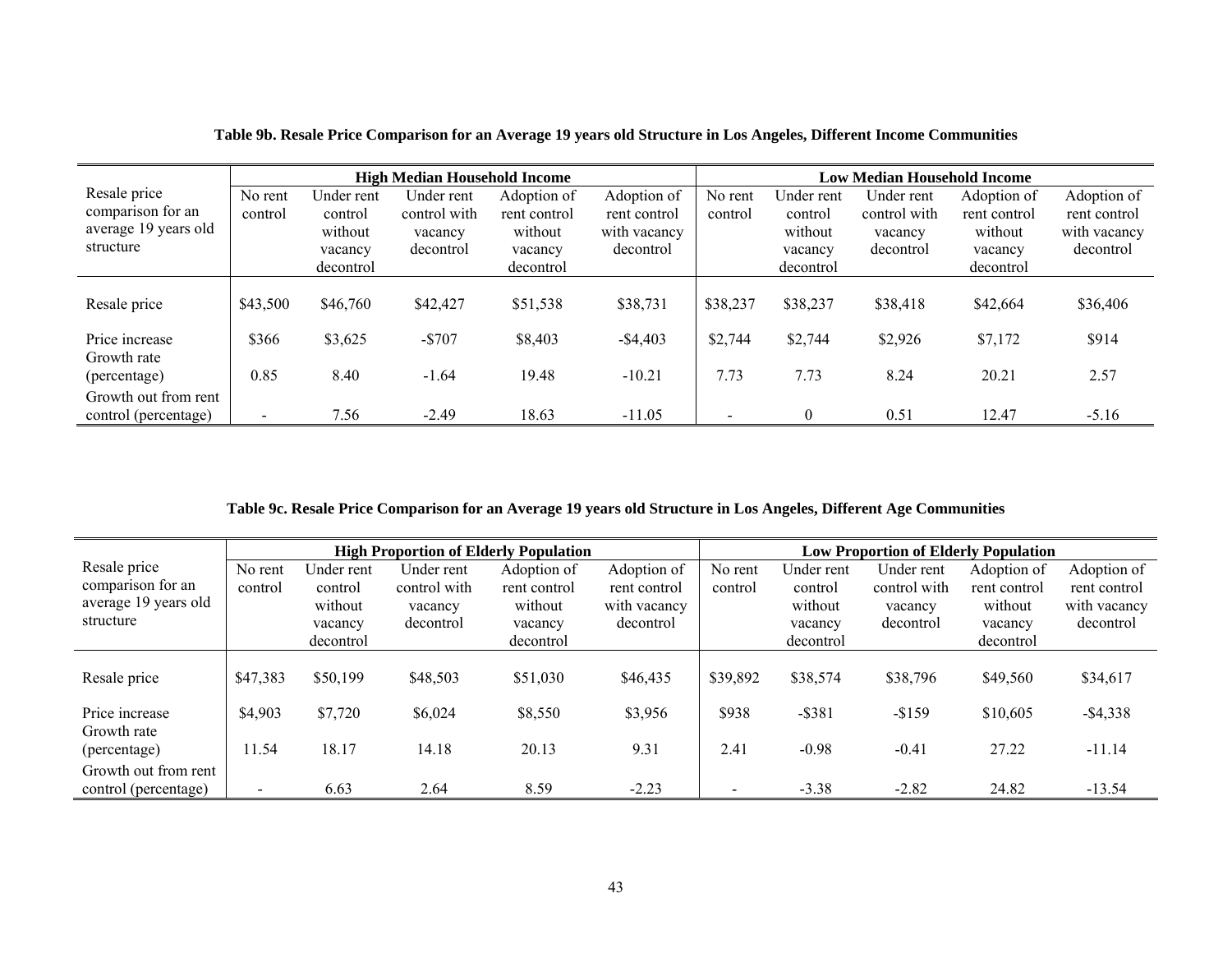|                      | <b>High Income &amp; High Proportion of Elderly</b> |            |              |              |              |           | <b>High Income &amp; Low Proportion of Elderly</b> |              |              |              |  |
|----------------------|-----------------------------------------------------|------------|--------------|--------------|--------------|-----------|----------------------------------------------------|--------------|--------------|--------------|--|
| Resale price         | No rent                                             | Under rent | Under rent   | Adoption of  | Adoption of  | No rent   | Under rent                                         | Under rent   | Adoption of  | Adoption of  |  |
| comparison for an    | control                                             | control    | control with | rent control | rent control | control   | control                                            | control with | rent control | rent control |  |
| average 19 years old |                                                     | without    | vacancy      | without      | with vacancy |           | without                                            | vacancy      | without      | with vacancy |  |
| structure            |                                                     | vacancy    | decontrol    | vacancy      | decontrol    |           | vacancy                                            | decontrol    | vacancy      | decontrol    |  |
|                      |                                                     | decontrol  |              | decontrol    |              |           | decontrol                                          |              | decontrol    |              |  |
|                      |                                                     |            |              |              |              |           |                                                    |              |              |              |  |
| Resale price         | \$47,132                                            | \$54,326   | \$47,132     | \$52,407     | \$48,534     | \$41,229  | \$41,229                                           | \$41,229     | \$55,365     | \$34,640     |  |
|                      |                                                     |            |              |              |              |           |                                                    |              |              |              |  |
| Price increase       | \$3,069                                             | \$10,263   | \$3,069      | \$8,344      | \$4,471      | $-$ \$799 | $-$ \$799                                          | $-$ \$799    | \$13,337     | $-$7,388$    |  |
| Growth rate          |                                                     |            |              |              |              |           |                                                    |              |              |              |  |
| (percentage)         | 6.97                                                | 23.29      | 6.97         | 18.94        | 10.15        | $-1.90$   | $-1.90$                                            | $-1.90$      | 31.73        | $-17.58$     |  |
| Growth out from rent |                                                     |            |              |              |              |           |                                                    |              |              |              |  |
| control (percentage) | $\blacksquare$                                      | 16.33      | $\Omega$     | 11.97        | 3.18         |           | $\Omega$                                           | $\Omega$     | 33.63        | $-15.68$     |  |

|                      | Low Income & High Proportion of Elderly |            |              |              |              |          | Low Income & Low Proportion of Elderly |              |              |              |  |
|----------------------|-----------------------------------------|------------|--------------|--------------|--------------|----------|----------------------------------------|--------------|--------------|--------------|--|
| Resale price         | No rent                                 | Under rent | Under rent   | Adoption of  | Adoption of  | No rent  | Under rent                             | Under rent   | Adoption of  | Adoption of  |  |
| comparison for an    | control                                 | control    | control with | rent control | rent control | control  | control                                | control with | rent control | rent control |  |
| average 19 years old |                                         | without    | vacancy      | without      | with vacancy |          | without                                | vacancy      | without      | with vacancy |  |
| structure            |                                         | vacancy    | decontrol    | vacancy      | decontrol    |          | vacancy                                | decontrol    | vacancy      | decontrol    |  |
|                      |                                         | decontrol  |              | decontrol    |              |          | decontrol                              |              | decontrol    |              |  |
|                      |                                         |            |              |              |              |          |                                        |              |              |              |  |
| Resale price         | \$41,807                                | \$40,373   | \$41,807     | \$44,425     | \$40,751     | \$35,746 | \$35,746                               | \$35,746     | \$43,491     | \$33,459     |  |
|                      |                                         |            |              |              |              |          |                                        |              |              |              |  |
| Price increase       | \$3,743                                 | \$2,309    | \$3,743      | \$6,362      | \$2,687      | \$2,180  | \$2,180                                | \$2,180      | \$9,924      | $-$107$      |  |
| Growth rate          |                                         |            |              |              |              |          |                                        |              |              |              |  |
| (percentage)         | 9.83                                    | 6.07       | 9.83         | 16.71        | 7.06         | 6.49     | 6.49                                   | 6.49         | 29.57        | $-0.32$      |  |
| Growth out from rent |                                         |            |              |              |              |          |                                        |              |              |              |  |
| control (percentage) |                                         | $-3.77$    | $\theta$     | 6.88         | $-2.77$      |          | $\theta$                               | $\theta$     | 23.07        | $-6.81$      |  |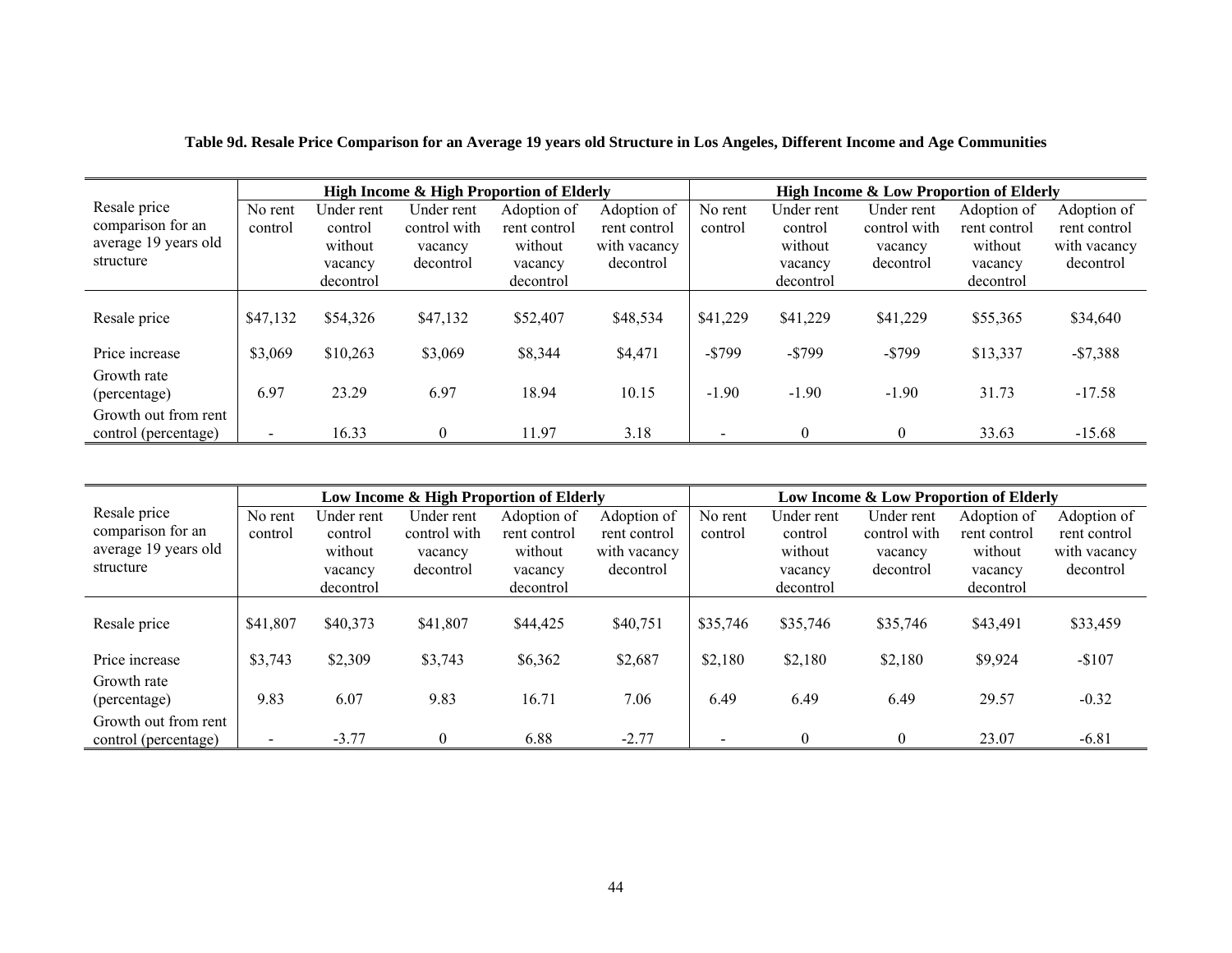# **Figure 5. Simulation Results: Resale Price Comparison for Los Angeles County**

The following figures present the estimated resale prices for the average 19 years old mobile home units in each subgroup in Los Angeles County, under different rent control regimes. The average unit is defined as the one with average structure (double, triple), in census tract with average proportion of households with public assistance income, etc.

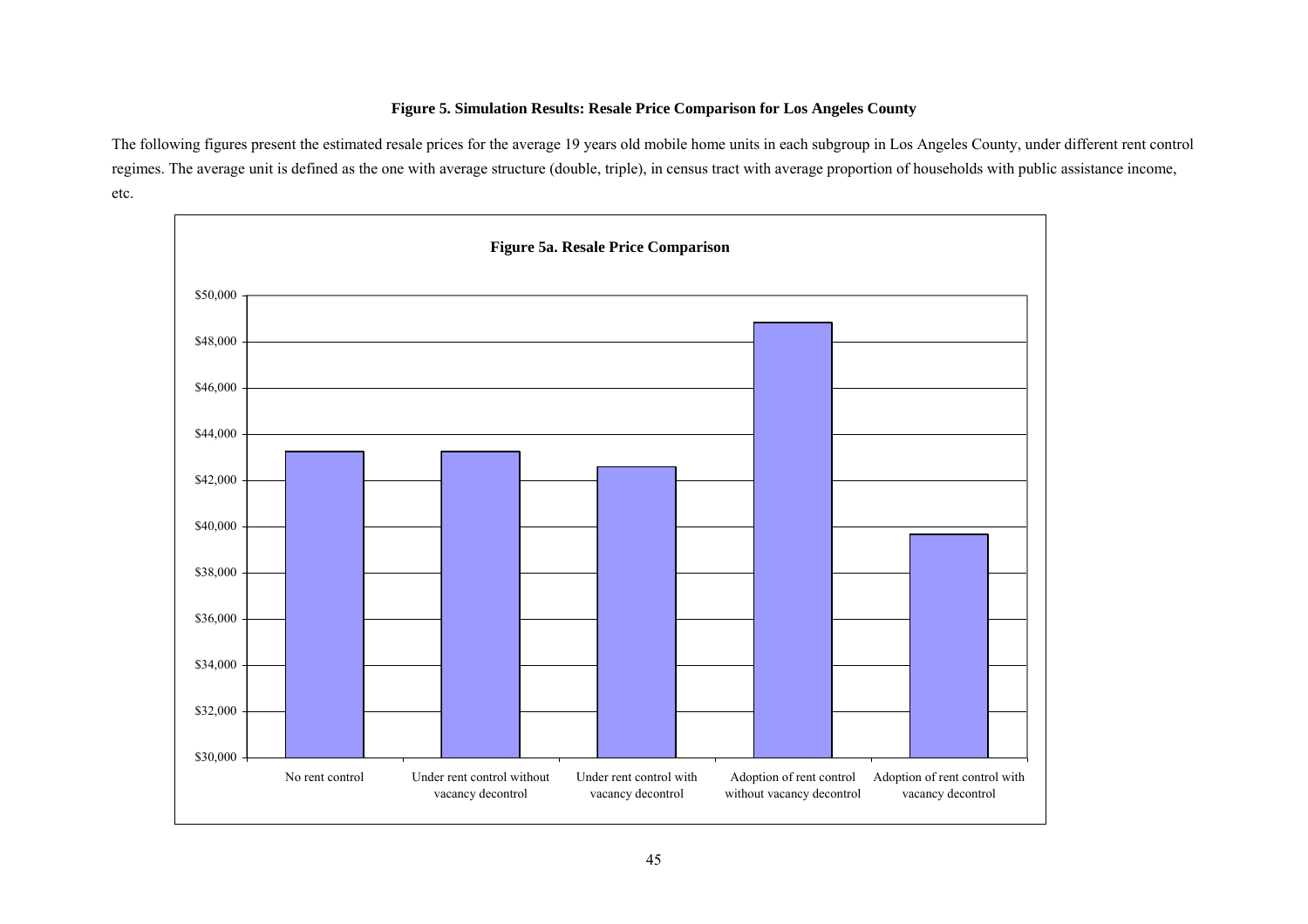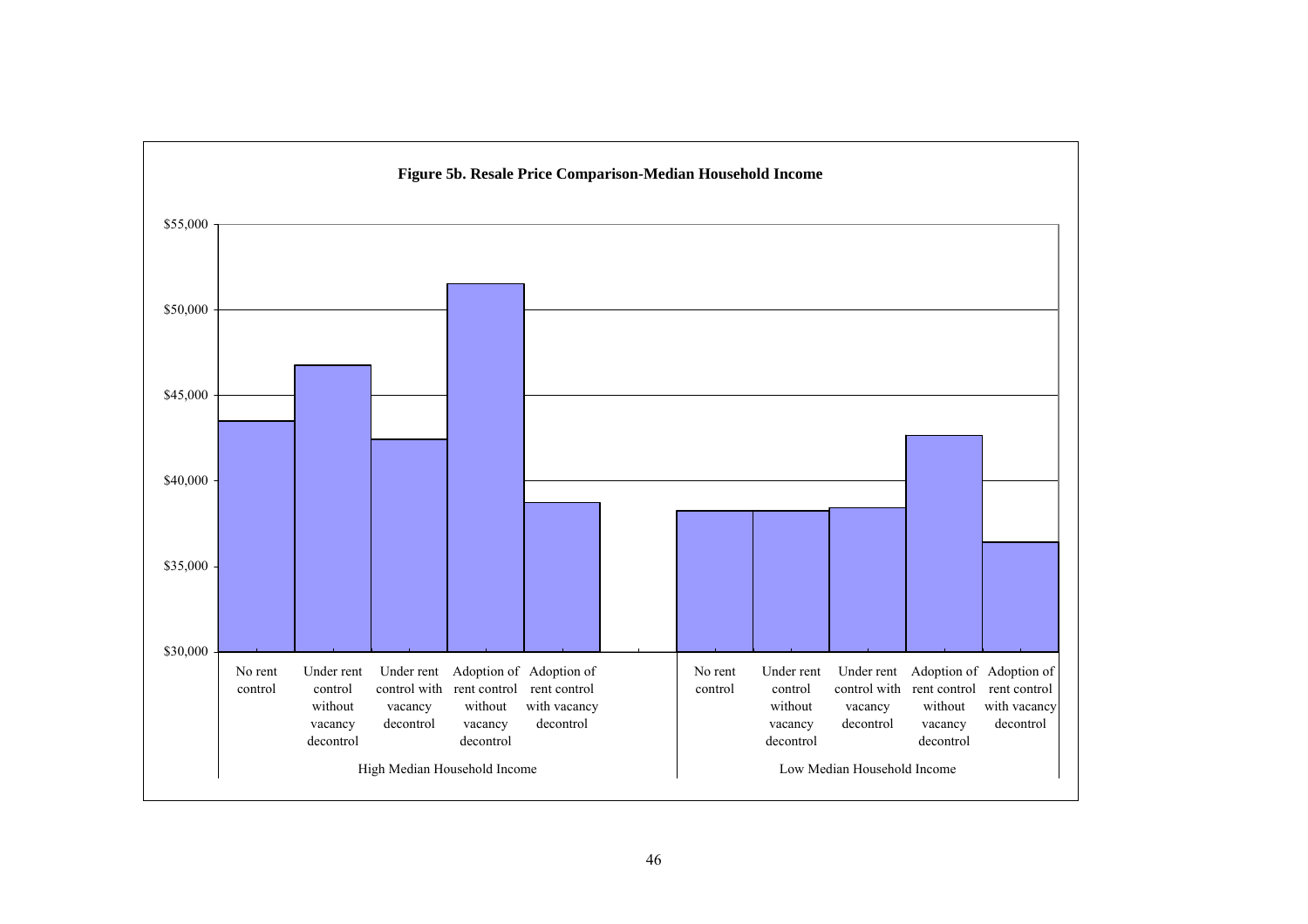